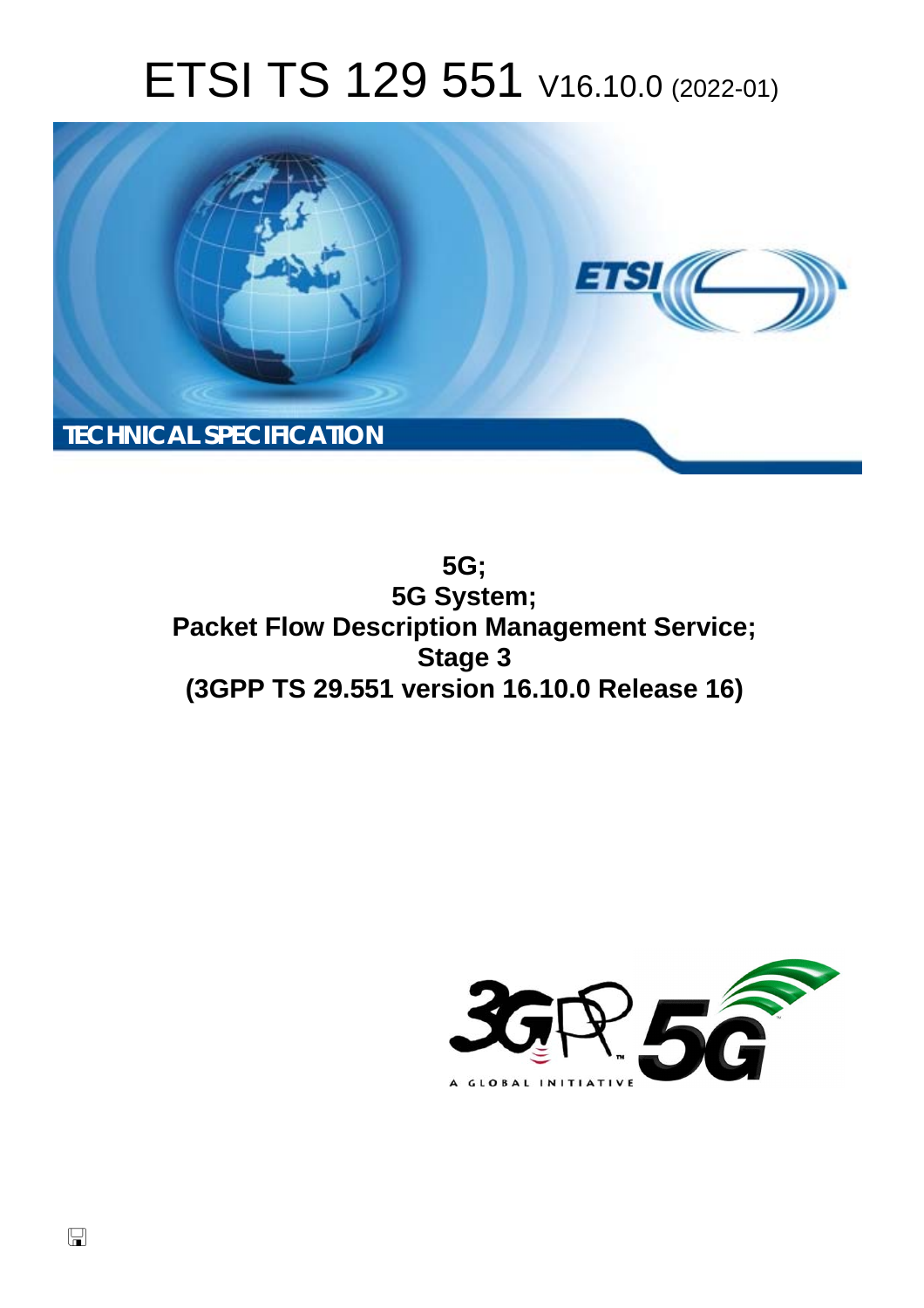Reference RTS/TSGC-0329551vga0

Keywords

 $\overline{5G}$ 

#### *ETSI*

650 Route des Lucioles F-06921 Sophia Antipolis Cedex - FRANCE

Tel.: +33 4 92 94 42 00 Fax: +33 4 93 65 47 16

Siret N° 348 623 562 00017 - APE 7112B Association à but non lucratif enregistrée à la Sous-Préfecture de Grasse (06) N° w061004871

#### *Important notice*

The present document can be downloaded from: <http://www.etsi.org/standards-search>

The present document may be made available in electronic versions and/or in print. The content of any electronic and/or print versions of the present document shall not be modified without the prior written authorization of ETSI. In case of any existing or perceived difference in contents between such versions and/or in print, the prevailing version of an ETSI deliverable is the one made publicly available in PDF format at [www.etsi.org/deliver](http://www.etsi.org/deliver).

Users of the present document should be aware that the document may be subject to revision or change of status. Information on the current status of this and other ETSI documents is available at <https://portal.etsi.org/TB/ETSIDeliverableStatus.aspx>

If you find errors in the present document, please send your comment to one of the following services: <https://portal.etsi.org/People/CommiteeSupportStaff.aspx>

#### *Notice of disclaimer & limitation of liability*

The information provided in the present deliverable is directed solely to professionals who have the appropriate degree of experience to understand and interpret its content in accordance with generally accepted engineering or other professional standard and applicable regulations.

No recommendation as to products and services or vendors is made or should be implied.

No representation or warranty is made that this deliverable is technically accurate or sufficient or conforms to any law and/or governmental rule and/or regulation and further, no representation or warranty is made of merchantability or fitness for any particular purpose or against infringement of intellectual property rights.

In no event shall ETSI be held liable for loss of profits or any other incidental or consequential damages.

Any software contained in this deliverable is provided "AS IS" with no warranties, express or implied, including but not limited to, the warranties of merchantability, fitness for a particular purpose and non-infringement of intellectual property rights and ETSI shall not be held liable in any event for any damages whatsoever (including, without limitation, damages for loss of profits, business interruption, loss of information, or any other pecuniary loss) arising out of or related to the use of or inability to use the software.

#### *Copyright Notification*

No part may be reproduced or utilized in any form or by any means, electronic or mechanical, including photocopying and microfilm except as authorized by written permission of ETSI. The content of the PDF version shall not be modified without the written authorization of ETSI.

The copyright and the foregoing restriction extend to reproduction in all media.

© ETSI 2022. All rights reserved.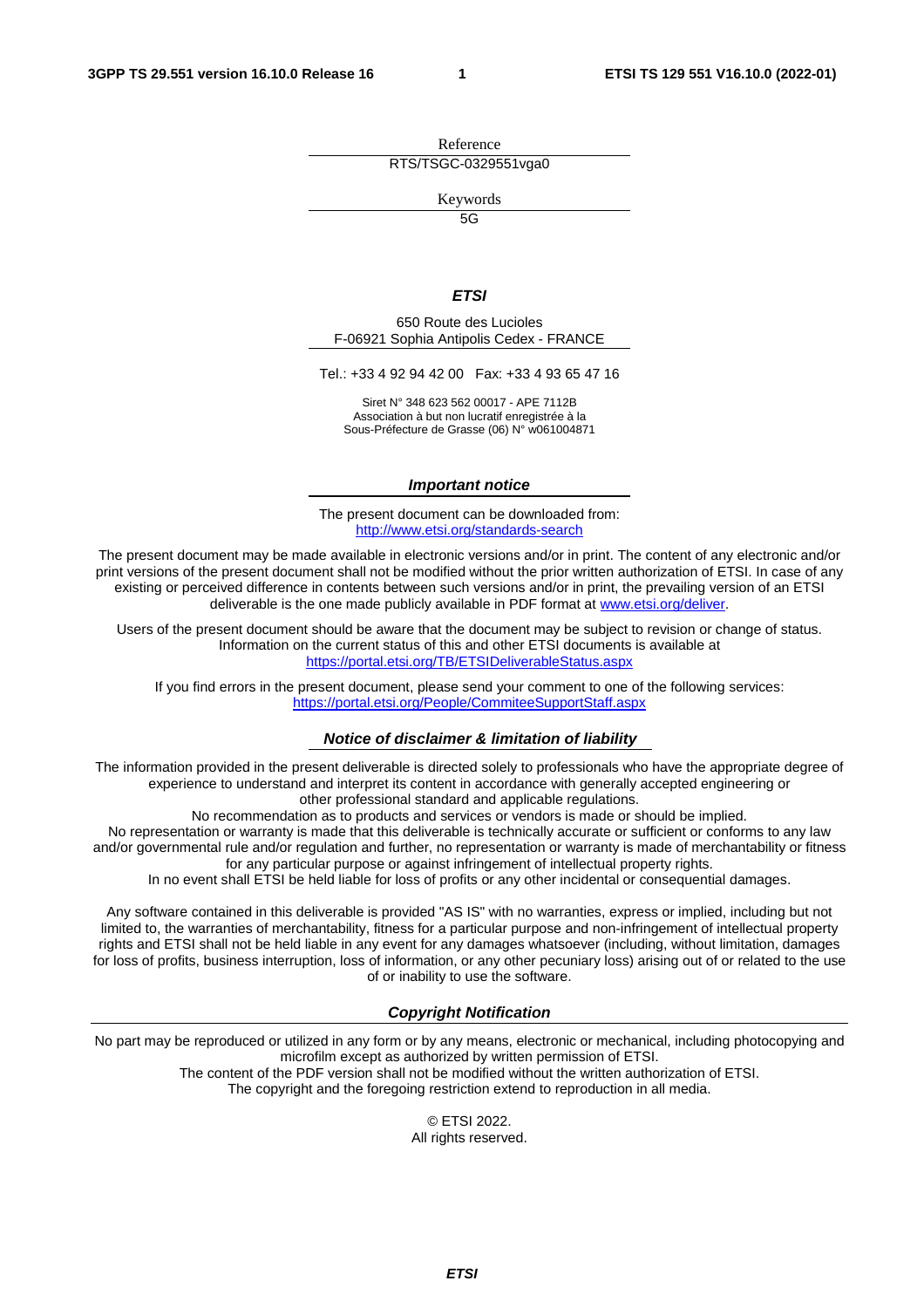# Intellectual Property Rights

#### Essential patents

IPRs essential or potentially essential to normative deliverables may have been declared to ETSI. The declarations pertaining to these essential IPRs, if any, are publicly available for **ETSI members and non-members**, and can be found in ETSI SR 000 314: *"Intellectual Property Rights (IPRs); Essential, or potentially Essential, IPRs notified to ETSI in respect of ETSI standards"*, which is available from the ETSI Secretariat. Latest updates are available on the ETSI Web server ([https://ipr.etsi.org/\)](https://ipr.etsi.org/).

Pursuant to the ETSI Directives including the ETSI IPR Policy, no investigation regarding the essentiality of IPRs, including IPR searches, has been carried out by ETSI. No guarantee can be given as to the existence of other IPRs not referenced in ETSI SR 000 314 (or the updates on the ETSI Web server) which are, or may be, or may become, essential to the present document.

#### **Trademarks**

The present document may include trademarks and/or tradenames which are asserted and/or registered by their owners. ETSI claims no ownership of these except for any which are indicated as being the property of ETSI, and conveys no right to use or reproduce any trademark and/or tradename. Mention of those trademarks in the present document does not constitute an endorsement by ETSI of products, services or organizations associated with those trademarks.

**DECT™**, **PLUGTESTS™**, **UMTS™** and the ETSI logo are trademarks of ETSI registered for the benefit of its Members. **3GPP™** and **LTE™** are trademarks of ETSI registered for the benefit of its Members and of the 3GPP Organizational Partners. **oneM2M™** logo is a trademark of ETSI registered for the benefit of its Members and of the oneM2M Partners. **GSM**® and the GSM logo are trademarks registered and owned by the GSM Association.

# Legal Notice

This Technical Specification (TS) has been produced by ETSI 3rd Generation Partnership Project (3GPP).

The present document may refer to technical specifications or reports using their 3GPP identities. These shall be interpreted as being references to the corresponding ETSI deliverables.

The cross reference between 3GPP and ETSI identities can be found under<http://webapp.etsi.org/key/queryform.asp>.

# Modal verbs terminology

In the present document "**shall**", "**shall not**", "**should**", "**should not**", "**may**", "**need not**", "**will**", "**will not**", "**can**" and "**cannot**" are to be interpreted as described in clause 3.2 of the [ETSI Drafting Rules](https://portal.etsi.org/Services/editHelp!/Howtostart/ETSIDraftingRules.aspx) (Verbal forms for the expression of provisions).

"**must**" and "**must not**" are **NOT** allowed in ETSI deliverables except when used in direct citation.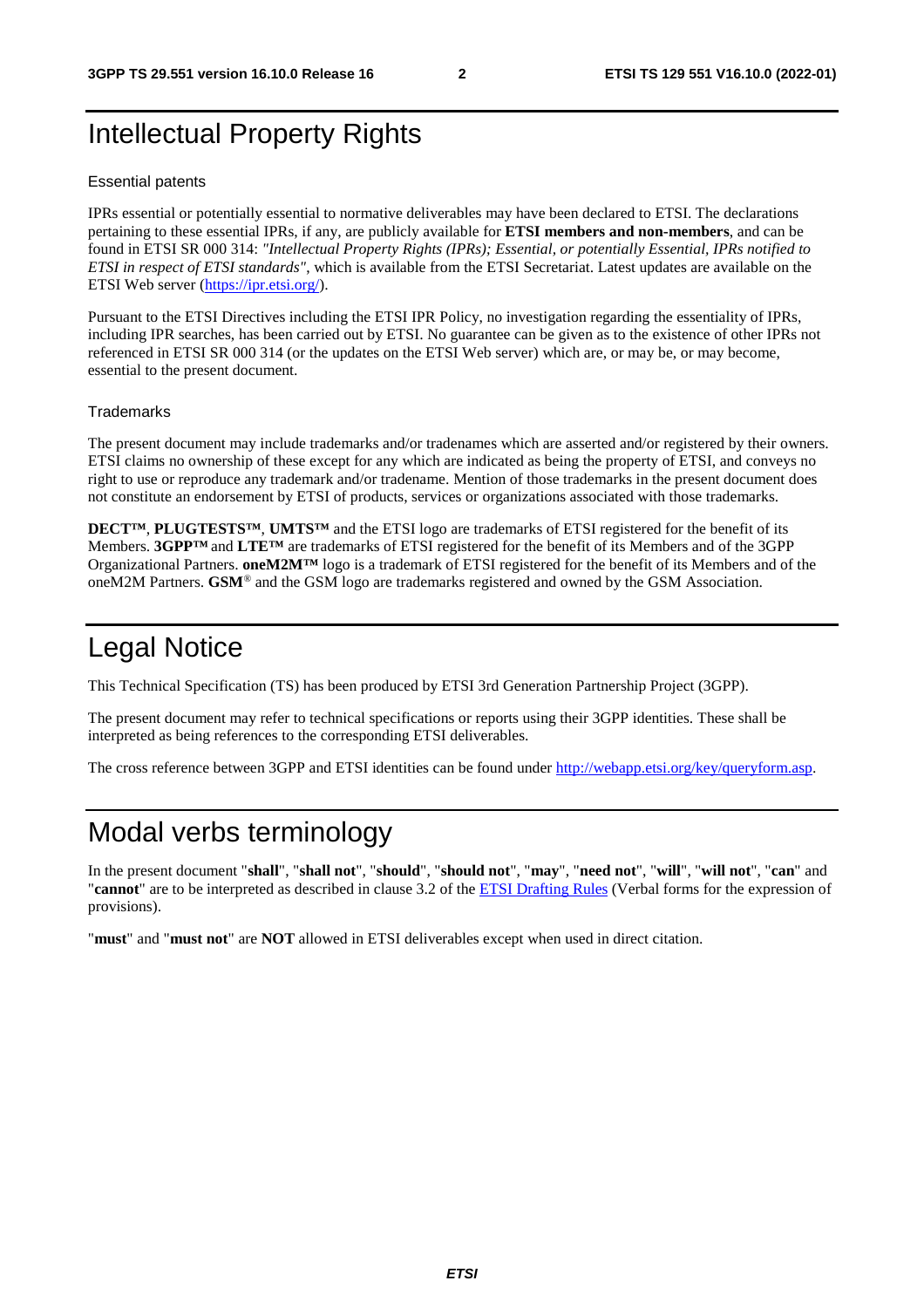$\mathbf{3}$ 

# Contents

| 1          |  |
|------------|--|
| 2          |  |
| 3          |  |
| 3.1<br>3.2 |  |
| 4          |  |
| 4.1        |  |
| 4.1.1      |  |
| 4.1.2      |  |
| 4.1.3      |  |
| 4.1.3.1    |  |
| 4.1.3.2    |  |
|            |  |
| 4.2        |  |
| 4.2.1      |  |
| 4.2.2      |  |
| 4.2.2.1    |  |
| 4.2.2.2    |  |
| 4.2.3      |  |
| 4.2.3.1    |  |
| 4.2.3.2    |  |
| 4.2.3.3    |  |
| 4.2.4      |  |
| 4.2.4.1    |  |
| 4.2.4.2    |  |
| 4.2.5      |  |
| 4.2.5.1    |  |
| 4.2.5.2    |  |
|            |  |
| 5          |  |
| 5.1        |  |
| 5.2        |  |
| 5.2.1      |  |
| 5.2.2      |  |
| 5.2.2.1    |  |
| 5.2.2.2    |  |
| 5.2.3      |  |
| 5.3        |  |
| 5.3.1      |  |
| 5.3.2      |  |
| 5.3.2.1    |  |
| 5.3.2.2    |  |
|            |  |
| 5.3.2.3    |  |
| 5.3.2.3.1  |  |
| 5.3.2.4    |  |
| 5.3.3      |  |
| 5.3.3.1    |  |
| 5.3.3.2    |  |
| 5.3.3.3    |  |
| 5.3.3.3.1  |  |
| 5.3.3.4    |  |
|            |  |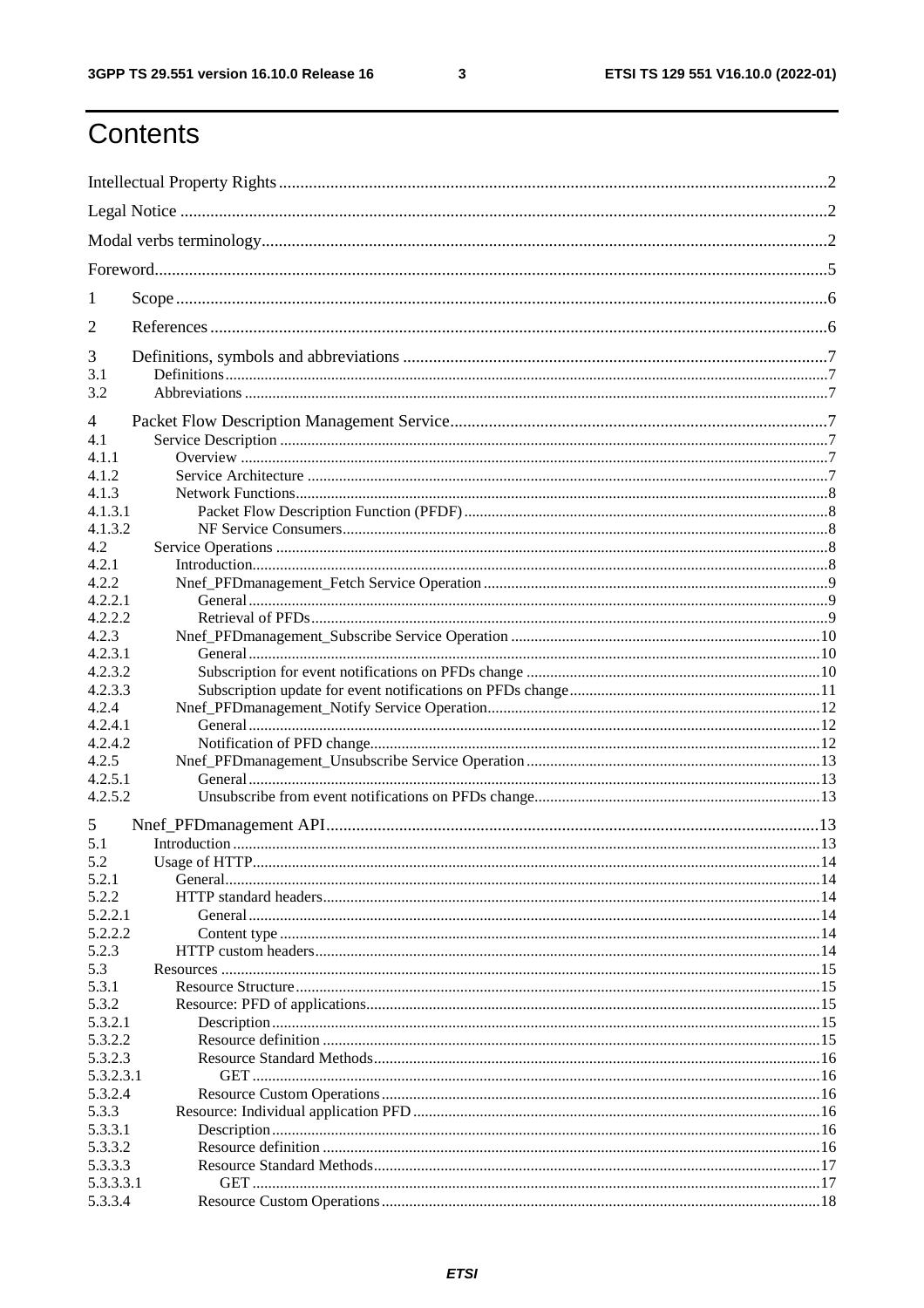$\overline{\mathbf{4}}$ 

| 5.3.4     |                               |  |  |  |  |  |  |
|-----------|-------------------------------|--|--|--|--|--|--|
| 5.3.4.1   |                               |  |  |  |  |  |  |
| 5.3.4.2   |                               |  |  |  |  |  |  |
| 5.3.4.3   |                               |  |  |  |  |  |  |
| 5.3.4.3.1 |                               |  |  |  |  |  |  |
| 5.3.4.4   |                               |  |  |  |  |  |  |
| 5.3.5     |                               |  |  |  |  |  |  |
| 5.3.5.1   |                               |  |  |  |  |  |  |
| 5.3.5.2   |                               |  |  |  |  |  |  |
| 5.3.5.3   |                               |  |  |  |  |  |  |
| 5.3.5.3.1 |                               |  |  |  |  |  |  |
| 5.3.5.3.2 |                               |  |  |  |  |  |  |
| 5.3.5.4   |                               |  |  |  |  |  |  |
| 5.4       |                               |  |  |  |  |  |  |
| 5.5       |                               |  |  |  |  |  |  |
| 5.5.1     |                               |  |  |  |  |  |  |
| 5.5.2     |                               |  |  |  |  |  |  |
| 5.5.2.1   |                               |  |  |  |  |  |  |
| 5.5.2.2   |                               |  |  |  |  |  |  |
| 5.5.2.3   |                               |  |  |  |  |  |  |
| 5.5.2.3.1 |                               |  |  |  |  |  |  |
| 5.6       |                               |  |  |  |  |  |  |
| 5.6.1     |                               |  |  |  |  |  |  |
| 5.6.2     |                               |  |  |  |  |  |  |
| 5.6.2.1   |                               |  |  |  |  |  |  |
| 5.6.2.2   |                               |  |  |  |  |  |  |
| 5.6.2.3   |                               |  |  |  |  |  |  |
| 5.6.2.4   |                               |  |  |  |  |  |  |
| 5.6.2.5   |                               |  |  |  |  |  |  |
| 5.6.2.6   |                               |  |  |  |  |  |  |
| 5.6.3     |                               |  |  |  |  |  |  |
| 5.6.3.1   |                               |  |  |  |  |  |  |
| 5.6.3.2   |                               |  |  |  |  |  |  |
| 5.7       |                               |  |  |  |  |  |  |
| 5.7.1     |                               |  |  |  |  |  |  |
| 5.7.2     |                               |  |  |  |  |  |  |
| 5.7.3     |                               |  |  |  |  |  |  |
| 5.8       |                               |  |  |  |  |  |  |
| 5.9       |                               |  |  |  |  |  |  |
|           | Annex A (normative):          |  |  |  |  |  |  |
| A.1       |                               |  |  |  |  |  |  |
| A.2       |                               |  |  |  |  |  |  |
|           | <b>Annex B</b> (informative): |  |  |  |  |  |  |
|           |                               |  |  |  |  |  |  |
|           |                               |  |  |  |  |  |  |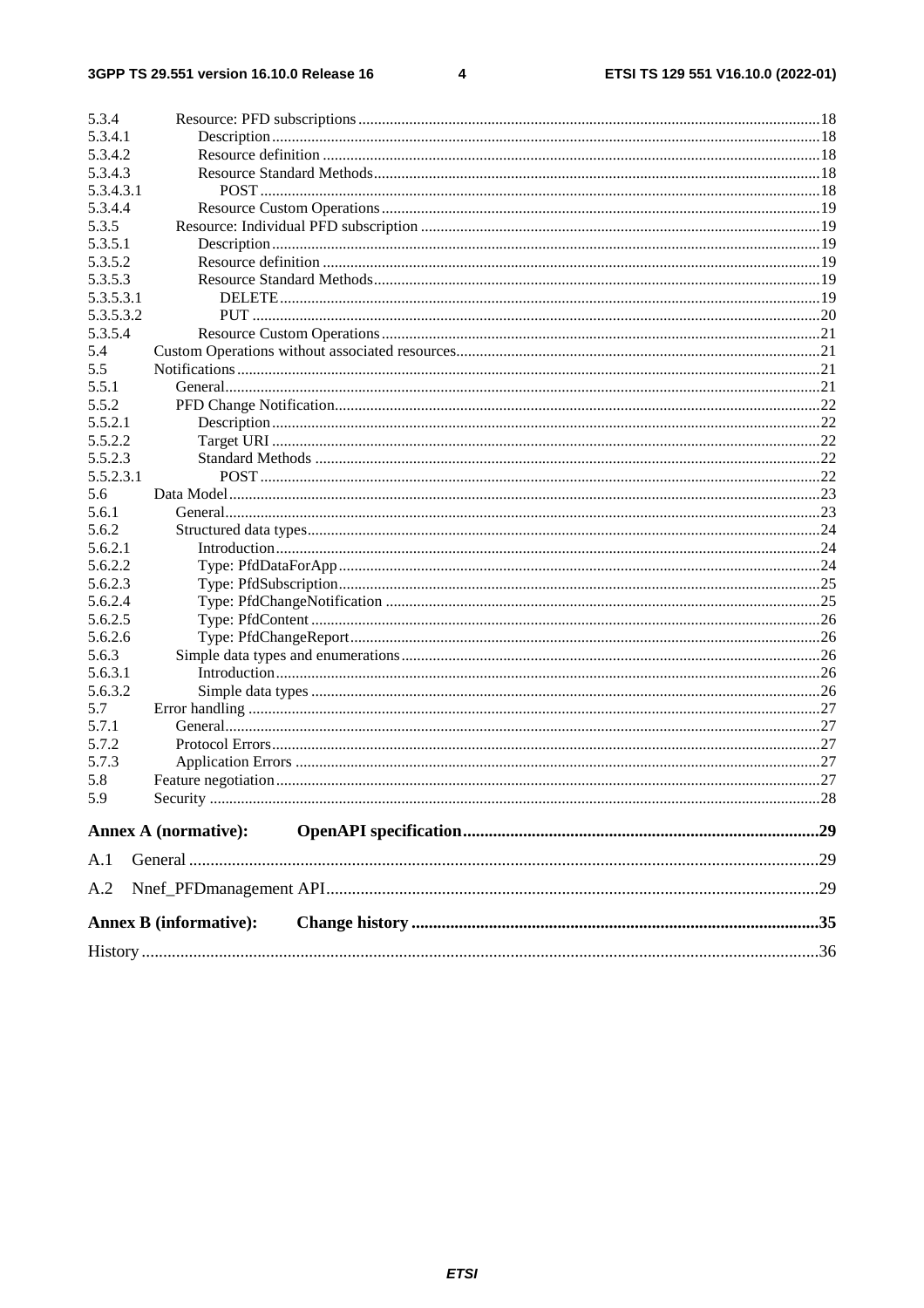# Foreword

This Technical Specification has been produced by the 3rd Generation Partnership Project (3GPP).

The contents of the present document are subject to continuing work within the TSG and may change following formal TSG approval. Should the TSG modify the contents of the present document, it will be re-released by the TSG with an identifying change of release date and an increase in version number as follows:

Version x.y.z

where:

- x the first digit:
	- 1 presented to TSG for information;
	- 2 presented to TSG for approval;
	- 3 or greater indicates TSG approved document under change control.
- y the second digit is incremented for all changes of substance, i.e. technical enhancements, corrections, updates, etc.
- z the third digit is incremented when editorial only changes have been incorporated in the document.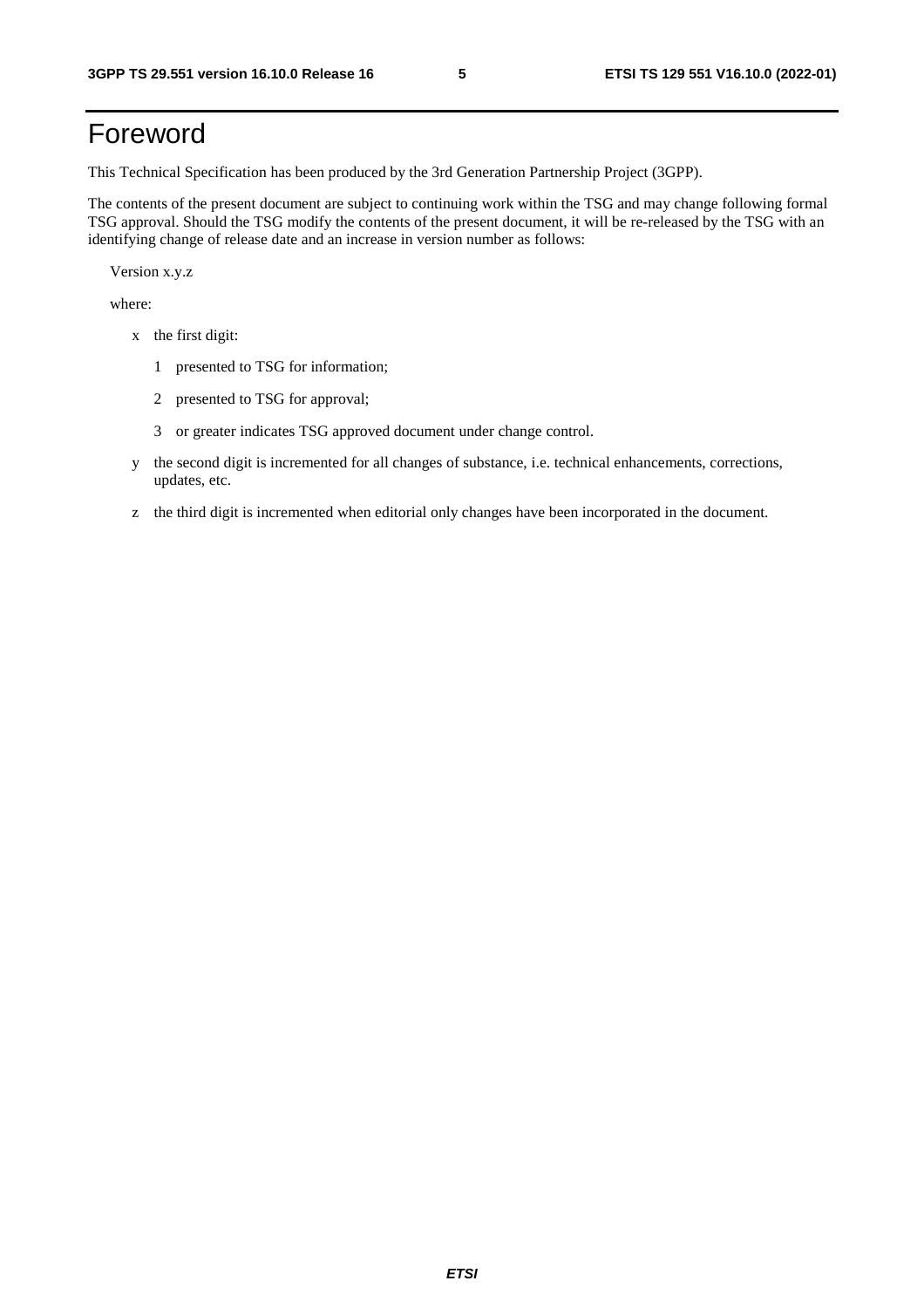# 1 Scope

The present document provides the stage 3 specification of the PFD Management Service of the 5G system.

The stage 2 definition and related procedures of the PFD Management Service are contained in 3GPP TS 23.502 [3] and 3GPP TS 23.503 [4]. The 5G System Architecture is defined in 3GPP TS 23.501 [2].

The Technical Realization of the Service Based Architecture and the Principles and Guidelines for Services Definition of the 5G System are specified in 3GPP TS 29.500 [5] and 3GPP TS 29.501 [6].

The Packet Flow Description Function (PFDF) provides the PFD Management Service to NF consumers (e.g. Session Management Function). The PFDF is functionality within the NEF.

# 2 References

The following documents contain provisions which, through reference in this text, constitute provisions of the present document.

- References are either specific (identified by date of publication, edition number, version number, etc.) or non-specific.
- For a specific reference, subsequent revisions do not apply.
- For a non-specific reference, the latest version applies. In the case of a reference to a 3GPP document (including a GSM document), a non-specific reference implicitly refers to the latest version of that document *in the same Release as the present document*.
- [1] 3GPP TR 21.905: "Vocabulary for 3GPP Specifications".
- [2] 3GPP TS 23.501: "System Architecture for the 5G System; Stage 2".
- [3] 3GPP TS 23.502: "Procedures for the 5G System; Stage 2".
- [4] 3GPP TS 23.503: "Policy and Charging Control Framework for the 5G System; Stage 2".
- [5] 3GPP TS 29.500: "5G System; Technical Realization of Service Based Architecture; Stage 3".
- [6] 3GPP TS 29.501: "5G System; Principles and Guidelines for Services Definition; Stage 3".
- [7] IETF RFC 7540: "Hypertext Transfer Protocol Version 2 (HTTP/2)".
- [8] IETF RFC 8259: "The JavaScript Object Notation (JSON) Data Interchange Format".
- [9] OpenAPI: "OpenAPI 3.0.0 Specification", [https://github.com/OAI/OpenAPI](https://github.com/OAI/OpenAPI-Specification/blob/master/versions/3.0.0.md)-[Specification/blob/master/versions/3.0.0.md](https://github.com/OAI/OpenAPI-Specification/blob/master/versions/3.0.0.md).
- [10] 3GPP TS 29.571: "5G System; Common Data Types for Service Based Interfaces Stage 3".
- [11] 3GPP TS 29.122: "T8 reference point for Northbound APIs".
- [12] 3GPP TS 29.251: "Gw and Gwn reference points for sponsored data connectivity".
- [13] 3GPP TS 29.510: "5G System; Network Function Repository Services; Stage 3".
- [14] 3GPP TS 33.501: "Security architecture and procedures for 5G system".
- [15] IETF RFC 6749: "The OAuth 2.0 Authorization Framework".
- [16] IETF RFC 7807: "Problem Details for HTTP APIs".
- [17] 3GPP TR 21.900: "Technical Specification Group working methods".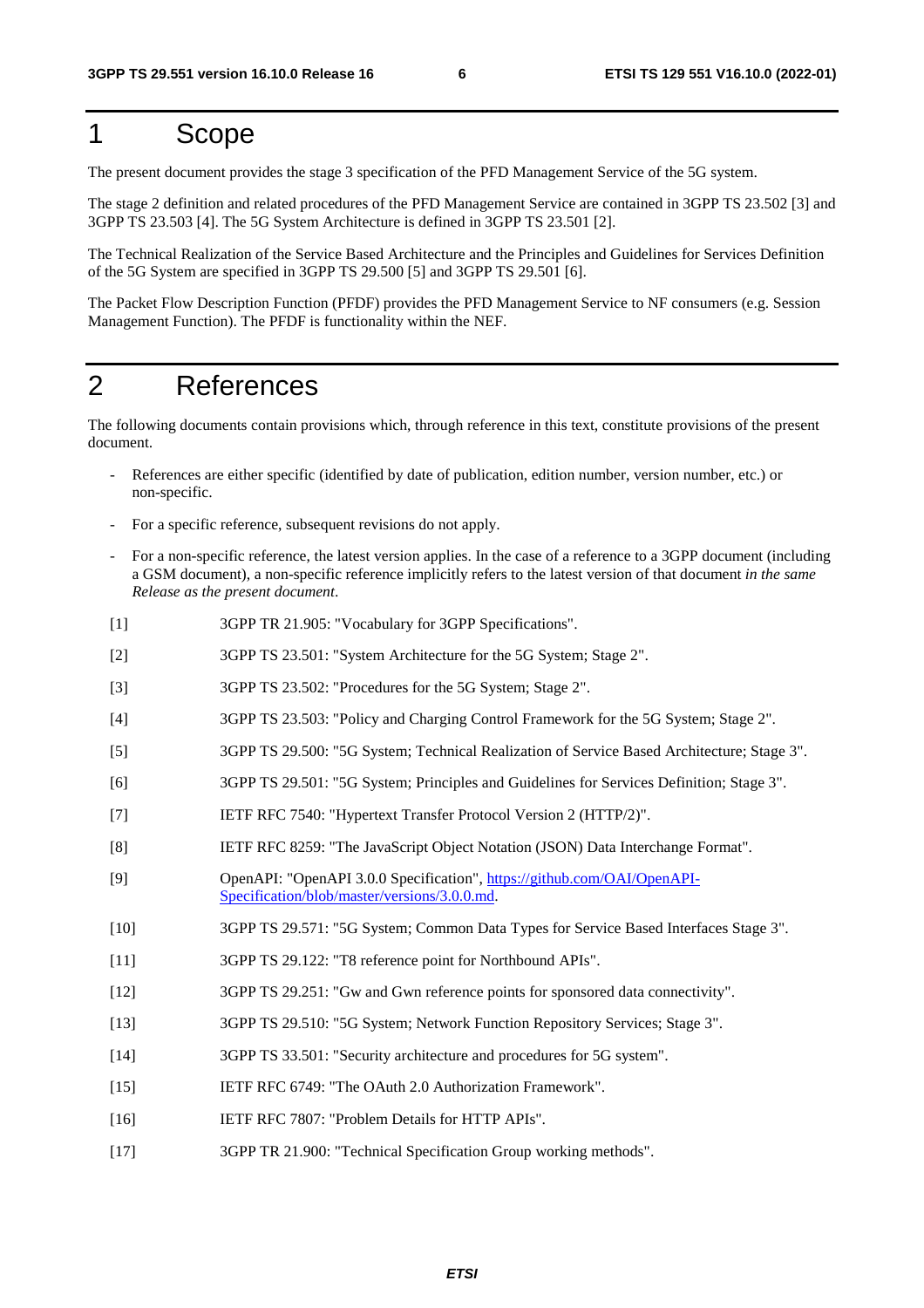# 3 Definitions, symbols and abbreviations

# 3.1 Definitions

For the purposes of the present document, the terms and definitions given in 3GPP TR 21.905 [1] and the following apply. A term defined in the present document takes precedence over the definition of the same term, if any, in 3GPP TR 21.905 [1].

# 3.2 Abbreviations

For the purposes of the present document, the abbreviations given in 3GPP TR 21.905 [1] and the following apply. An abbreviation defined in the present document takes precedence over the definition of the same abbreviation, if any, in 3GPP TR 21.905 [1].

| <b>JSON</b> | JavaScript Object Notation         |
|-------------|------------------------------------|
| <b>NEF</b>  | <b>Network Exposure Function</b>   |
| <b>NRF</b>  | <b>Network Repository Function</b> |
| <b>PFD</b>  | Packet Flow Description            |
| <b>PFDF</b> | Packet Flow Description Function   |
| <b>SBI</b>  | Service Based Interface            |
| <b>SMF</b>  | <b>Session Management Function</b> |

# 4 Packet Flow Description Management Service

# 4.1 Service Description

### 4.1.1 Overview

The PFD Management Service, as defined as defined in 3GPP TS 23.501 [2], 3GPP TS 23.502 [3] and 3GPP TS 23.503 [4], is provided by the Packet Flow Description Function (PFDF).

The only known NF Service Consumer is the SMF.

This service:

- allows an SMF to subscribe to and unsubscribe from PFD changes;
- notifies an SMF about changes of PFDs; and
- allows an SMF to retrieve PFDs.

# 4.1.2 Service Architecture

The 5G System Architecture is defined in 3GPP TS 23.501 [2]. The Policy and Charging related 5G architecture is also described in 3GPP TS 23.503 [4].

The PFD Management Service is provided by the PFDF to NF service consumers (e.g. SMF) and shown in the SBI representation model in Figure 4.1.2-1. The PFDF is a functionality within the NEF.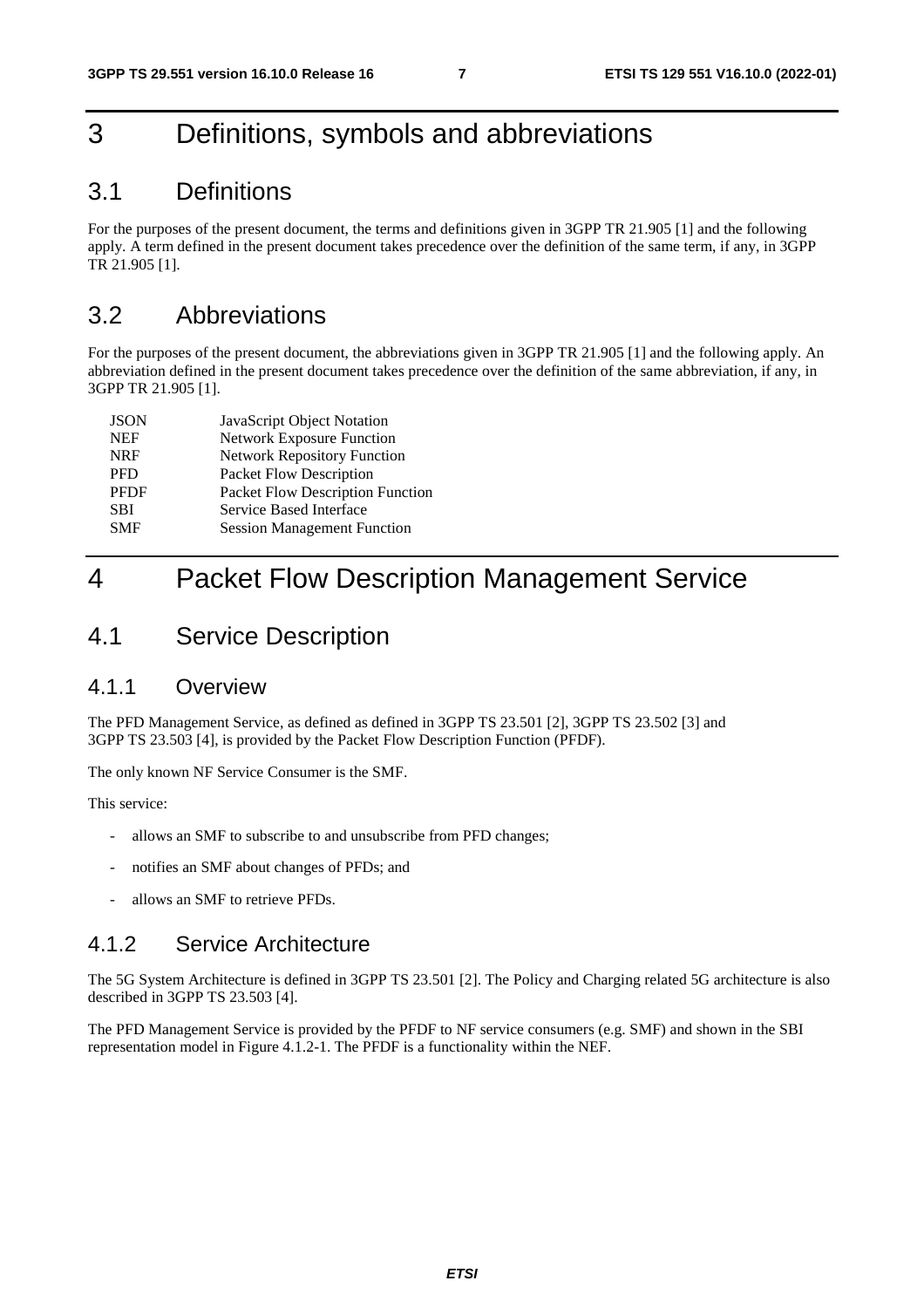

#### **Figure 4.1.2-1: Reference Architecture for the Nnef\_PFDmanagement Service; SBI representation**



#### **Figure 4.1.2-2: Reference Architecture for the Nnef\_PFDmanagement Service; reference point representation**

### 4.1.3 Network Functions

#### 4.1.3.1 Packet Flow Description Function (PFDF)

The Packet Flow Description Function (PFDF):

- provides PFDs associated with one or more Application Identifiers; and
- allows NF consumers to subscribe to and unsubscribe from notifications on changes of PFDs for Application Identifier.

### 4.1.3.2 NF Service Consumers

The SMF shall support:

- requesting and receiving the PFD(s) for one or more Application Identifiers.

# 4.2 Service Operations

# 4.2.1 Introduction

Service operations defined for the Nnef\_PFDmanagement Service are shown in table 4.2.1-1.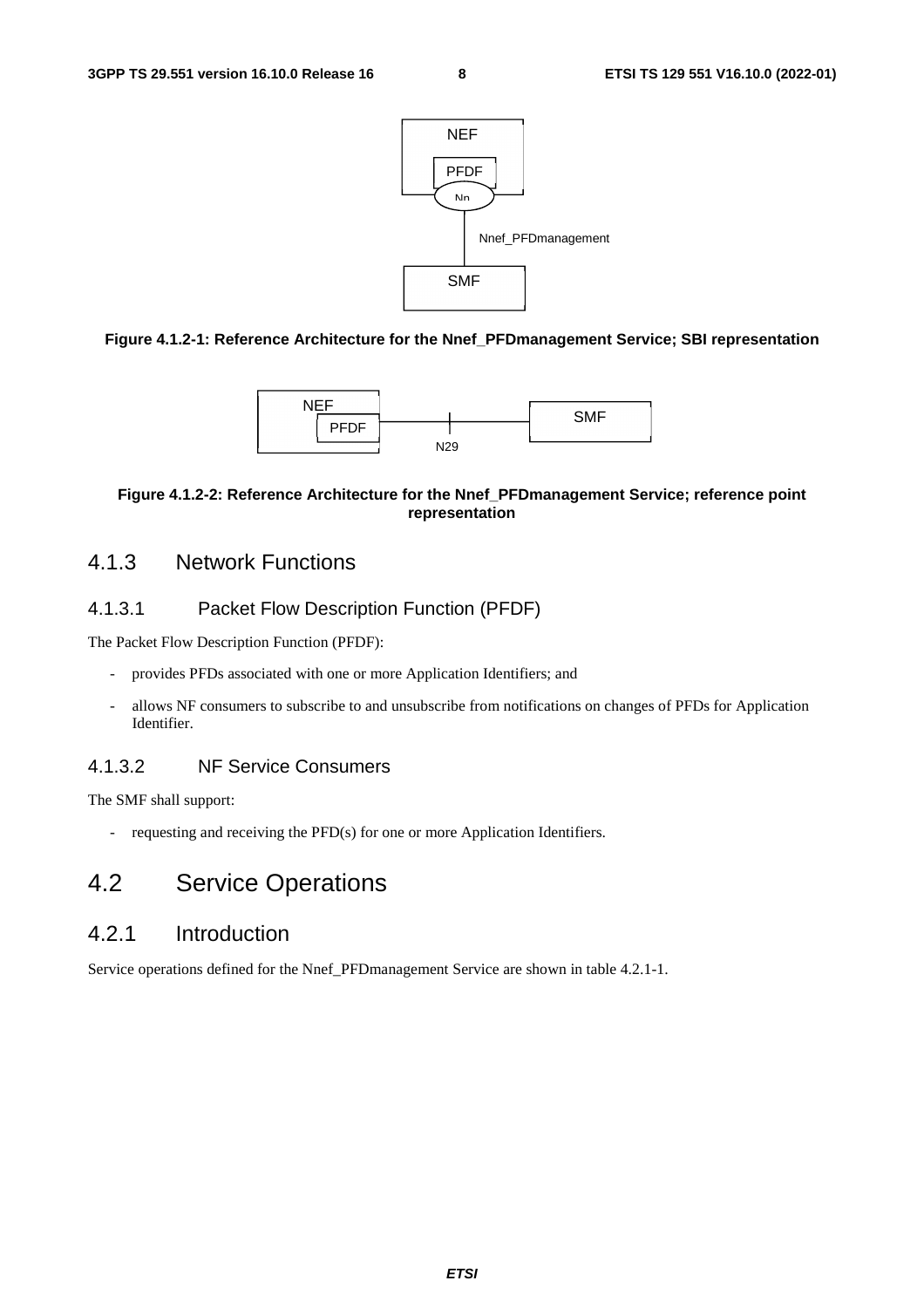| <b>Service Operation Name</b>  | <b>Description</b>                        | <b>Initiated by</b> |
|--------------------------------|-------------------------------------------|---------------------|
| Nnef PFDmanagement Fetch       | Provides the PFDs for application         | <b>SMF</b>          |
|                                | identifier(s) to the NF service consumer. |                     |
| Nnef_PFDmanagement_Subscribe   | Allows NF service consumers to            | <b>SMF</b>          |
|                                | subscribe to notifications on events when |                     |
|                                | the PFDs for application identifier(s)    |                     |
|                                | change.                                   |                     |
| Nnef_PFDmanagement_Notify      | Notifies NF service consumers to update   | <b>PFDF</b>         |
|                                | and/or delete the PFDs for application    |                     |
|                                | identifier(s).                            |                     |
| Nnef_PFDmanagement_Unsubscribe | Allows NF service consumers to            | <b>SMF</b>          |
|                                | unsubscribe from notifications on PFDs    |                     |
|                                | change events.                            |                     |

**Table 4.2.1-1: Nnef\_PFDmanagement Service Operations**

# 4.2.2 Nnef\_PFDmanagement\_Fetch Service Operation

#### 4.2.2.1 General

The Nnef\_PFDmanagement\_Fetch service operation provides means for the NF service consumer to retrieve the PFDs for one or more application identifier(s).

The following procedures using the Nnef PFDmanagement Fetch service operation are supported:

Retrieval of PFDs.

### 4.2.2.2 Retrieval of PFDs

This procedure, as shown in Figure 4.2.2.2-1, is used to retrieve PFDs for an application identifier from the PFDF. This procedure enables the NF service consumer to retrieve PFDs for an Application Identifier(s) from the PFDF when:

- a PCC rule with this application identifier is provided/activated by the PCF and the PFDs provided by the PFDF are not available at the NF service consumer; or
- the caching timer for an application identifier elapses and a PCC rule for this application identifier is still active.

When the SMF removes the last PCC rule that refers to the corresponding application identifier, or when the caching timer expires and no PCC rule refers to the application identifier, the SMF may remove the PFD(s) related with the application identifier.

The PFDs retrieved from PFDF take precedence over any PFDs pre-configured in the SMF. If all PFDs retrieved from the PFDF are removed for an application identifier, the pre-configured PFDs shall be applied again for the application identifier.

The PFDF may provide caching time value together with the PFDs for an application identifier. The caching time value retrieved from the PFDF takes precedence over the default caching time value configured in the NF service consumer. If no caching time value is received from the PFDF, the configured default caching time value shall be applied.

- NOTE 1: The NF service consumer(s) and the PFDF(s) within an operator network are configured with the same default caching time value to be applied for all application identifiers.
- NOTE 2: The configuration of a caching time value per application identifier in the PFDF is based on the SLA between the operator and the ASP.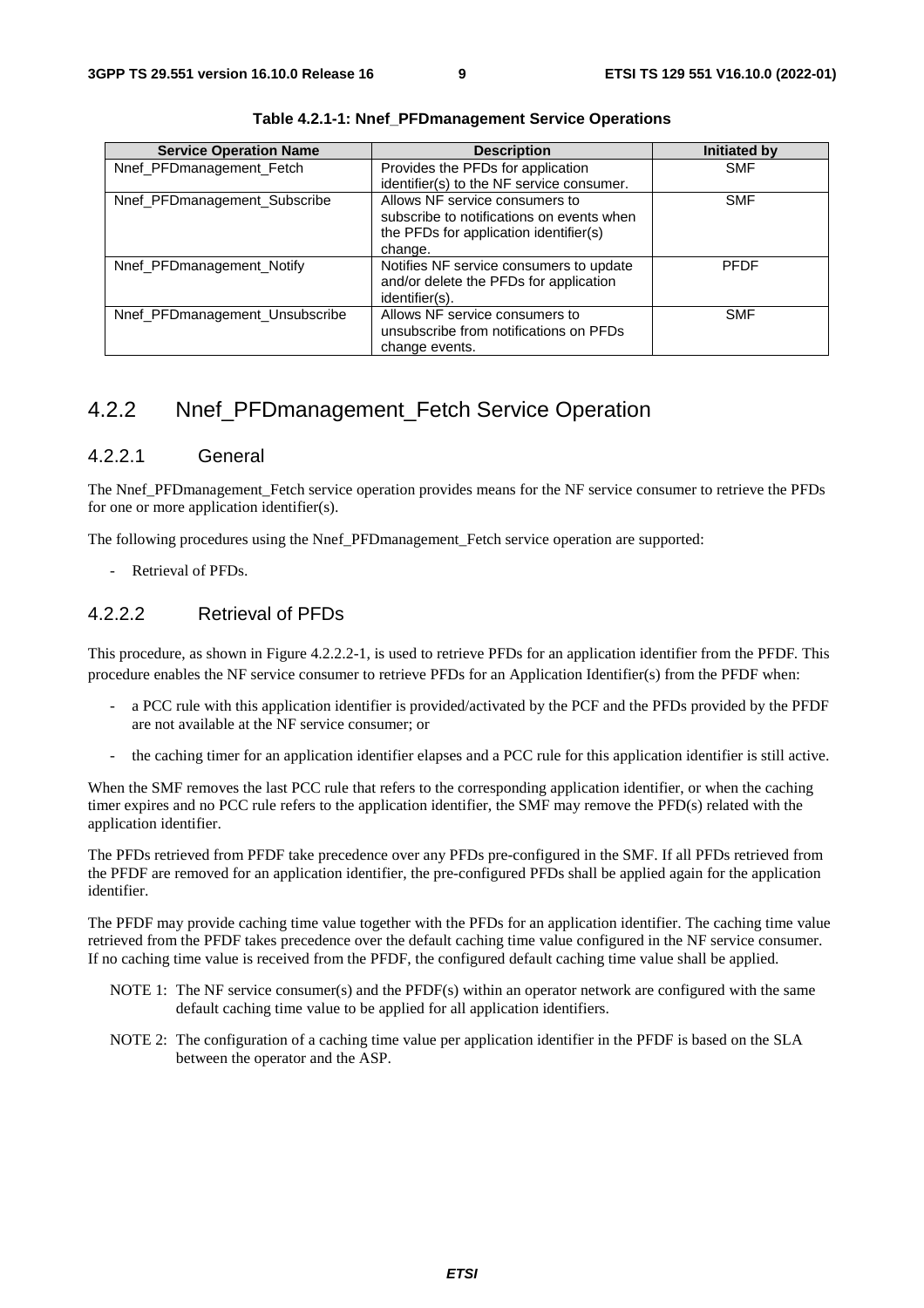

**Figure 4.2.2.2-1: Retrieval of PFDs** 

- 1. The NF service consumer (e.g. SMF) shall send a GET request to the resource representing the PFDs for the requested application identifier(s):
	- for PFDs of an individual application identifier, the request URI shall be set to "{apiRoot}/nnef-pfdmanagement/v1/applications/{appId}" (as shown in figure 4.2.2.2-1, step 1a); and
	- for PFD of a collection of application identifiers, the request URI shall be set to "{apiRoot}/nnef-pfdmanagement/v1/applications" (as shown in figure 4.2.2.2-1, step 1b) with query parameters indicating the requested application identifier(s).
- 2. On success, an HTTP "200 OK" response shall be returned, with the payload body containing a representation of an "Individual application PFD" resource or a "PFD of applications" resource for the requested application identifier(s). The NF service consumer shall replace the stored PFD(s) retrieved from the PFDF with the new received PFD(s) for the requested application identifier(s). If the PFD(s) of one or more requested application identifier(s) are not provided in the response, the NF service consumer shall remove the PFD(s) of these requested application identifier(s) and re-apply the pre-configured PFDs.

If errors occur when processing the HTTP GET request, the PFDF shall send an HTTP error response as specified in subclause 5.7. For "404 Not Found", the NF service consumer shall remove the PFD(s) of the requested application identifier(s) in the NF service consumer and re-apply the pre-configured PFDs.

If the feature "ES3XX" is supported, and the PFDF determines the received HTTP GET request needs to be redirected, the PFDF shall send an HTTP redirect response as specified in subclause 6.10.9 of 3GPP TS 29.500 [5].

# 4.2.3 Nnef\_PFDmanagement\_Subscribe Service Operation

#### 4.2.3.1 General

The Nnef PFDmanagement Subscribe service operation enables the NF service consumer to subscribe to notifications on events when the PFDs for application identifier(s) change.

The following procedures using the Nnef PFDmanagement Subscribe service operation are supported:

- Subscription for event notifications on PFDs change;
- Subscription update for event notifications on PFD change.

#### 4.2.3.2 Subscription for event notifications on PFDs change

This procedure, as shown in Figure 4.2.3.2-1, is used to subscribe to notifications on events when the PFDs for application identifier(s) change.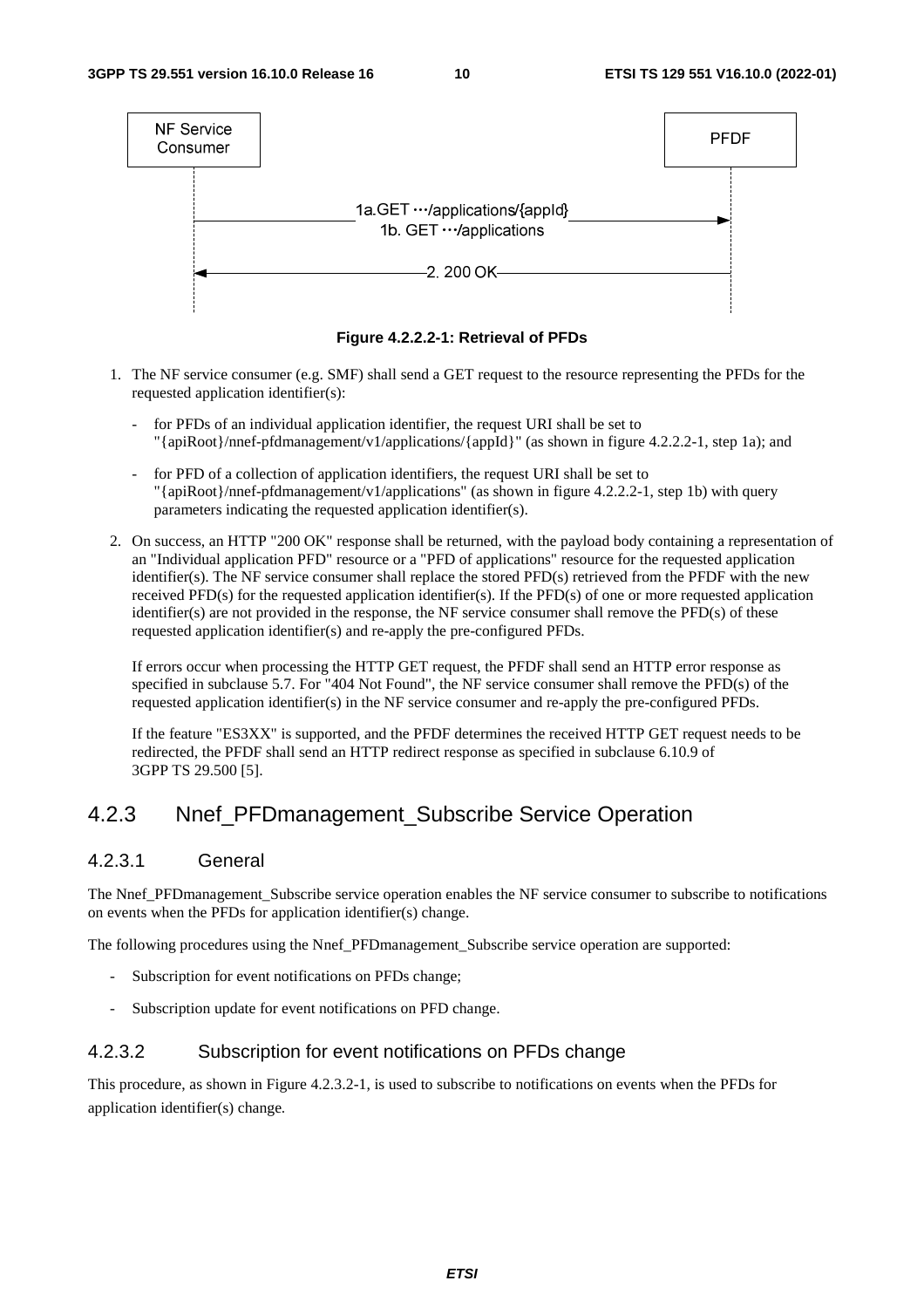

**Figure 4.2.3.2-1: Creation of a subscription for event notifications on PFDs change** 

- 1. The NF service consumer (e.g. SMF) shall send a POST request to the request URI representing the collection of PFD subscriptions resource "{apiRoot}/nnef-pfdmanagement/v1/subscriptions". The NF service consumer shall include the PfdSubscription data type in the request. Within the PfdSubscription data type, the NF service consumer payload body shall include:
	- an URI where to receive the requested notifications as "notifyUri" attribute;

and may include:

- subscribed application identifier(s) within the "applicationIds" attribute.
- 2. If the request is accepted, the PFDF shall:
	- create a new subscription;
	- assign a subscriptionId;
	- store the subscription; and
	- send an HTTP "201 Created" response, with the payload body containing a representation of the created subscription, and the Location header containing the resource URI of the created subscription "{apiRoot}/nnef-pfdmanagement/v1/subscriptions/{subscriptionId}".

Otherwise, one of the HTTP status codes listed in table 5.3.4.3.1-3 shall be returned.

NOTE: The PFDs that have been provisioned to the PFDF before the NF service consumer performs the subscription are not notified to the NF service consumer as a result of this subscription, but the NF service consumer can retrieve them before performing the subscription by invoking Nnef\_PFDmanagement\_Fetch Service Operation.

#### 4.2.3.3 Subscription update for event notifications on PFDs change

This procedure, as shown in Figure 4.2.3.3-1, is used to update an existing subscription to notifications on events when the PFDs for application identifier(s) change.



**Figure 4.2.3.3-1: Update of a subscription for event notifications on PFDs change**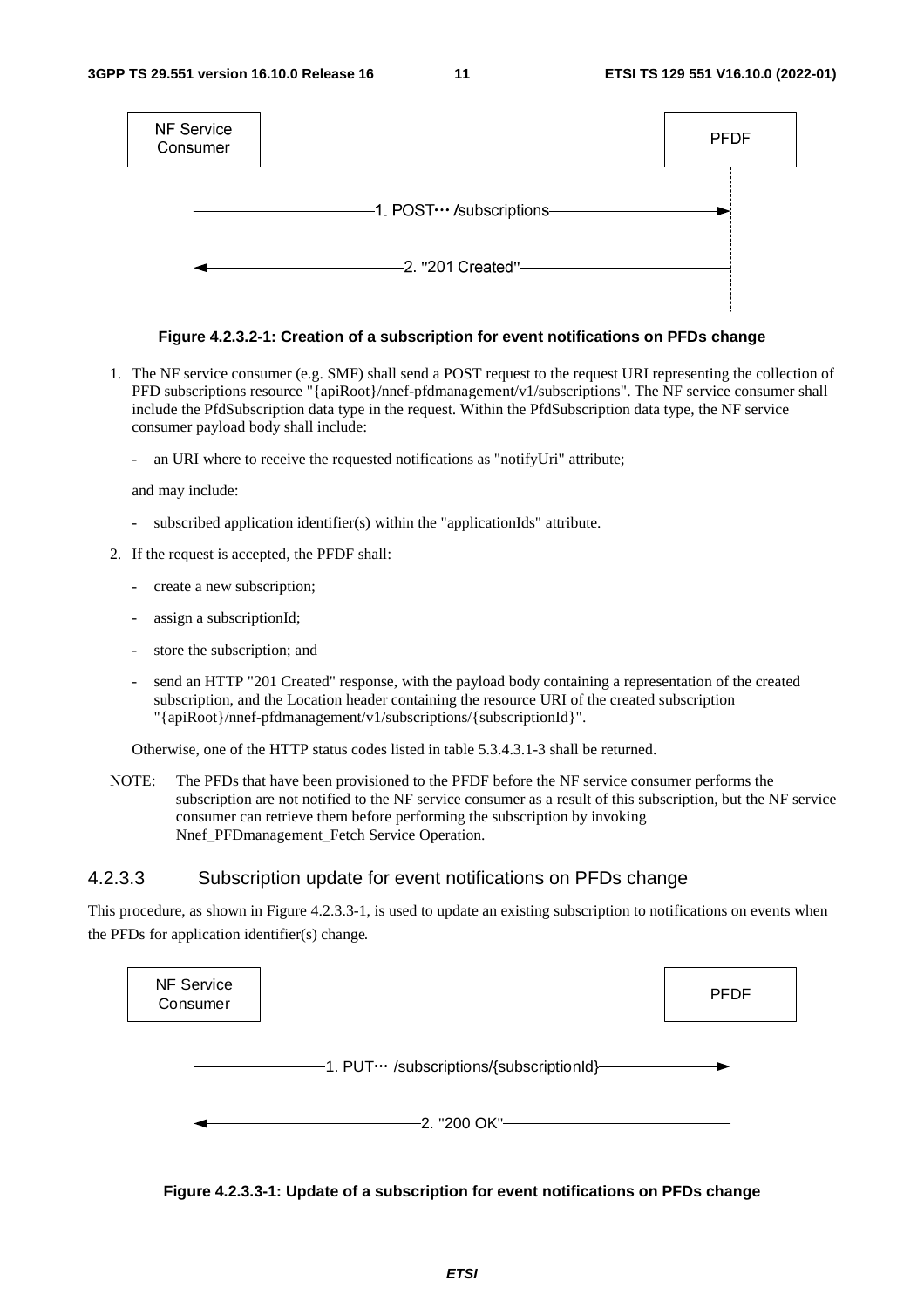- 1. If the feature PfdChgSubsUpdate is supported, the NF service consumer (e.g. SMF) shall send a PUT request to the resource URI representing the targeted PFD subscription resource "{apiRoot}/nnef-pfdmanagement/v1/subscriptions/{subscriptionId}". The NF service consumer shall include the PfdSubscription data type in the request. Within the PfdSubscription data type, the NF service consumer payload body shall include:
	- an URI where to receive the requested notifications as "notifyUri" attribute;

and may include:

- subscribed application identifier(s) within the "applicationIds" attribute.
- NOTE 1: The "notifUri" attribute within the PfdSubscription data structure can be modified to request that subsequent notifications are sent to a new NF service consumer.
- 2. If the feature PfdChgSubsUpdate is supported and the request is accepted, the PFDF shall:
	- update the subscription; and
	- send an HTTP "200 OK" response, with the payload body containing a representation of the updated subscription.

 Otherwise, if errors occur when processing the HTTP PUT request, the PFDF shall send an HTTP error response as specified in subclause 5.7. If the feature "ES3XX" is supported, and the PFDF determines the received HTTP PUT request needs to be redirected, the PFDF shall send an HTTP redirect response as specified in subclause 6.10.9 of 3GPP TS 29.500 [5].

NOTE 2: The PFDs that have been provisioned to the PFDF before the NF service consumer performs the subscription are not notified to the NF service consumer as a result of this subscription, but the NF service consumer can retrieve them before performing the subscription by invoking Nnef\_PFDmanagement\_Fetch Service Operation.

### 4.2.4 Nnef PFDmanagement Notify Service Operation

#### 4.2.4.1 General

The Nnef PFDmanagement Notify service operation notifies the NF service consumer to update and/or delete the PFDs for application identifier(s).

The following procedures using the Nnef\_PFDmanagement\_Notify service operation are supported:

Management of PFDs.

#### 4.2.4.2 Notification of PFD change





1. The PFDF shall send a POST request to the NF service consumer (e.g. SMF) targeting the URI "{notifyUri}", where {notifyUri} is the notification URI provided during the creation or modification of the subscription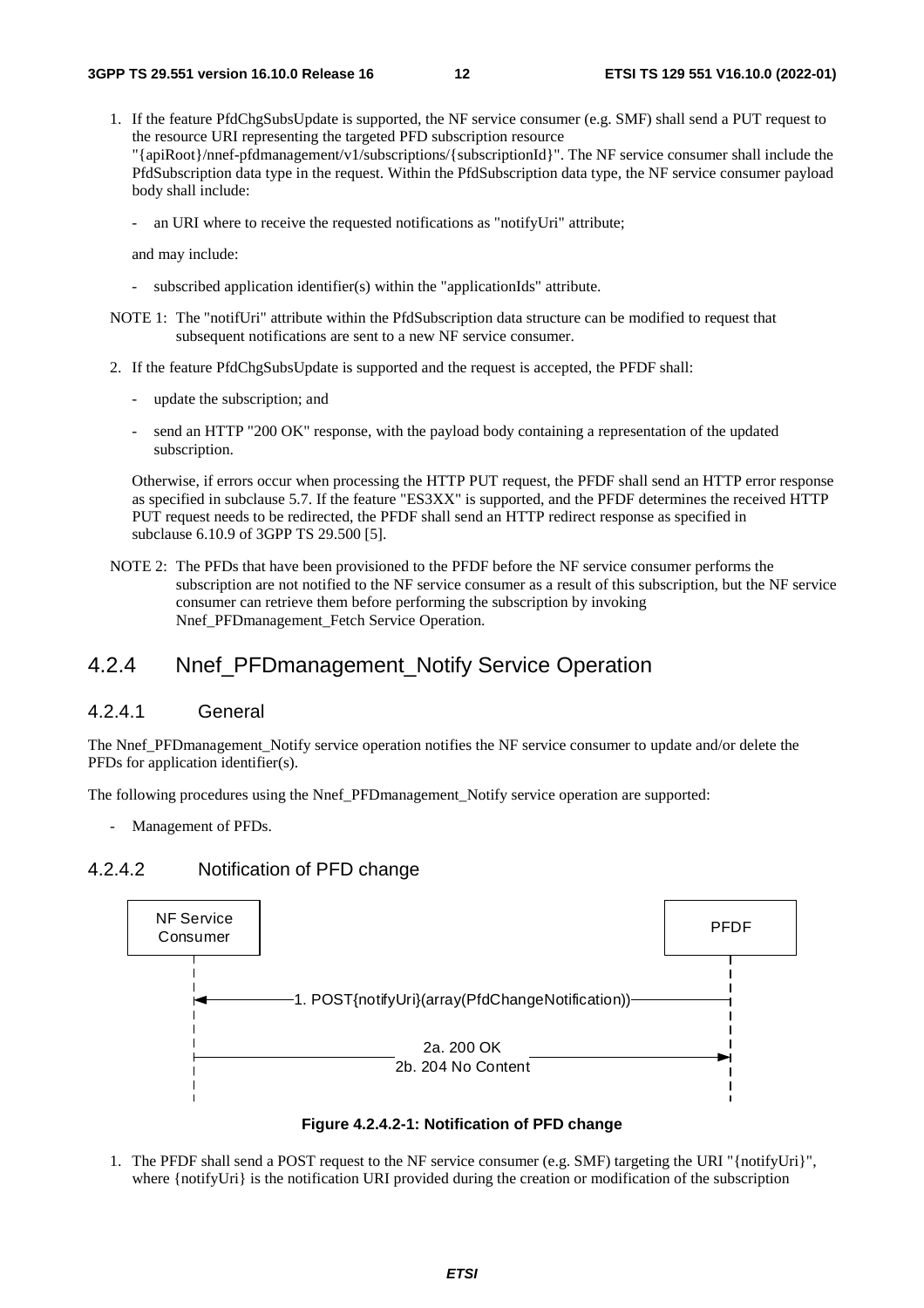resource, as specified in subclause 4.2.3.2. The payload body of the POST request shall contain one or more PfdChangeNotification data structure(s).

- 2 If the notification is accepted, the NF service consumer shall reply with:
	- "204 No Content" indicating the successful provisioning of all PFDs; or
	- "200 OK" and the payload body of the response shall contain "PfdChangeReport" data structure with detailed information of failed application(s).

 Otherwise, if errors occur when processing the HTTP POST request, the NF service consumer shall send an HTTP error response as specified in subclause 5.7. If the feature "ES3XX" is supported, and the NF service consumer determines the received HTTP POST request needs to be redirected, the NF service consumer shall send an HTTP redirect response as specified in subclause 6.10.9 of 3GPP TS 29.500 [5].

### 4.2.5 Nnef\_PFDmanagement\_Unsubscribe Service Operation

#### 4.2.5.1 General

The Nnef\_PFDmanagement\_Unsubscribe service operation is used by the NF service consumer to unsubscribe from notifications on PFD change events.

The following procedures using the Nnef\_PFDmanagement\_Unsubscribe service operation are supported:

- Unsubscribe from event notifications on PFDs change.

#### 4.2.5.2 Unsubscribe from event notifications on PFDs change



**Figure 4.2.5.2-1: Unsubscribe from event notifications on PFDs change** 

- 1. The NF Service Consumer (e.g. SMF) shall send a DELETE request to the resource URI representing the individual PFD subscription. The request body shall be empty.
- 2. If the request is accepted, an HTTP "204 No Content" response shall be returned. The response body shall be empty.

Otherwise, if errors occur when processing the HTTP DELETE request, the PFDF shall send an HTTP error response as specified in subclause 5.7. If the feature "ES3XX" is supported, and the PFDF determines the received HTTP DELETE request needs to be redirected, the PFDF shall send an HTTP redirect response as specified in subclause 6.10.9 of 3GPP TS 29.500 [5].

# 5 Nnef\_PFDmanagement API

# 5.1 Introduction

The Packet Flow Description Management Service shall use the Nnef\_PFDmanagement API.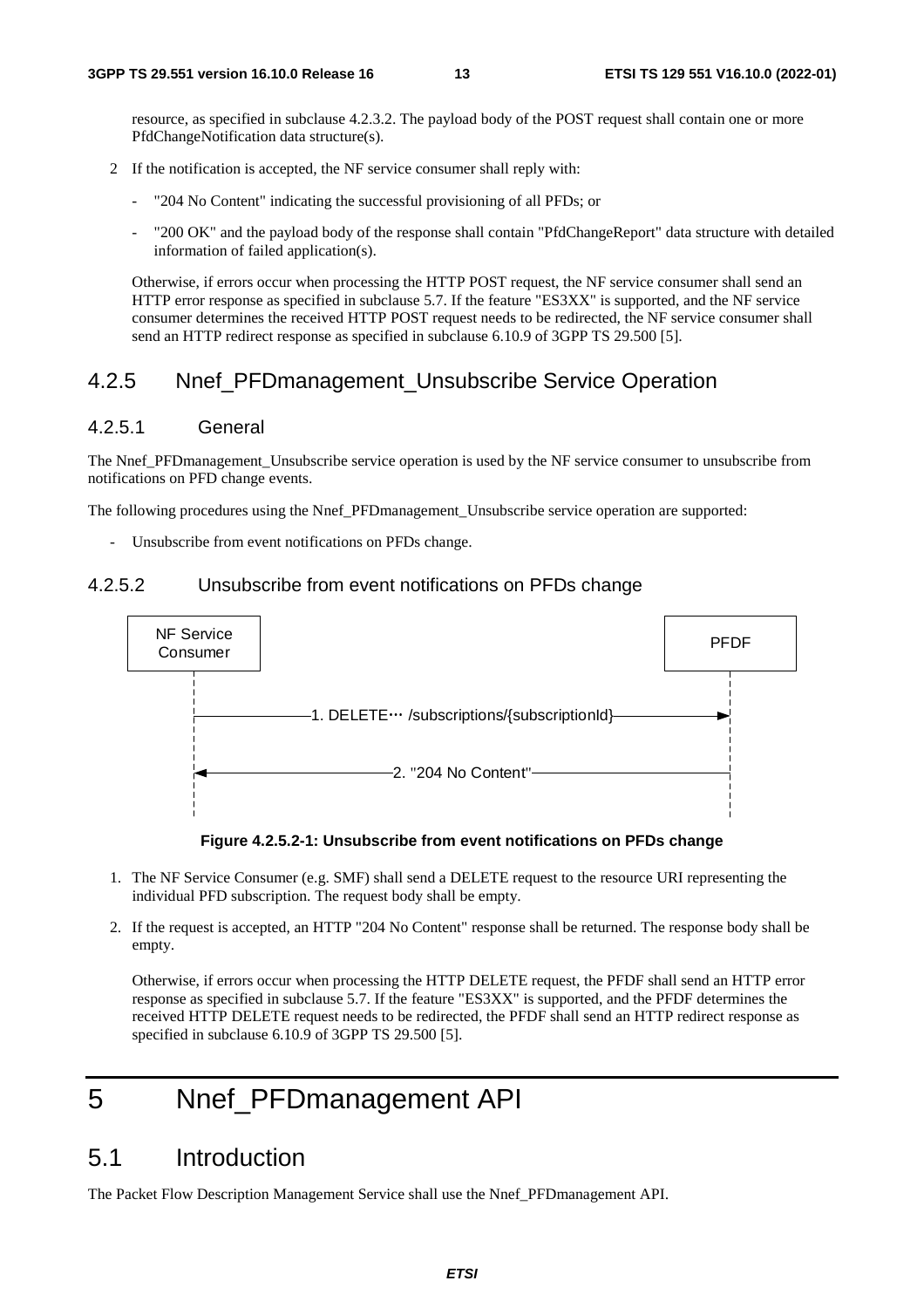The API URI of the Nnef\_PFDmanagement API shall be:

{apiRoot}/<apiName>/<apiVersion>/

The request URIs used in HTTP requests from the NF service consumer towards the PFDF shall have the Resource URI structure defined in subclause 4.4.1 of 3GPP TS 29.501 [6], i.e.:

#### **{apiRoot}/<apiName>/<apiVersion>/<apiSpecificResourceUriPart>**

with the following components:

- The {apiRoot} shall be set as described in 3GPP TS 29.501 [6].
- The **<**apiName**>** shall be "nnef-pfdmanagement".
- The  $\langle$ apiVersion $\rangle$  shall be "v1".
- The  $\leq$ apiSpecificResourceUriPart> shall be set as described in subclause 5.3.

# 5.2 Usage of HTTP

### 5.2.1 General

HTTP/2, IETF RFC 7540 [7], shall be used as specified in subclause 5.2 of 3GPP TS 29.500 [5].

HTTP/2 shall be transported as specified in subclause 5.3 of 3GPP TS 29.500 [5].

The OpenAPI [9] specification of HTTP messages and content bodies for the Nnef\_PFDmanagement service is contained in Annex A.

### 5.2.2 HTTP standard headers

#### 5.2.2.1 General

See subclause 5.2.2 of 3GPP TS 29.500 [5] for the usage of HTTP standard headers.

#### 5.2.2.2 Content type

JSON, IETF RFC 8259 [8], shall be used as content type of the HTTP bodies specified in the present specification, as specified in subclause 5.4 of 3GPP TS 29.500 [5]. The use of the JSON format shall be signalled by the content type "application/json".

"Problem Details" JSON object shall be used to indicate additional details of the error in a HTTP response body and shall be signalled by the content type "application/problem+json", as defined in IETF RFC 7807 [16].

### 5.2.3 HTTP custom headers

None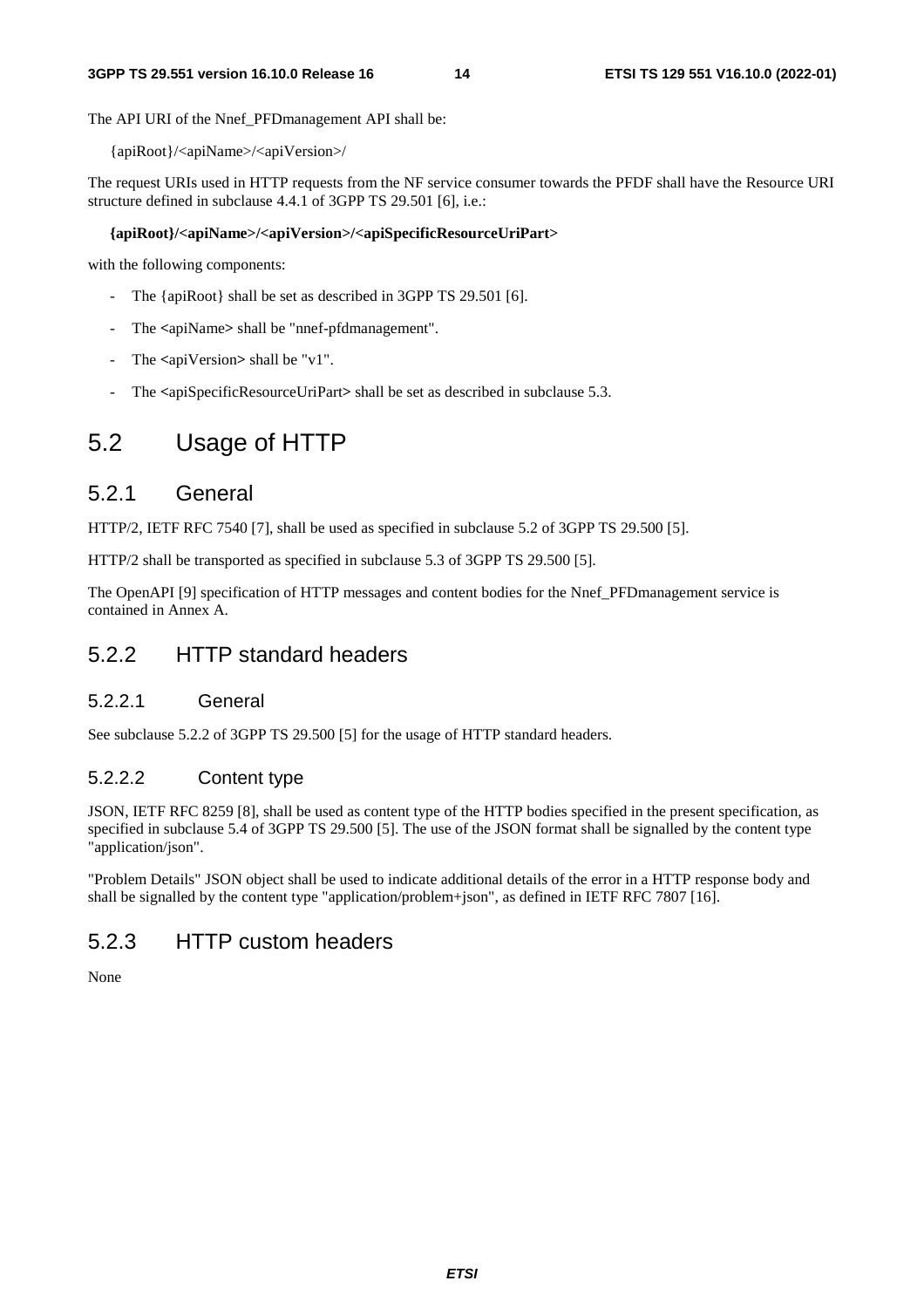# 5.3 Resources

# 5.3.1 Resource Structure

#### {apiRoot}/nnef-pfdmanagement/v1



#### **Figure 5.3.1-1: Resource URI structure of the Nnef\_PFDmanagement API**

Table 5.3.1-1 provides an overview of the resources and applicable HTTP methods.

| Table 5.3.1-1: Resources and methods overview |  |
|-----------------------------------------------|--|
|-----------------------------------------------|--|

| Resource name                  | <b>Resource URI</b>             | <b>HTTP</b> method<br>or custom<br>operation | <b>Description</b>                                                                                     |
|--------------------------------|---------------------------------|----------------------------------------------|--------------------------------------------------------------------------------------------------------|
| <b>PFD</b> of applications     | /applications                   | <b>GET</b>                                   | Nnef PFDmanagement Fetch.<br>Retrieve PFDs for one or multiple<br>applications using query parameters. |
| Individual<br>application PFD  | /applications/{appld}           | <b>GET</b>                                   | Nnef PFDmanagement Fetch.<br>Retrieve the PFD for an application.                                      |
| <b>PFD</b> subscriptions       | /subscriptions                  | <b>POST</b>                                  | Nnef_PFDmanagement_Subscribe.<br>Subscribe the notification of PFD<br>lchanges.                        |
| Individual PFD<br>subscription | /subscriptions/{subscriptionId} | <b>PUT</b>                                   | Update a subscription to PFD change<br>Inotifications.                                                 |
| Individual PFD<br>subscription | /subscriptions/{subscriptionId} | <b>DELETE</b>                                | Nnef_PFDmanagement_Unsubscribe.<br>Delete a subscription to PFD change<br>notifications.               |

# 5.3.2 Resource: PFD of applications

#### 5.3.2.1 Description

This resource represents PFDs for all applications.

#### 5.3.2.2 Resource definition

#### Resource URI: **{apiRoot}/nnef-pfdmanagement/v1/applications**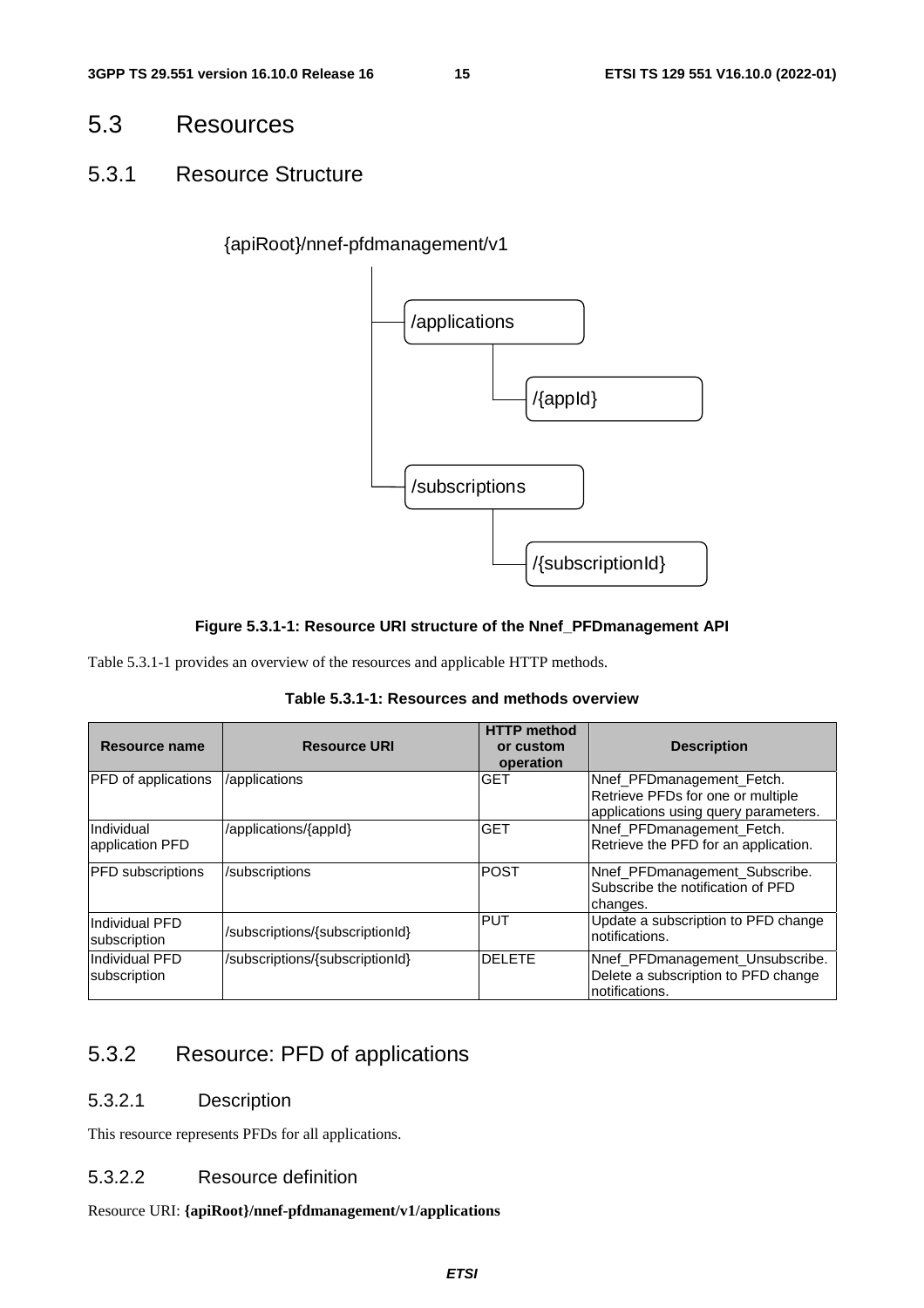This resource shall support the resource URI variables defined in table 5.3.2.2-1.

#### **Table 5.3.2.2-1: Resource URI variables for this resource**

| <b>TATIL</b><br>Name | - - -<br>tvne<br>Putu | $-1.1$<br>----            |
|----------------------|-----------------------|---------------------------|
| .<br>lapih<br>oot    | Istring               | -<br>subclause 5.1<br>see |

#### 5.3.2.3 Resource Standard Methods

#### 5.3.2.3.1 GET

This method shall support the URI query parameters specified in table 5.3.2.3.1-1.

#### **Table 5.3.2.3.1-1: URI query parameters supported by the GET method on this resource**

| <b>Name</b>        | Data type                  | <b>Cardinality</b> | <b>Description</b>                                                            |
|--------------------|----------------------------|--------------------|-------------------------------------------------------------------------------|
| application-ids    | array(ApplicationId) M 1.N |                    | The requested application identifier(s) for which PFDs<br>Ishall be returned. |
| supported-features | SupportedFeatures   O   01 |                    | To filter irrelevant responses related to unsupported<br>features.            |

This method shall support the request data structures specified in table 5.3.2.3.1-2 and the response data structures and response codes specified in table 5.3.2.3.1-3.

#### **Table 5.3.2.3.1-2: Data structures supported by the GET Request Body on this resource**

| Data type | $\blacksquare$ Cardinality<br><u>unality</u> | <b><i>CONTACT OF THE CONTACT OF</i></b><br>NOTION. |
|-----------|----------------------------------------------|----------------------------------------------------|
| ln/a      |                                              |                                                    |

#### **Table 5.3.2.3.1-3: Data structures supported by the GET Response Body on this resource**

| Data type                                                                                                 | D | Cardinality | Response<br>codes | <b>Description</b>                                                                              |  |  |
|-----------------------------------------------------------------------------------------------------------|---|-------------|-------------------|-------------------------------------------------------------------------------------------------|--|--|
| array(PfdDataForApp)   M   0N                                                                             |   |             | <b>200 OK</b>     | The PFDs for one or more application identifier(s) provided in<br>the request URI are returned. |  |  |
| <b>NOTE:</b><br>In addition, the HTTP status codes which are specified as mandatory in table 5.2.7.1-1 of |   |             |                   |                                                                                                 |  |  |
| 3GPP TS 29.500 [5] for the GET method shall also apply.                                                   |   |             |                   |                                                                                                 |  |  |

#### 5.3.2.4 Resource Custom Operations

None.

# 5.3.3 Resource: Individual application PFD

### 5.3.3.1 Description

This resource represents the PFD identified by an application identifier.

#### 5.3.3.2 Resource definition

#### Resource URI: **{apiRoot}/nnef-pfdmanagement/v1/applications/{appId}**

This resource shall support the resource URI variables defined in table 5.3.3.2-1.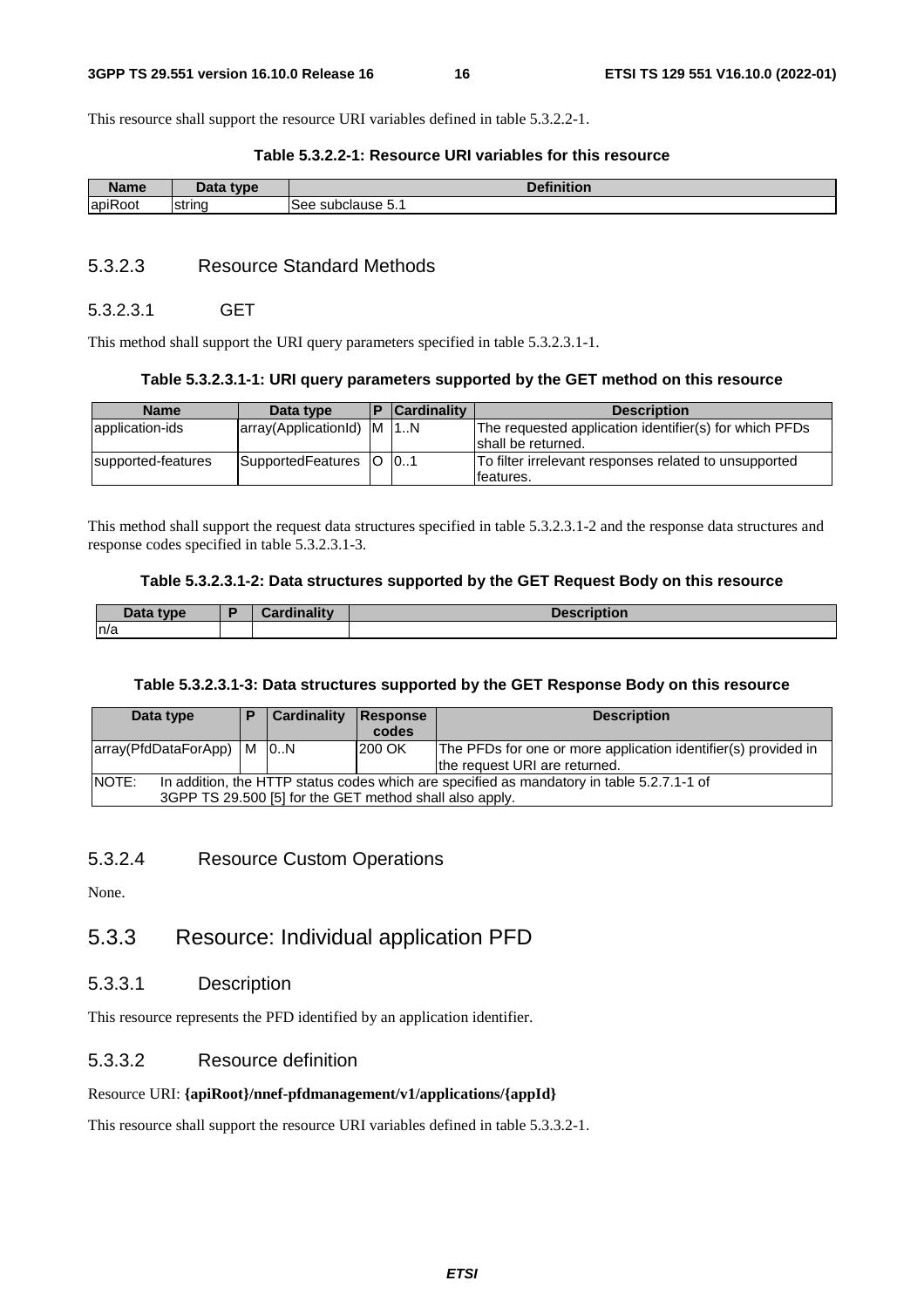| <b>Name</b> | Data type | <b>Definition</b>                                      |
|-------------|-----------|--------------------------------------------------------|
| apiRoot     | strina    | ISee subclause 5.1.                                    |
| appid       | string    | Identifies a set of PFD for an application identifier. |

#### **Table 5.3.3.2-1: Resource URI variables for this resource**

#### 5.3.3.3 Resource Standard Methods

#### 5.3.3.3.1 GET

This method shall support the URI query parameters specified in table 5.3.3.3.1-1.

#### **Table 5.3.3.3.1-1: URI query parameters supported by the GET method on this resource**

| <b>Name</b>      | Data type         | <b>Cardinality</b> | Description                                           |
|------------------|-------------------|--------------------|-------------------------------------------------------|
| supported-       | SupportedFeatures | 10                 | To filter irrelevant responses related to unsupported |
| <b>Ifeatures</b> |                   |                    | Iteatures.                                            |

This method shall support the request data structures specified in table 5.3.3.3.1-2 and the response data structures and response codes specified in table 5.3.3.3.1-3.

#### **Table 5.3.3.3.1-2: Data structures supported by the GET Request Body on this resource**

| <b>Data type</b> | <b>Cardinality</b> | <b>Description</b> |
|------------------|--------------------|--------------------|
| ln/a             |                    |                    |

#### **Table 5.3.3.3.1-3: Data structures supported by the GET Response Body on this resource**

| Data type                                                                                                                                                     | Ρ | <b>Cardinality</b> | <b>Response</b><br>codes      | <b>Description</b>                                                                                                                                                                                                                                                                   |
|---------------------------------------------------------------------------------------------------------------------------------------------------------------|---|--------------------|-------------------------------|--------------------------------------------------------------------------------------------------------------------------------------------------------------------------------------------------------------------------------------------------------------------------------------|
| PfdDataForApp                                                                                                                                                 | м |                    | 200 OK                        | A representation of PFDs for an application in the request URI<br>is returned.                                                                                                                                                                                                       |
| RedirectResponse                                                                                                                                              | O | 0.1                | 307<br>Temporary<br>Redirect  | Temporary redirection, during Individual PFD subscription<br>retrieval. The response shall include a Location header field<br>containing an alternative URI of the resource located in an<br>alternative PFDF (service) instance.<br>Applicable if the feature "ES3XX" is supported. |
| RedirectResponse                                                                                                                                              | O | 0.1                | 308<br>lPermanent<br>Redirect | Permanent redirection, during Individual PFD subscription<br>retrieval. The response shall include a Location header field<br>containing an alternative URI of the resource located in an<br>alternative PFDF (service) instance.<br>Applicable if the feature "ES3XX" is supported. |
| NOTE:<br>In addition, the HTTP status codes which are specified as mandatory in table 5.2.7.1-1 of<br>3GPP TS 29.500 [5] for the GET method shall also apply. |   |                    |                               |                                                                                                                                                                                                                                                                                      |

#### **Table 5.3.3.3.1-4: Headers supported by the 307 Response Code on this resource**

| <b>Name</b>      | Data type | Ð | <b>Cardinality</b> | <b>Description</b>                                               |
|------------------|-----------|---|--------------------|------------------------------------------------------------------|
| Location         | string    | M |                    | IAn alternative URI of the resource located in an alternative    |
|                  |           |   |                    | <b>IPFDF</b> (service) instance.                                 |
| 3gpp-Sbi-Target- | string    |   | 101                | Identifier of the target NF (service) instance towards which the |
| Nf-Id            |           |   |                    | Irequest is redirected                                           |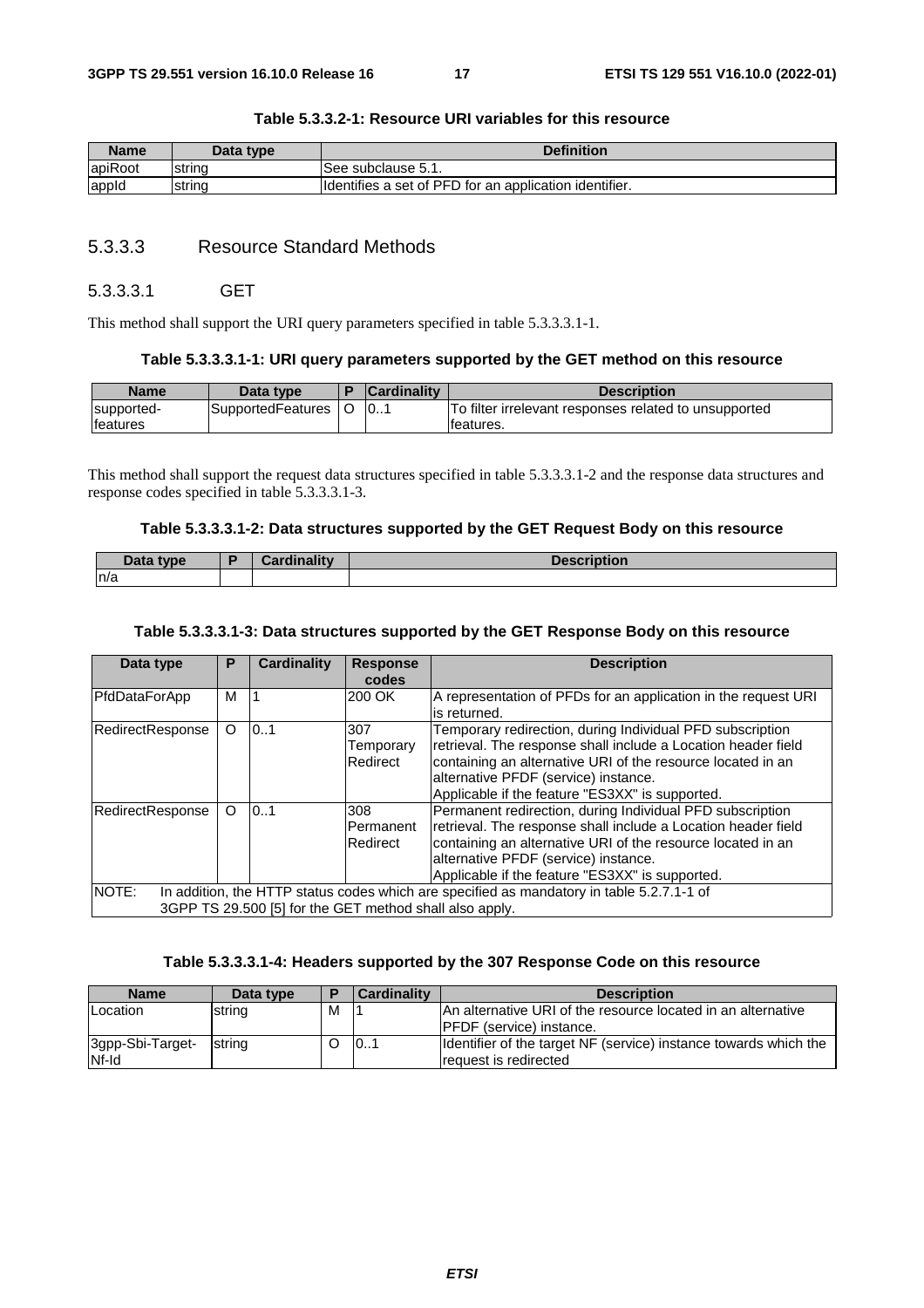#### **Table 5.3.3.3.1-5: Headers supported by the 308 Response Code on this resource**

| <b>Name</b>               | Data type | E | <b>Cardinality</b> | <b>Description</b>                                                                               |
|---------------------------|-----------|---|--------------------|--------------------------------------------------------------------------------------------------|
| Location                  | string    | м |                    | An alternative URI of the resource located in an alternative<br><b>IPFDF</b> (service) instance. |
| 3gpp-Sbi-Target-<br>Nf-Id | strina    |   | 101                | Identifier of the target NF (service) instance towards which the<br>request is redirected        |

#### 5.3.3.4 Resource Custom Operations

None.

### 5.3.4 Resource: PFD subscriptions

#### 5.3.4.1 Description

This resource represents a collection of subscriptions created by NF service consumers of Nnef\_PFDmanagement service.

#### 5.3.4.2 Resource definition

#### Resource URI: **{apiRoot}/nnef-pfdmanagement/v1/subscriptions**

This resource shall support the resource URI variables defined in table 5.3.4.2-1.

#### **Table 5.3.4.2-1: Resource URI variables for this resource**

| lame                                      | ה+הר<br>tvne  | .<br>$-1$<br>---      |
|-------------------------------------------|---------------|-----------------------|
| $\overline{\phantom{a}}$<br>lapih<br>⊀oot | <b>Strinc</b> | subclause 5.1<br>ISee |

#### 5.3.4.3 Resource Standard Methods

#### 5.3.4.3.1 POST

This method shall support the URI query parameters specified in table 5.3.4.3.1-1.

#### **Table 5.3.4.3.1-1: URI query parameters supported by the POST method on this resource**

| <b>Name</b> | <b>Data type</b><br>Data | مستقال والمستقا | <b>Description</b> |
|-------------|--------------------------|-----------------|--------------------|
| ln/a        |                          |                 |                    |

This method shall support the request data structures specified in table 5.3.4.3.1-2 and the response data structures and response codes specified in table 5.3.4.3.1-3.

#### **Table 5.3.4.3.1-2: Data structures supported by the POST Request Body on this resource**

| 3.4.2<br>:VD6   |   | المتحافظ والمستحدث | Description                                          |
|-----------------|---|--------------------|------------------------------------------------------|
| PfdSubscription | м |                    | <b>PfdS</b><br>resource.<br>Create<br>dSubscription_ |

#### **Table 5.3.4.3.1-3: Data structures supported by the POST Response Body on this resource**

| Data type                                                                                                                                                      | D | Cardinality | <b>Response</b><br>codes | <b>Description</b>                                                                                            |
|----------------------------------------------------------------------------------------------------------------------------------------------------------------|---|-------------|--------------------------|---------------------------------------------------------------------------------------------------------------|
| PfdSubscription                                                                                                                                                | м |             | 201<br>Created           | The creation of a PfdSubscription resource is confirmed and a<br>representation of that resource is returned. |
| NOTE:<br>In addition, the HTTP status codes which are specified as mandatory in table 5.2.7.1-1 of<br>3GPP TS 29.500 [5] for the POST method shall also apply. |   |             |                          |                                                                                                               |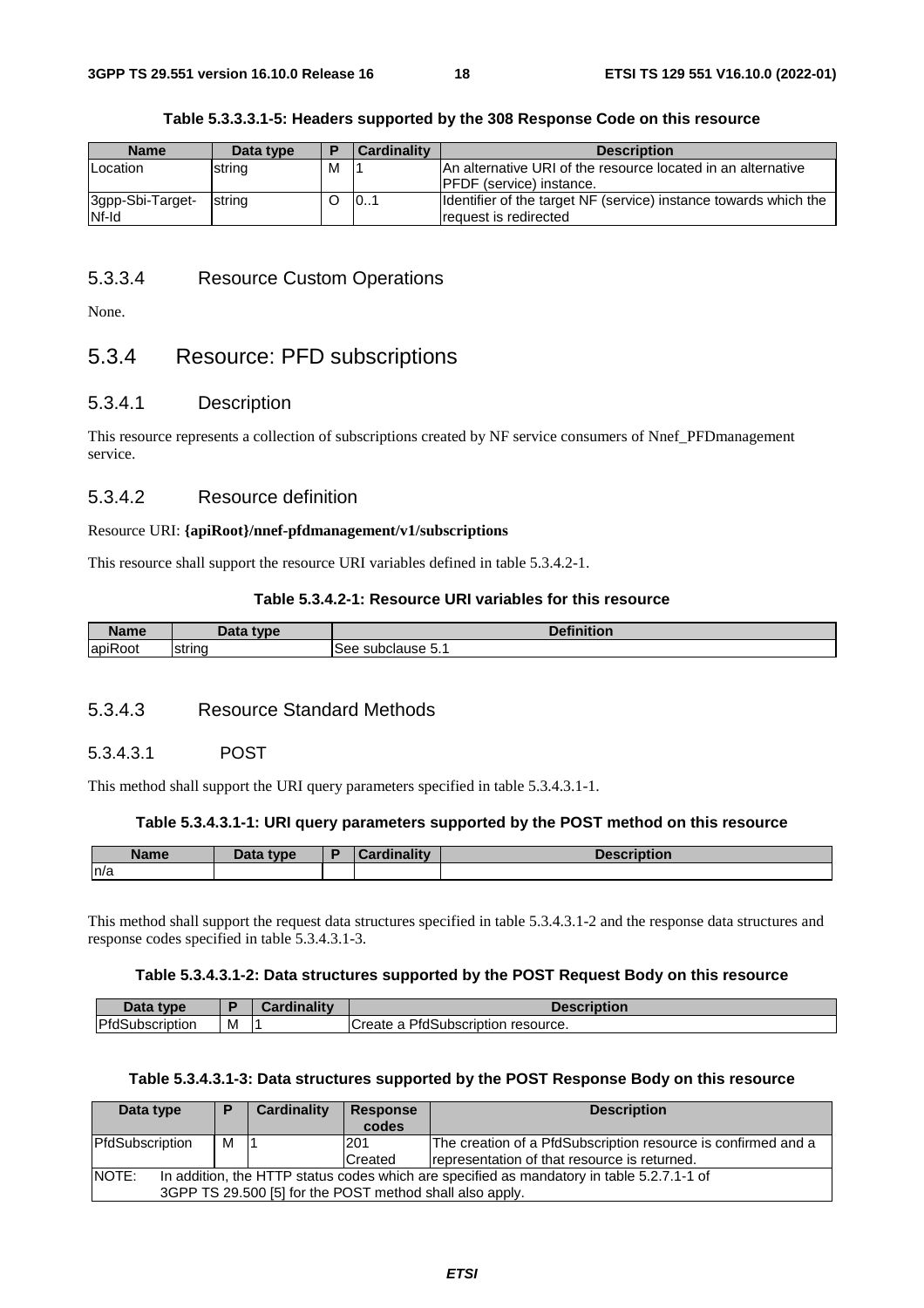#### **Table 5.3.4.3.1-4: Headers supported by the 201 Response Code on this resource**

| <b>Name</b> | Data type | Ð | <b>Cardinality</b> | <b>Description</b>                                                                                                                                 |
|-------------|-----------|---|--------------------|----------------------------------------------------------------------------------------------------------------------------------------------------|
| Location    | string    | M |                    | Contains the URI of the newly created resource, according to<br>the structure: {apiRoot}/nnef-<br> pfdmanagement/v1/subscriptions/{subscriptionId} |

#### 5.3.4.4 Resource Custom Operations

None.

### 5.3.5 Resource: Individual PFD subscription

#### 5.3.5.1 Description

This resource represents an individual PFD subscription created by an NF service consumer of the Nnef\_PFDmanagement service.

### 5.3.5.2 Resource definition

#### Resource URI: **{apiRoot}/nnef-pfdmanagement/v1/subscriptions/{subscriptionId}**

This resource shall support the resource URI variables defined in table 5.3.5.2-1.

#### **Table 5.3.5.2-1: Resource URI variables for this resource**

| <b>Name</b>            | Data type | <b>Definition</b>                                                   |
|------------------------|-----------|---------------------------------------------------------------------|
| apiRoot                | Istrina   | lSee subclause 5.1                                                  |
| <b>IsubscriptionId</b> | Istrina   | Identifies an individual subscription to the PFD management service |

#### 5.3.5.3 Resource Standard Methods

#### 5.3.5.3.1 DELETE

This method shall support the URI query parameters specified in table 5.3.5.3.1-1.

#### **Table 5.3.5.3.1-1: URI query parameters supported by the DELETE method on this resource**

| <b>Name</b> | $D2$ type<br>- Put- | - 1945 -<br> |  |
|-------------|---------------------|--------------|--|
| ln/a        |                     |              |  |

This method shall support the request data structures specified in table 5.3.5.3.1-2 and the response data structures and response codes specified in table 5.3.5.3.1-3.

#### **Table 5.3.5.3.1-2: Data structures supported by the DELETE Request Body on this resource**

| Data type | 9 - - - - - - - - - - - - - | <b>Description</b><br><b>TIDUON.</b> |
|-----------|-----------------------------|--------------------------------------|
| n/a       |                             |                                      |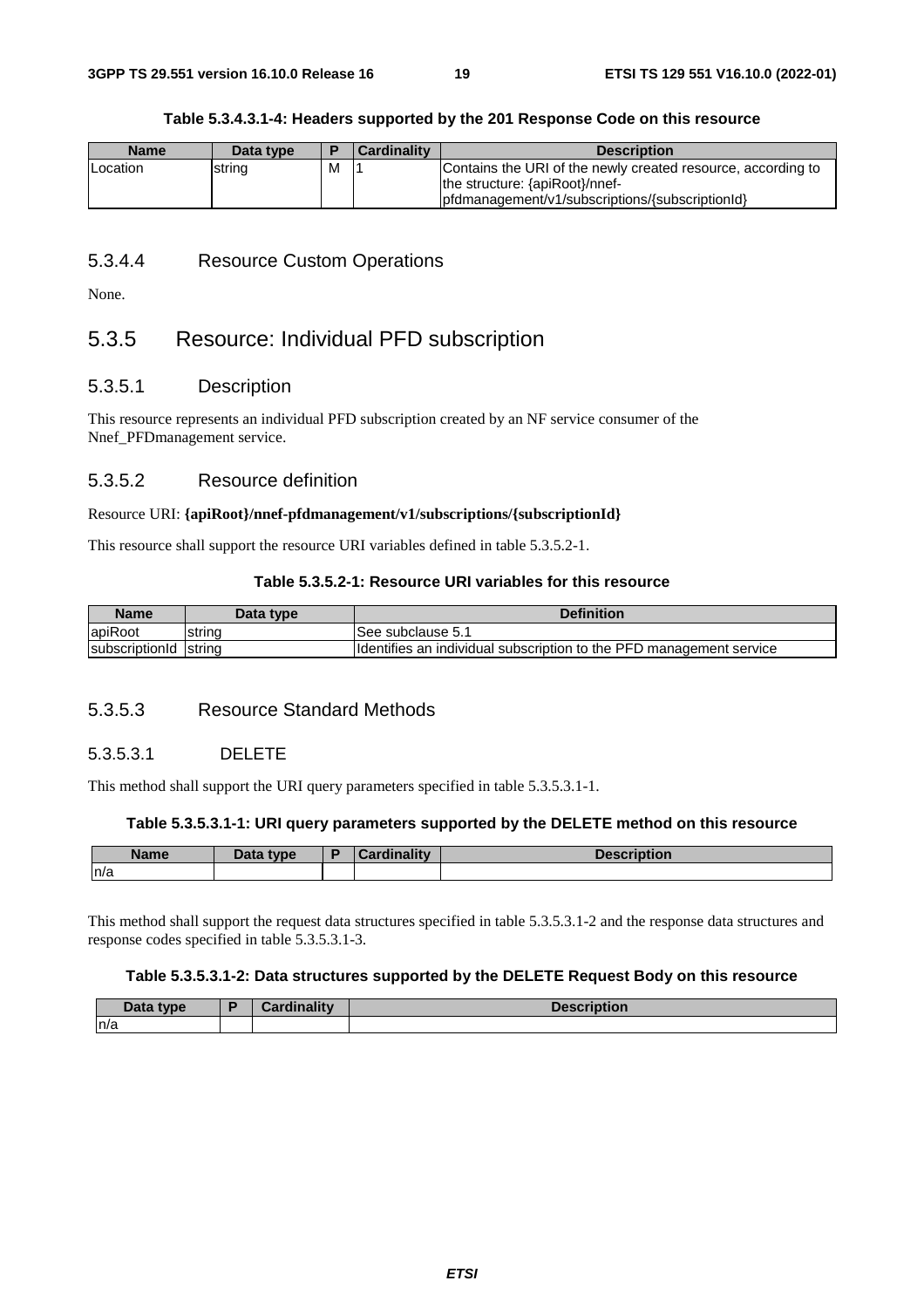#### **Table 5.3.5.3.1-3: Data structures supported by the DELETE Response Body on this resource**

| Data type        | Р | <b>Cardinality</b> | <b>Response</b>                                                  | <b>Description</b>                                                                        |
|------------------|---|--------------------|------------------------------------------------------------------|-------------------------------------------------------------------------------------------|
|                  |   |                    | codes                                                            |                                                                                           |
| n/a              |   |                    | 204 No                                                           | The PfdSubscription resource matching the subscriptionId was                              |
|                  |   |                    | Content                                                          | deleted successfully.                                                                     |
| RedirectResponse | O | 0.1                | 307                                                              | Temporary redirection, during Individual PFD subscription                                 |
|                  |   |                    | Temporary                                                        | deletion. The response shall include a Location header field                              |
|                  |   |                    | Redirect                                                         | containing an alternative URI of the resource located in an                               |
|                  |   |                    |                                                                  | alternative PFDF (service) instance.                                                      |
|                  |   |                    |                                                                  | Applicable if the feature "ES3XX" is supported.                                           |
| RedirectResponse | O | 10.1               | Permanent redirection, during Individual PFD subscription<br>308 |                                                                                           |
|                  |   |                    | Permanent                                                        | deletion. The response shall include a Location header field                              |
|                  |   |                    | Redirect                                                         | containing an alternative URI of the resource located in an                               |
|                  |   |                    |                                                                  | alternative PFDF (service) instance.                                                      |
|                  |   |                    |                                                                  | Applicable if the feature "ES3XX" is supported.                                           |
| NOTE:            |   |                    |                                                                  | In addition, the HTTP status codes which are specified as mandatory in table 5.2.7.1-1 of |
|                  |   |                    |                                                                  | 3GPP TS 29.500 [5] for the DELETE method shall also apply.                                |

#### **Table 5.3.5.3.1-4: Headers supported by the 307 Response Code on this resource**

| <b>Name</b>               | Data type |   | <b>Cardinality</b> | <b>Description</b>                                                                                |
|---------------------------|-----------|---|--------------------|---------------------------------------------------------------------------------------------------|
| Location                  | string    | M |                    | IAn alternative URI of the resource located in an alternative<br><b>IPFDF</b> (service) instance. |
| 3gpp-Sbi-Target-<br>Nf-Id | string    |   | 101                | Identifier of the target NF (service) instance towards which the<br>request is redirected         |

#### **Table 5.3.5.3.1-5: Headers supported by the 308 Response Code on this resource**

| <b>Name</b>               | Data type | Е | <b>Cardinality</b> | <b>Description</b>                                                                                |
|---------------------------|-----------|---|--------------------|---------------------------------------------------------------------------------------------------|
| <b>Location</b>           | string    | м |                    | IAn alternative URI of the resource located in an alternative<br><b>IPFDF</b> (service) instance. |
| 3gpp-Sbi-Target-<br>Nf-Id | string    |   | 10.1               | Identifier of the target NF (service) instance towards which the<br>request is redirected         |

### 5.3.5.3.2 PUT

This method shall support the URI query parameters specified in table 5.3.5.3.2-1.

#### **Table 5.3.5.3.2-1: URI query parameters supported by the PUT method on this resource**

| <b>Name</b> | Data type | <b>Cordinality</b><br>arantv | <b>Pascription</b> |
|-------------|-----------|------------------------------|--------------------|
| ln/a        |           |                              |                    |

This method shall support the request data structures specified in table 5.3.5.3.2-2 and the response data structures and response codes specified in table 5.3.5.3.2-3.

#### **Table 5.3.5.3.2-2: Data structures supported by the PUT Request Body on this resource**

| Data type       |   | Cardinality | <b>Description</b>                      |
|-----------------|---|-------------|-----------------------------------------|
| PfdSubscription | М |             | e a PfdSubscription resource.<br>Update |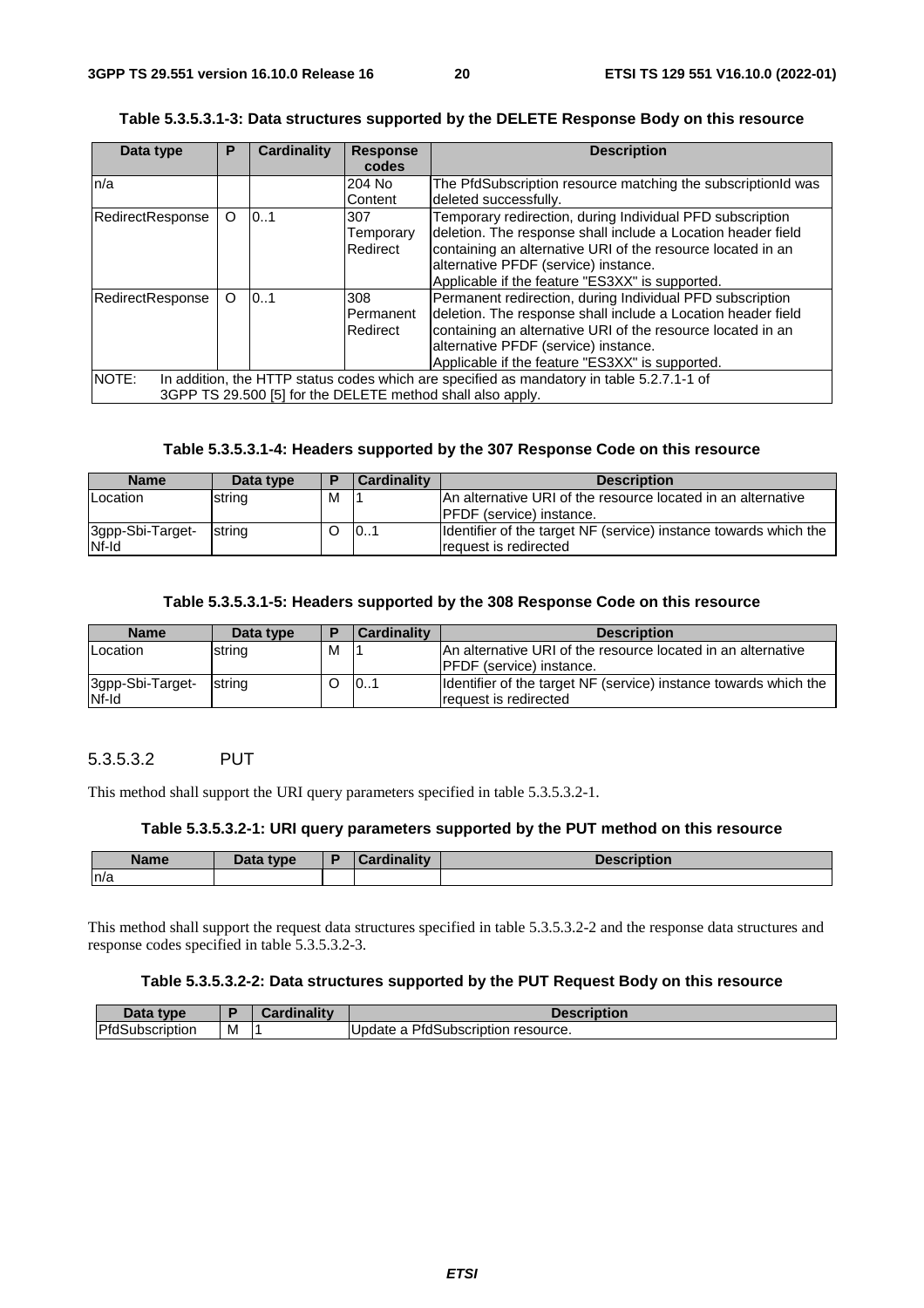|  |  |  |  | Table 5.3.5.3.2-3: Data structures supported by the PUT Response Body on this resource |
|--|--|--|--|----------------------------------------------------------------------------------------|
|--|--|--|--|----------------------------------------------------------------------------------------|

| Data type              | Р        | Cardinality                                             | <b>Response</b> | <b>Description</b>                                                                        |
|------------------------|----------|---------------------------------------------------------|-----------------|-------------------------------------------------------------------------------------------|
|                        |          |                                                         | codes           |                                                                                           |
| <b>PfdSubscription</b> | М        |                                                         | 200 OK          | The update of a PfdSubscription resource is confirmed and a                               |
|                        |          |                                                         |                 | representation of that resource is returned.                                              |
| RedirectResponse       | O        | 0.1                                                     | 307             | Temporary redirection, during Individual PFD subscription                                 |
|                        |          |                                                         | Temporary       | modification. The response shall include a Location header                                |
|                        |          |                                                         | Redirect        | field containing an alternative URI of the resource located in an                         |
|                        |          |                                                         |                 | alternative PFDF (service) instance.                                                      |
|                        |          |                                                         |                 | Applicable if the feature "ES3XX" is supported.                                           |
| RedirectResponse       | $\Omega$ | 0.1                                                     | 308             | Permanent redirection, during Individual PFD subscription                                 |
|                        |          |                                                         | Permanent       | modification. The response shall include a Location header                                |
|                        |          |                                                         | Redirect        | field containing an alternative URI of the resource located in an                         |
|                        |          |                                                         |                 | alternative PFDF (service) instance.                                                      |
|                        |          |                                                         |                 | Applicable if the feature "ES3XX" is supported.                                           |
| NOTE:                  |          |                                                         |                 | In addition, the HTTP status codes which are specified as mandatory in table 5.2.7.1-1 of |
|                        |          | 3GPP TS 29.500 [5] for the PUT method shall also apply. |                 |                                                                                           |

#### **Table 5.3.5.3.2-4: Headers supported by the 307 Response Code on this resource**

| <b>Name</b>               | Data type | E | <b>Cardinality</b> | <b>Description</b>                                                                               |
|---------------------------|-----------|---|--------------------|--------------------------------------------------------------------------------------------------|
| Location                  | string    | м |                    | An alternative URI of the resource located in an alternative<br><b>IPFDF</b> (service) instance. |
| 3gpp-Sbi-Target-<br>Nf-Id | string    |   | 101                | Identifier of the target NF (service) instance towards which the<br>request is redirected        |

#### **Table 5.3.5.3.2-5: Headers supported by the 308 Response Code on this resource**

| <b>Name</b>               | Data type | ▪ | <b>Cardinality</b> | <b>Description</b>                                                                               |
|---------------------------|-----------|---|--------------------|--------------------------------------------------------------------------------------------------|
| Location                  | string    | м |                    | An alternative URI of the resource located in an alternative<br><b>IPFDF</b> (service) instance. |
| 3gpp-Sbi-Target-<br>Nf-Id | string    |   | 101                | Identifier of the target NF (service) instance towards which the<br>request is redirected        |

### 5.3.5.4 Resource Custom Operations

None.

# 5.4 Custom Operations without associated resources

None

# 5.5 Notifications

### 5.5.1 General

Notifications shall comply to subclause 6.2 of 3GPP TS 29.500 [5] and subclause 4.6.2.3 of 3GPP TS 29.501 [6].

#### **Table 5.5.1-1: Notifications overview**

| <b>Notification</b>            | <b>Callback URI</b> | <b>HTTP</b> method<br>or custom<br>operation | Description (service operation) |
|--------------------------------|---------------------|----------------------------------------------|---------------------------------|
| <b>PFD Change Notification</b> | {notifyUri}         | IPOST                                        | Notification of PFD change.     |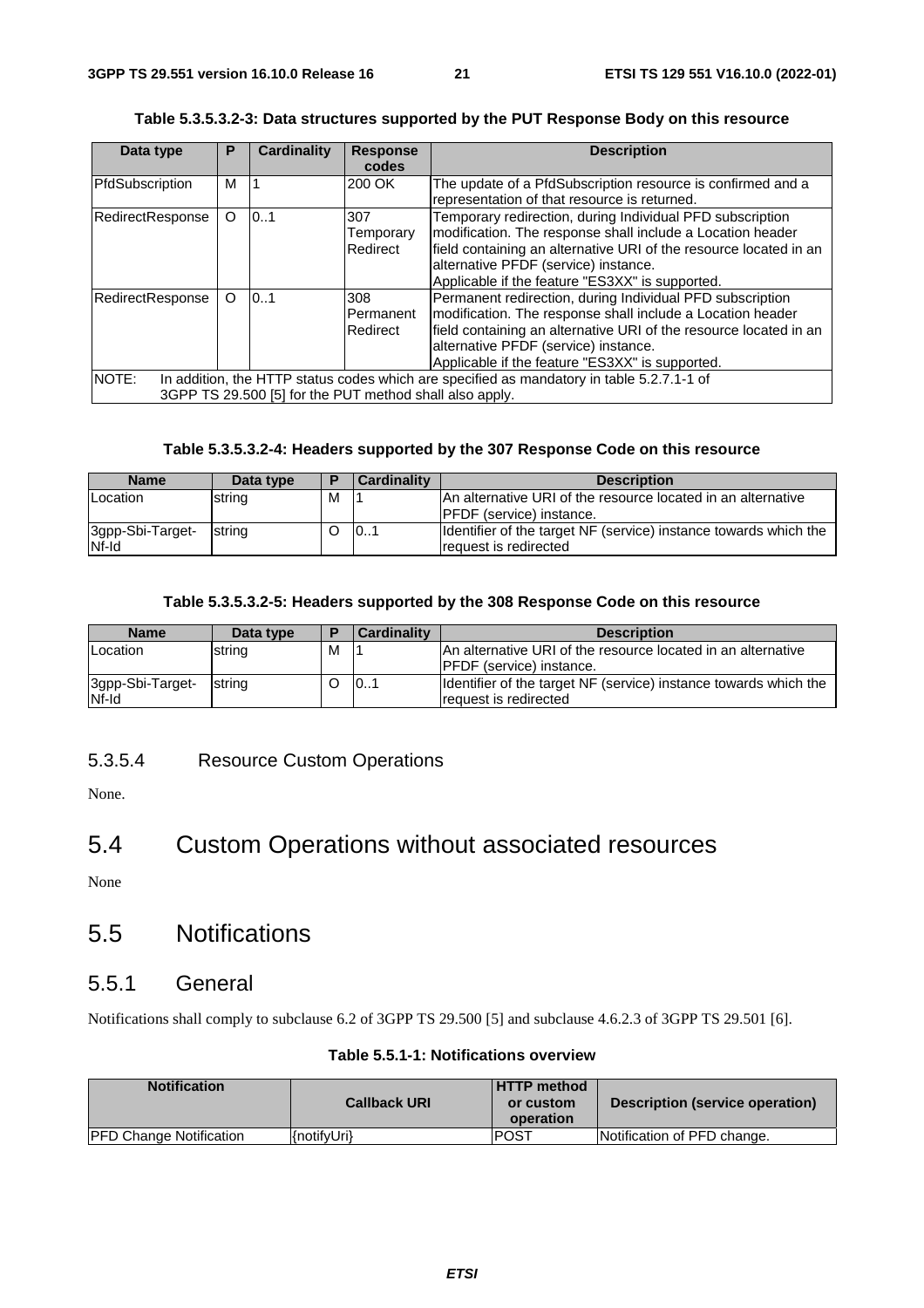# 5.5.2 PFD Change Notification

#### 5.5.2.1 Description

The PFD Change Notification is used by the PFDF to inform the NF service consumer, which has subscribed to this Notification via the PFD subscriptions resource.

#### 5.5.2.2 Target URI

The Callback URI **"{notifyUri}"** shall be used with the callback URI variables defined in table 5.5.2.2-1.

#### **Table 5.5.2.2-1: Callback URI variables**

| <b>Name</b> | Data type | Definition                                                                           |
|-------------|-----------|--------------------------------------------------------------------------------------|
| notifyUri   | Uri       | The Notification Uri as assigned within the PFD subscriptions resource and described |
|             |           | within the PfdSubscription data type (see table 5.6.2.3-1).                          |

#### 5.5.2.3 Standard Methods

#### 5.5.2.3.1 POST

This method shall support the URI query parameters specified in table 5.5.2.3.1-1.

#### **Table 5.5.2.3.1-1: URI query parameters supported by the POST method on this resource**

| Name | <b>Pata type</b> | Cardinality<br>Cardinality | <b>Description</b> |
|------|------------------|----------------------------|--------------------|
| n/a  |                  |                            |                    |

This method shall support the request data structures specified in table 5.5.2.3.1-2 and the response data structures and response codes specified in table 5.5.2.3.1-3.

#### **Table 5.5.2.3.1-2: Data structures supported by the POST Request Body on this resource**

| Data type                    |   | <br>Cardinality | <b>Description</b>                                 |
|------------------------------|---|-----------------|----------------------------------------------------|
| array(PfdChangeNotification) | M | N<br>.          | . PEF<br><b>IProvides</b><br>· change information. |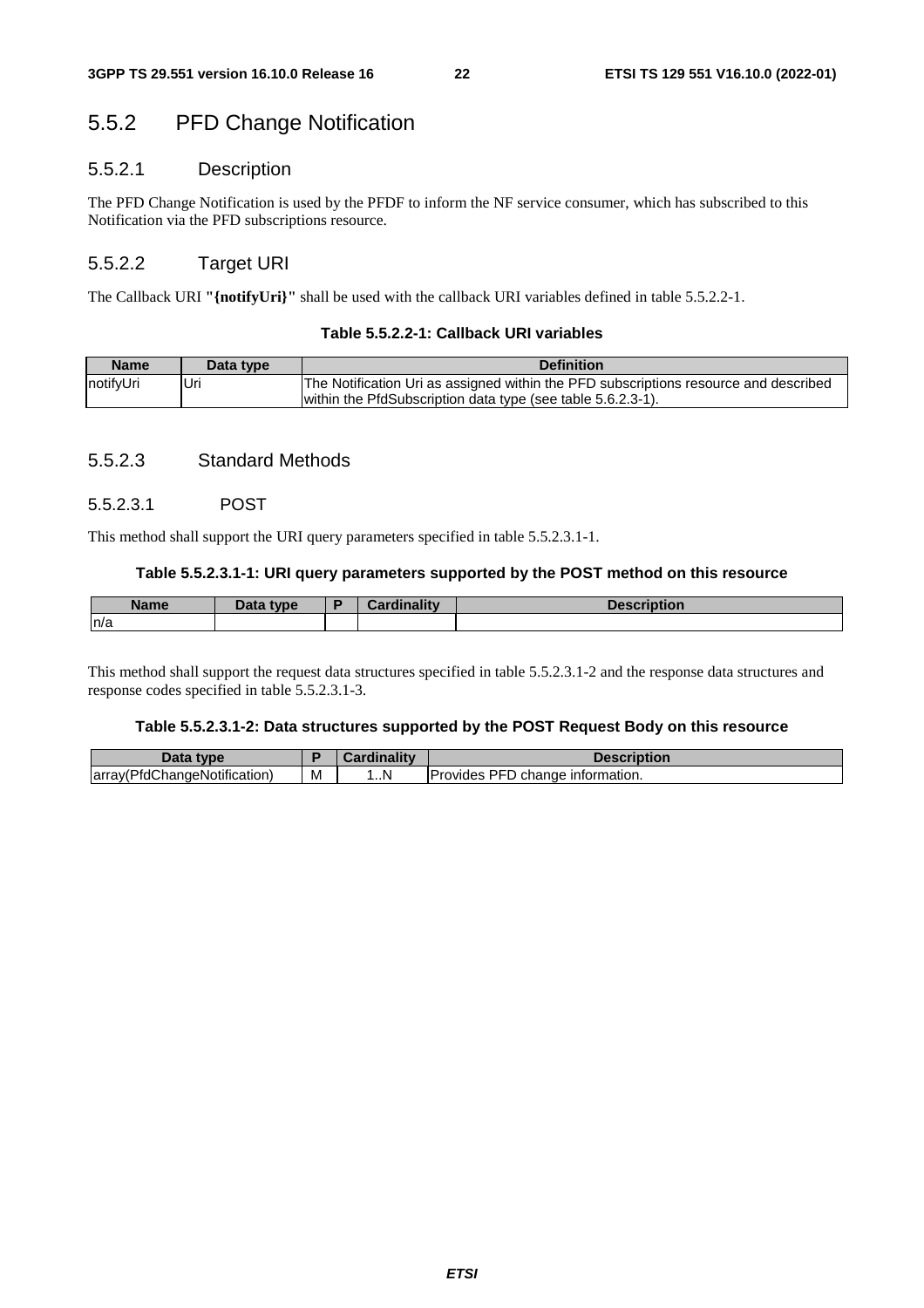| Data type                                                                                                                                                                                                                         | P        | <b>Cardinality</b> | <b>Response codes</b>        | <b>Description</b>                                                                                                                                                                                                                                                                                                        |  |
|-----------------------------------------------------------------------------------------------------------------------------------------------------------------------------------------------------------------------------------|----------|--------------------|------------------------------|---------------------------------------------------------------------------------------------------------------------------------------------------------------------------------------------------------------------------------------------------------------------------------------------------------------------------|--|
| n/a                                                                                                                                                                                                                               |          |                    | 204 No Content               | The PFD operation in the notification is performed<br>successfully, i.e. all PFD changes are accepted by the<br>SMF.                                                                                                                                                                                                      |  |
| array(PfdChangeR<br>eport)                                                                                                                                                                                                        | м        | 1N                 | 200 OK                       | The PFD operation in the notification is performed and<br>the PfdChangeReport indicates failure reason for each<br>failed application in the partial success.                                                                                                                                                             |  |
| RedirectResponse                                                                                                                                                                                                                  | O        | 01                 | 307 Temporary<br>Redirect    | Temporary redirection, during PFD Change<br>Notification. The response shall include a Location<br>header field containing an alternative URI representing<br>the end point of an alternative NF consumer (service)<br>instance where the notification should be sent.<br>Applicable if the feature "ES3XX" is supported. |  |
| RedirectResponse                                                                                                                                                                                                                  | $\Omega$ | 0.1                | 308 Permanent<br>Redirect    | Permanent redirection, during PFD Change<br>Notification. The response shall include a Location<br>header field containing an alternative URI representing<br>the end point of an alternative NF consumer (service)<br>instance where the notification should be sent.<br>Applicable if the feature "ES3XX" is supported. |  |
| <b>IProblemDetails</b>                                                                                                                                                                                                            | $\circ$  | 0.1                | 500 Internal Server<br>Error | The server encountered an unexpected condition that<br>prevented it from fulfilling the request. PFDs for all<br>applications are not accepted by the SMF. (NOTE 2)                                                                                                                                                       |  |
| <b>NOTE 1:</b><br>In addition, the HTTP status codes which are specified as mandatory in table 5.2.7.1-1 of<br>3GPP TS 29.500 [5] for the POST method shall also apply.<br>INOTE 2: Failure cases are described in subclause 5.7. |          |                    |                              |                                                                                                                                                                                                                                                                                                                           |  |

#### **Table 5.5.2.3.1-3: Data structures supported by the POST Response Body on this resource**

#### **Table 5.5.2.3.1-4: Headers supported by the 307 Response Code on this resource**

| <b>Name</b>                      | Data type | E | <b>Cardinality</b> | <b>Description</b>                                                                                                                                        |
|----------------------------------|-----------|---|--------------------|-----------------------------------------------------------------------------------------------------------------------------------------------------------|
| Location                         | string    | м |                    | An alternative URI representing the end point of an alternative<br>NF consumer (service) instance towards which the notification<br>should be redirected. |
| 3gpp-Sbi-Target-<br><b>Nf-Id</b> | string    |   | 101                | Identifier of the target NF (service) instance towards which the<br>notification request is redirected                                                    |

#### **Table 5.5.2.3.1-5: Headers supported by the 308 Response Code on this resource**

| <b>Name</b>               | Data type |   | <b>Cardinality</b> | <b>Description</b>                                                                                                                                         |
|---------------------------|-----------|---|--------------------|------------------------------------------------------------------------------------------------------------------------------------------------------------|
| Location                  | string    | м |                    | An alternative URI representing the end point of an alternative<br>NF consumer (service) instance towards which the notification<br>Ishould be redirected. |
| 3gpp-Sbi-Target-<br>Nf-Id | string    |   | 0.1                | Identifier of the target NF (service) instance towards which the<br>notification request is redirected                                                     |

# 5.6 Data Model

# 5.6.1 General

This subclause specifies the application data model supported by the API.

Table 5.6.1-1 specifies the data types defined for the Nnef\_PFDmanagement service based interface protocol.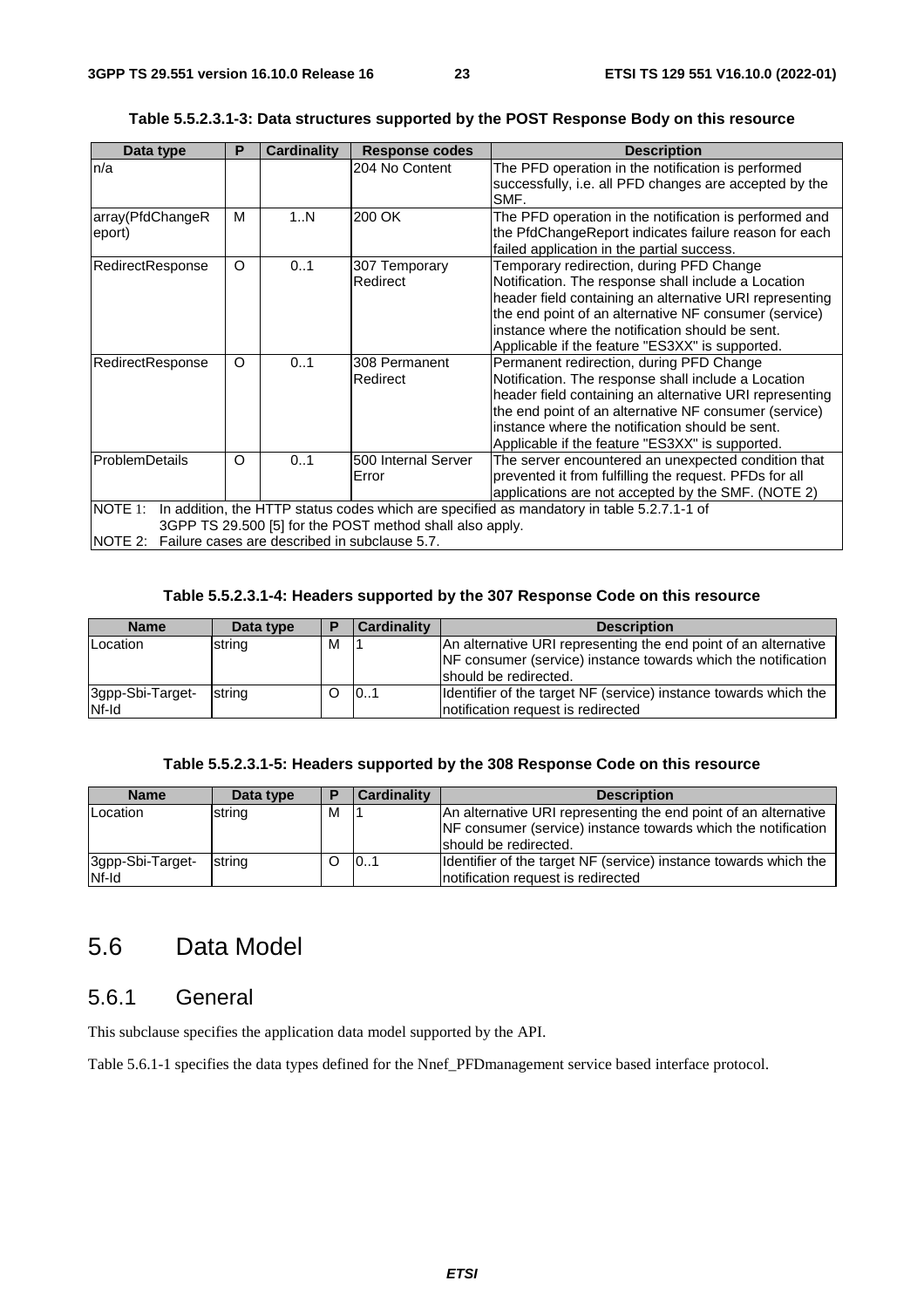| Data type             | <b>Section defined</b> | <b>Description</b>                     | <b>Applicability</b> |
|-----------------------|------------------------|----------------------------------------|----------------------|
| PfdDataForApp         | 5.6.2.2                | Represents the PFDs for an application |                      |
|                       |                        | lidentifier.                           |                      |
| PfdSubscription       | 5.6.2.3                | Represents a PFD subscription.         |                      |
| PfdChangeNotification | 5.6.2.4                | Represents PFD change information.     |                      |
| <b>IPfdContent</b>    | 5.6.2.5                | Represents the content of a PFD for an |                      |
|                       |                        | application identifier.                |                      |
| PfdChangeReport       | 5.6.2.6                | Represents error of PFD change.        |                      |

| Table 5.6.1-1: Nnef_PFDmanagement specific Data Types |  |  |  |
|-------------------------------------------------------|--|--|--|
|-------------------------------------------------------|--|--|--|

Table 5.6.1-2 specifies data types re-used by the Nnef\_PFDmanagement service based interface protocol from other specifications, including a reference to their respective specifications and when needed, a short description of their use within the Nnef\_PFDmanagement service based interface.

#### **Table 5.6.1-2: Nnef\_PFDmanagement re-used Data Types**

| Data type                 | <b>Reference</b>    | <b>Comments</b>                           | Applicability |
|---------------------------|---------------------|-------------------------------------------|---------------|
| ApplicationId             | 3GPP TS 29.571 [10] |                                           |               |
| <b>DomainNameProtocol</b> | 3GPP TS 29.122 [11] |                                           |               |
| DateTime                  | 3GPP TS 29.571 [10] |                                           |               |
| RedirectResponse          | 3GPP TS 29.571 [10] | Contains redirection related information. | <b>IES3XX</b> |
| SupportedFeatures         | 3GPP TS 29.571 [10] |                                           |               |
| Uri                       | 3GPP TS 29.571 [10] |                                           |               |

### 5.6.2 Structured data types

#### 5.6.2.1 Introduction

This subclause defines the structures to be used in resource representations.

Allowed structures are: array, object.

#### 5.6.2.2 Type: PfdDataForApp

#### **Table 5.6.2.2-1: Definition of type PfdDataForApp**

| <b>Attribute name</b> | Data type             | Ρ | <b>Cardinality</b> | <b>Description</b>                                                                                                                                                        | <b>Applicability</b> |
|-----------------------|-----------------------|---|--------------------|---------------------------------------------------------------------------------------------------------------------------------------------------------------------------|----------------------|
| applicationId         | ApplicationId         | М |                    | Identifier of an application.                                                                                                                                             |                      |
| pfds                  | array(PfdContent      | м | 1N                 | PFDs for the application identifier.                                                                                                                                      |                      |
| cachingTime           | DateTime              | O | 10.1               | Caching time for an application<br>identifier.                                                                                                                            |                      |
| supportedFeatur<br>es | SupportedFeatur<br>es | C | 101                | Used to negotiate the applicability<br>of the optional features.                                                                                                          |                      |
|                       |                       |   |                    | This attribute shall be present in<br>in the HTTP GET response if the<br>"supported-features" attribute<br>query parameter is included in the<br><b>HTTP GET request.</b> |                      |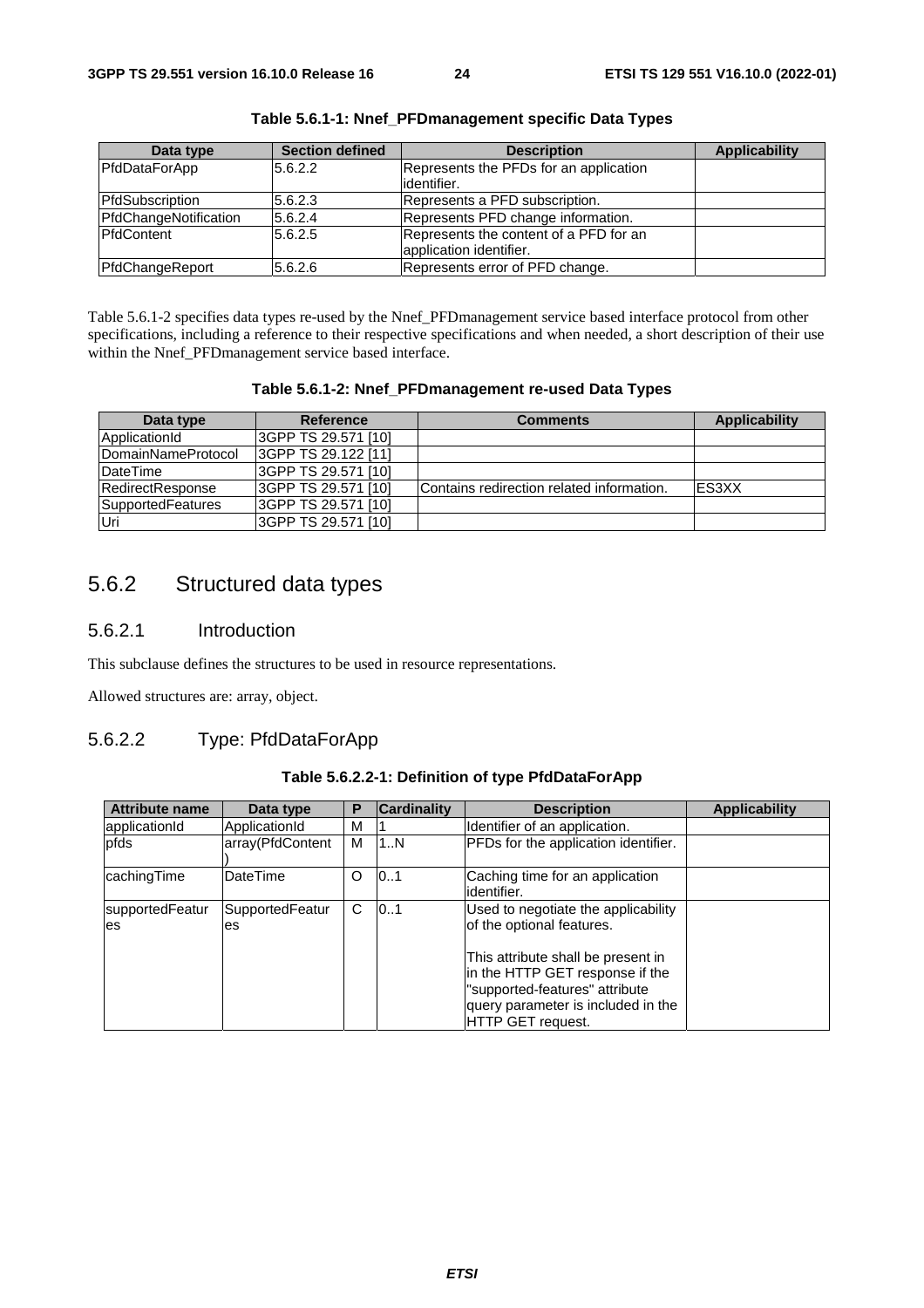## 5.6.2.3 Type: PfdSubscription

| <b>Attribute name</b> | Data type          | Р | <b>Cardinality</b> | <b>Description</b>                                                                  | Applicability |
|-----------------------|--------------------|---|--------------------|-------------------------------------------------------------------------------------|---------------|
| lapplicationIds       | array(Applicationl | O | 1N                 | Identifiers of applications with                                                    |               |
|                       |                    |   |                    | PFDs change.                                                                        |               |
| notifyUri             | Uri                | м |                    | Identifies the recipient of<br>notifications sent by PFDF for this<br>subscription. |               |
| supportedFeatur       | SupportedFeatur    | м |                    | List of supported features used as                                                  |               |
| les                   | es                 |   |                    | ldescribed in subclause 5.8.                                                        |               |
|                       |                    |   |                    | This parameter shall be provided                                                    |               |
|                       |                    |   |                    | by the NF service consumer in                                                       |               |
|                       |                    |   |                    | the POST request that request                                                       |               |
|                       |                    |   |                    | the creation of a subscription, and                                                 |               |
|                       |                    |   |                    | shall be provided by the PFDF in                                                    |               |
|                       |                    |   |                    | the response of corresponding                                                       |               |
|                       |                    |   |                    | request.                                                                            |               |

### **Table 5.6.2.3-1: Definition of type PfdSubscription**

# 5.6.2.4 Type: PfdChangeNotification

#### **Table 5.6.2.4-1: Definition of type PfdChangeNotification**

| <b>Attribute name</b> | Data type        | Ρ | <b>Cardinality</b> | <b>Description</b>                                                                                                                                       | <b>Applicability</b> |
|-----------------------|------------------|---|--------------------|----------------------------------------------------------------------------------------------------------------------------------------------------------|----------------------|
| applicationId         | ApplicationId    | М |                    | Identifier of an application.                                                                                                                            |                      |
| removalFlag           | boolean          | O | 0.1                | Indication of removal of PFDs for<br>an existing application identifier.                                                                                 |                      |
| partialFlag           | boolean          | O | 101                | Indication of partial update of<br>PFDs for an existing application<br>identifier if this operation is<br>supported according to feature<br>negotiation. | PartialUpdate        |
| pfds                  | array(PfdContent | O | 1N                 | PFD creation/update for the<br>application identifier as specified<br>in subclause 6.3.3.5 of<br>3GPP TS 29.251 [12].                                    |                      |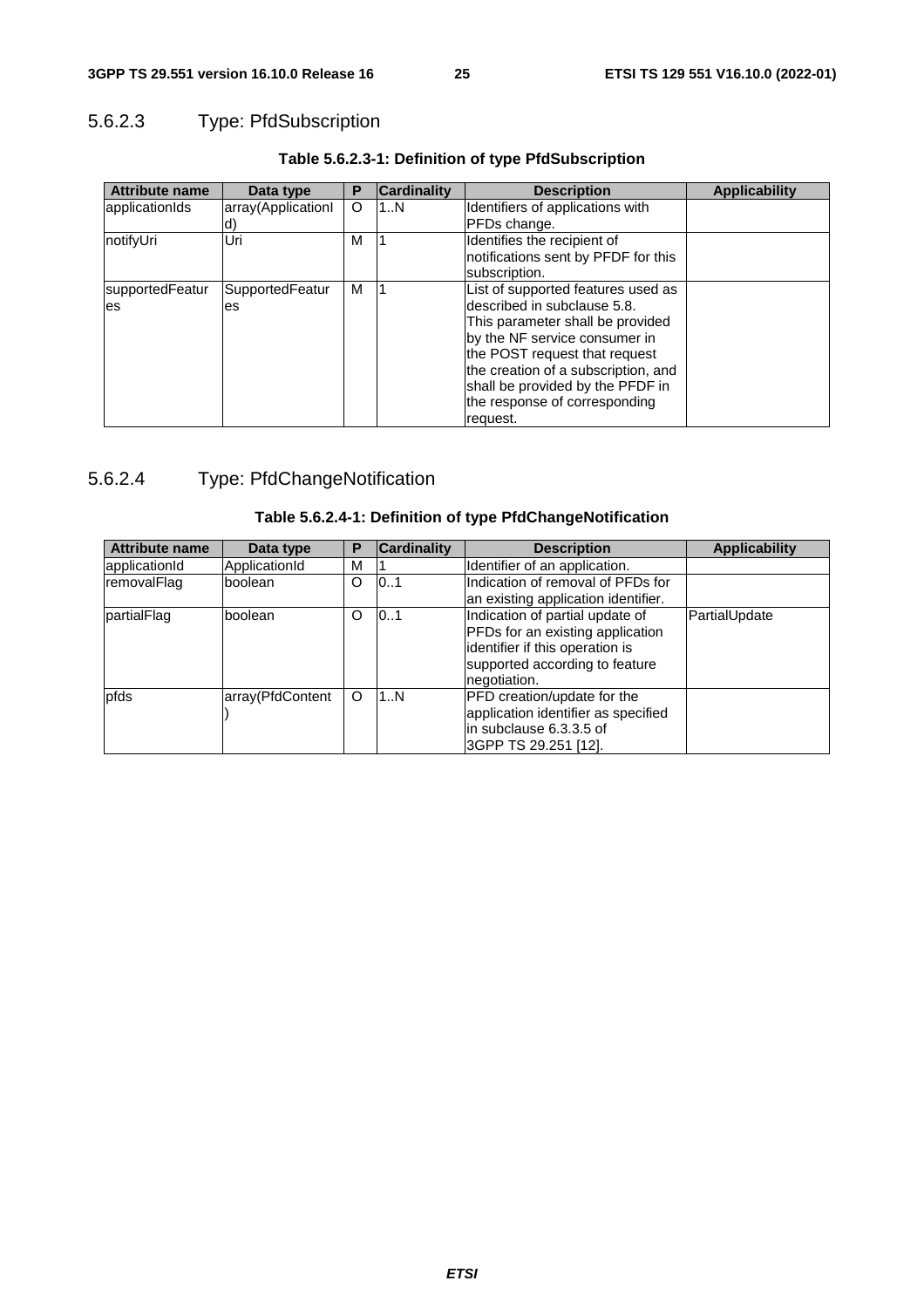### 5.6.2.5 Type: PfdContent

| <b>Attribute name</b> | Data type                                                                                                                             | P | <b>Cardinality</b> | <b>Description</b>                                                                                                                                              | <b>Applicability</b>           |  |  |
|-----------------------|---------------------------------------------------------------------------------------------------------------------------------------|---|--------------------|-----------------------------------------------------------------------------------------------------------------------------------------------------------------|--------------------------------|--|--|
| pfdld                 | string                                                                                                                                | C | 01                 | Identifies a PDF of an application<br>identifier. If PartialUpdate feature<br>is supported, this attribute shall<br>be provided by the PFDF.                    |                                |  |  |
| flowDescriptions      | array(string)                                                                                                                         | O | 1N                 | Represents a 3-tuple with<br>protocol, server ip and server port<br>for UL/DL application traffic.<br>(NOTE)                                                    |                                |  |  |
| lurls                 | array(string)                                                                                                                         | O | 1N                 | Indicates a URL or a regular<br>expression which is used to<br>match the significant parts of the<br>URL. (NOTE)                                                |                                |  |  |
| domainNames           | array(string)                                                                                                                         | O | 1N                 | Indicates an FQDN or a regular<br>expression as a domain name<br>matching criteria. (NOTE)                                                                      |                                |  |  |
| dnProtocol            | DomainNamePro<br>tocol                                                                                                                | C | 0.1                | Indicates the additional protocol<br>and protocol field for domain<br>names to be matched, it may only<br>be provided when domainNames<br>attribute is present. | <b>DomainNameProtoc</b><br>lol |  |  |
| NOTE:                 | If a PFD contains multiple filter types, the PFD is only matched when every filter type contained in the<br>PFD has a matching value. |   |                    |                                                                                                                                                                 |                                |  |  |

#### **Table 5.6.2.5-1: Definition of type PfdContent**

### 5.6.2.6 Type: PfdChangeReport

| <b>Attribute name</b> | Data type                | Р | <b>Cardinality</b> | <b>Description</b>                                                                                                                                                                                                                                                                                                                                              | Applicability |
|-----------------------|--------------------------|---|--------------------|-----------------------------------------------------------------------------------------------------------------------------------------------------------------------------------------------------------------------------------------------------------------------------------------------------------------------------------------------------------------|---------------|
| <b>I</b> pfdError     | <b>ProblemDetails</b>    | М |                    | More information on the error<br>shall be provided in the "cause"<br>lattribute of the "ProblemDetails"<br>lstructure.<br>The "cause" attribute in the<br>lProblemDetails shall be set to<br>one of following application errors<br>(see table 5.2.7.1-1 of<br>3GPP TS 29.500 [5]):<br>- SYSTEM FAILURE<br>- INSUFFICIENT RESOURCES<br>- UNSPECIFIED NF FAILURE |               |
| applicationId         | array(Applicationl<br>d) | м | 1N                 | Indicates the application<br>identifier(s) which PFD(s) are<br>failed to be added or modified.                                                                                                                                                                                                                                                                  |               |

# 5.6.3 Simple data types and enumerations

#### 5.6.3.1 Introduction

This subclause defines simple data types and enumerations that can be referenced from data structures defined in the previous subclauses.

#### 5.6.3.2 Simple data types

The simple data types defined in table 5.6.3.2-1 shall be supported.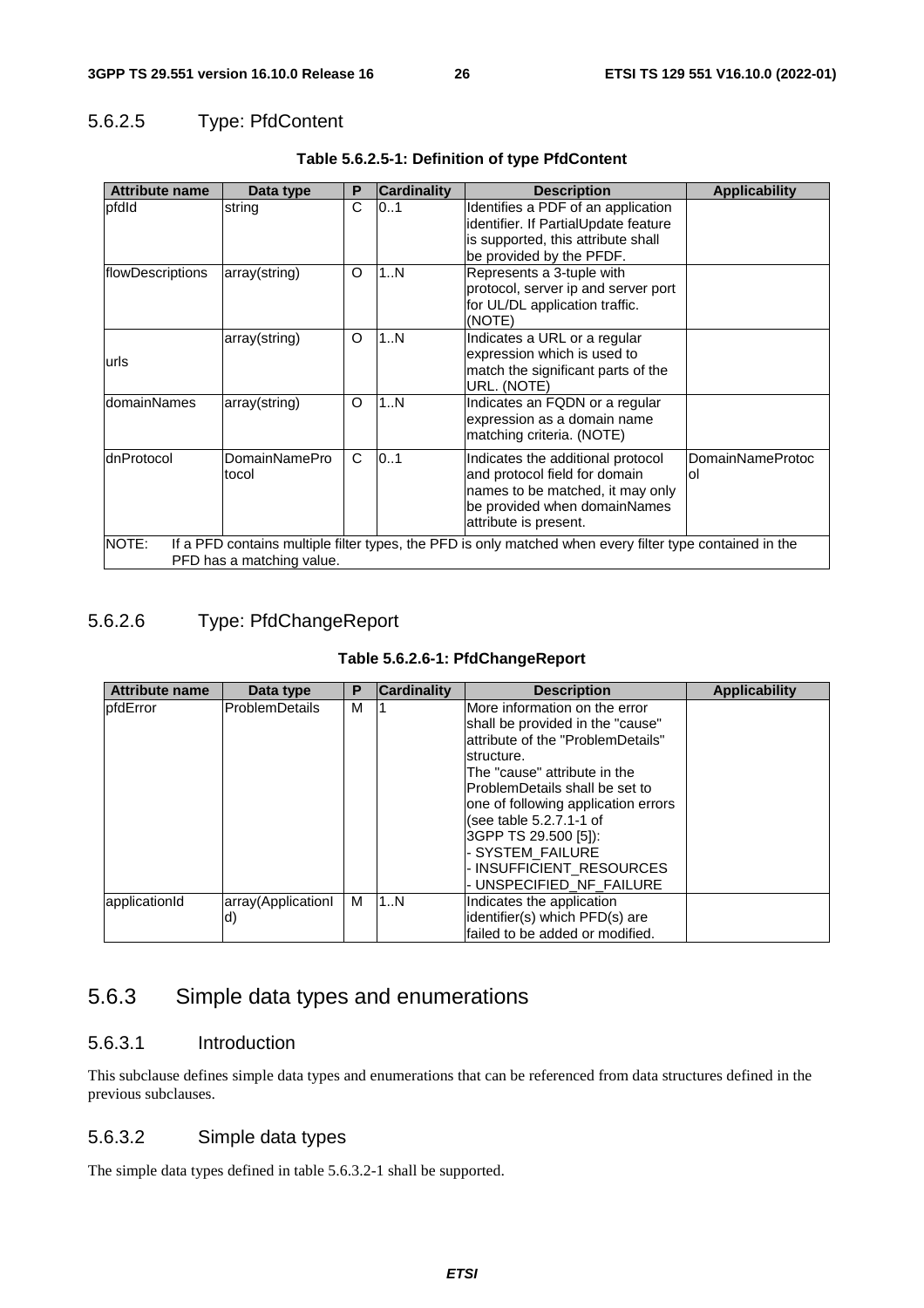#### **Table 5.6.3.2-1: Simple data types**

| <b>Type Name</b> | <b>Type Definition</b> | <b>Description</b> | Applicability |
|------------------|------------------------|--------------------|---------------|
|                  |                        |                    |               |

# 5.7 Error handling

# 5.7.1 General

HTTP error handling shall be supported as specified in subclause 5.2.4 of 3GPP TS 29.500 [5].

For the Nnef\_PFDmanagement API, HTTP error responses shall be supported as specified in subclause 4.8 of 3GPP TS 29.501 [6]. Protocol errors and application errors specified in table 5.2.7.2-1 of 3GPP TS 29.500 [5] shall be supported for an HTTP method if the corresponding HTTP status codes are specified as mandatory for that HTTP method in table 5.2.7.1-1 of 3GPP TS 29.500 [5].

In addition, the requirements in the following subclauses shall apply.

# 5.7.2 Protocol Errors

In this Release of the specification, there are no additional protocol errors applicable for the Nnef\_PFDmanagement API.

# 5.7.3 Application Errors

The application errors defined for the Nnef PFDmanagement service are listed in table 5.7.3-1.

| <b>Application Error</b>                                                                                     | <b>HTTP status</b><br>code | <b>Description</b>                                                       |  |  |
|--------------------------------------------------------------------------------------------------------------|----------------------------|--------------------------------------------------------------------------|--|--|
| SYSTEM_FAILURE                                                                                               | 500 Internal               | Something functions wrongly in PFD                                       |  |  |
|                                                                                                              | <b>Server Error</b>        | provisioning or the PFD provisioning does not<br>function at all. (NOTE) |  |  |
| INSUFFICIENT_RESOURCE                                                                                        | 500 Internal               | There is limitation for resource storage. (NOTE)                         |  |  |
|                                                                                                              | Server Error               |                                                                          |  |  |
| UNSPECIFIED NF FAILURE                                                                                       | 500 Internal               | Unspecified reason. (NOTE)                                               |  |  |
|                                                                                                              | <b>Server Error</b>        |                                                                          |  |  |
| NOTE:<br>This application error is included in the responses to the POST request of PFD change notification. |                            |                                                                          |  |  |

#### **Table 5.7.3-1: Application errors**

# 5.8 Feature negotiation

The optional features in table 5.8-1 are defined for the Nnef\_PFDmanagement API. They shall be negotiated using the extensibility mechanism defined in subclause 6.6 of 3GPP TS 29.500 [5].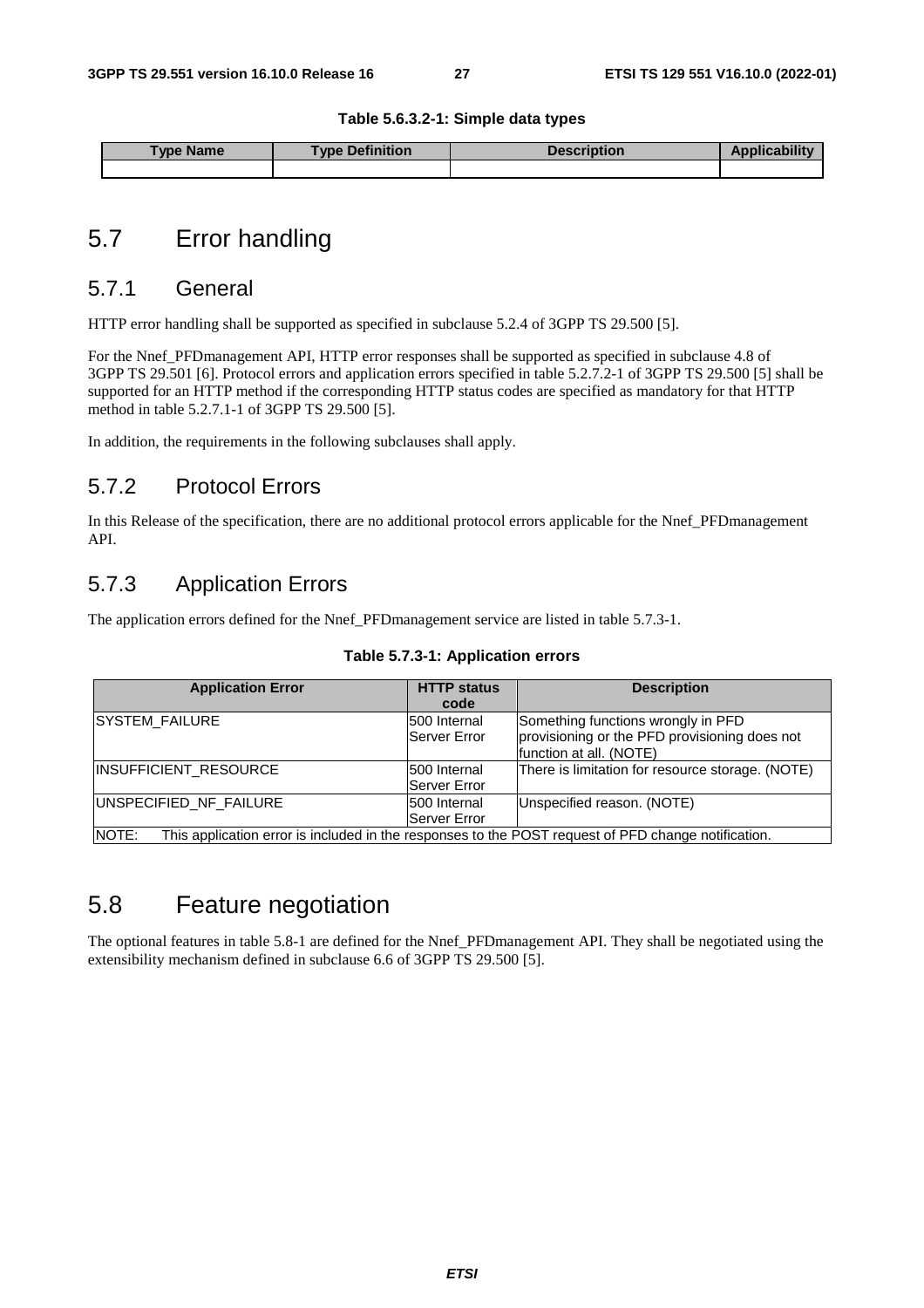| Feature number | <b>Feature Name</b>       | <b>Description</b>                                                                                                                                                                                                                                                                                                                                                            |
|----------------|---------------------------|-------------------------------------------------------------------------------------------------------------------------------------------------------------------------------------------------------------------------------------------------------------------------------------------------------------------------------------------------------------------------------|
|                | PartialUpdate             | The PFDF can use this feature for partial update of PFDs.                                                                                                                                                                                                                                                                                                                     |
| 2              | <b>DomainNameProtocol</b> | This feature supports the additional protocol matching condition for the<br>domain name in PFD data.                                                                                                                                                                                                                                                                          |
|                | <b>PfdChgSubsUpdate</b>   | The SMF can use this feature for updating the PFD change<br>subscription.                                                                                                                                                                                                                                                                                                     |
| 14             | <b>ES3XX</b>              | Extended Support for 3xx redirections. This feature indicates the<br>support of redirection for any service operation, according to Stateless<br>NF procedures as specified in subclauses 6.5.3.2 and 6.5.3.3 of<br>3GPP TS 29.500 [5] and according to HTTP redirection principles for<br>indirect communication, as specified in subclause 6.10.9 of<br>3GPP TS 29.500 [5]. |

**Table 5.8-1: Supported Features** 

# 5.9 Security

As indicated in 3GPP TS 33.501 [14] and 3GPP TS 29.500 [5], the access to the Nnef\_PFDmanagement API may be authorized by means of the OAuth2 protocol (see IETF RFC 6749 [15]), based on local configuration, using the "Client Credentials" authorization grant, where the NRF (see 3GPP TS 29.510 [13]) plays the role of the authorization server.

If OAuth2 is used, an NF Service Consumer, prior to consuming services offered by the Nnef\_PFDmanagement API, shall obtain a "token" from the authorization server, by invoking the Access Token Request service, as described in 3GPP TS 29.510 [13], subclause 5.4.2.2.

NOTE: When multiple NRFs are deployed in a network, the NRF used as authorization server is the same NRF that the NF Service Consumer used for discovering the Nnef\_PFDmanagement service.

The Nnef\_PFDmanagement API defines a single scope "nnef-pfdmanagement" for OAuth2 authorization (as specified in 3GPP TS 33.501 [14]) for the entire service, and it does not define any additional scopes at resource or operation level.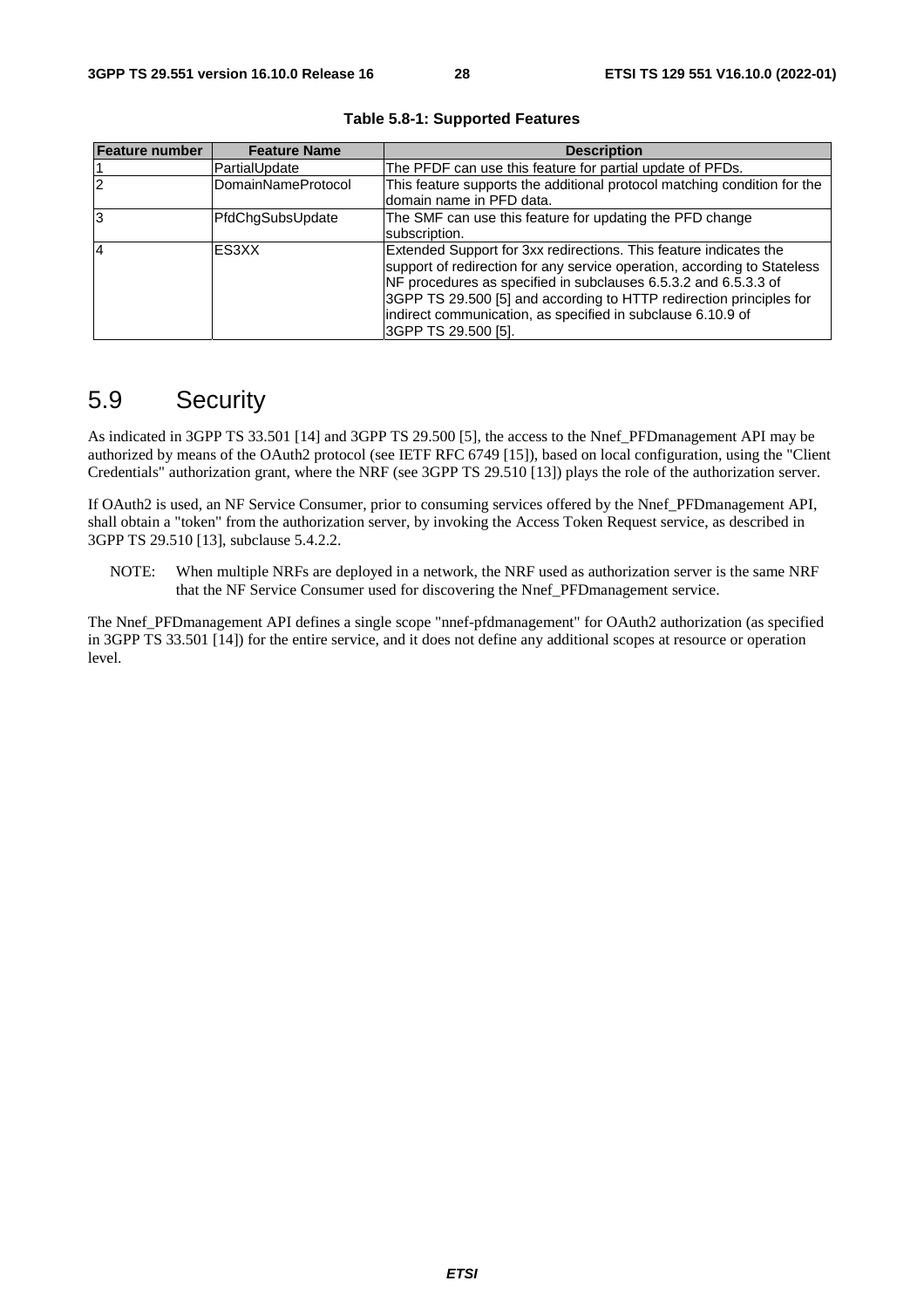# Annex A (normative): OpenAPI specification

# A.1 General

The present Annex contains an OpenAPI [9] specification of HTTP messages and content bodies used by the Nnef\_PFDmanagement API.

This Annex shall take precedence when being discrepant to other parts of the specification with respect to the encoding of information elements and methods within the API.

NOTE: The semantics and procedures, as well as conditions, e.g. for the applicability and allowed combinations of attributes or values, not expressed in the OpenAPI definitions but defined in other parts of the specification also apply.

Informative copies of the OpenAPI specification file contained in this 3GPP Technical Specification are available on a Git-based repository that uses the GitLab software version control system (see clause 5B of the 3GPP TR 21.900 [17] and subclause 5.3.1 of the 3GPP TS 29.501 [6] for further information).:

# A.2 Nnef\_PFDmanagement API

```
openapi: 3.0.0 
info: 
   title: Nnef_PFDmanagement Service API 
   version: 1.1.3 
  description:
     Packet Flow Description Management Service. 
     © 2021, 3GPP Organizational Partners (ARIB, ATIS, CCSA, ETSI, TSDSI, TTA, TTC). 
     All rights reserved. 
# 
externalDocs: 
   description: 3GPP TS 29.551 v16.10.0, 5G System; Packet Flow Description Management Service 
   url: 'http://www.3gpp.org/ftp/Specs/archive/29_series/29.551/' 
# 
servers: 
   - url: '{apiRoot}/nnef-pfdmanagement/v1' 
     variables: 
       apiRoot: 
         default: https://example.com 
         description: apiRoot as defined in subclause 4.4 of 3GPP TS 29.501 
security: 
   - {} 
   - oAuth2ClientCredentials: 
     - nnef-pfdmanagement 
paths: 
   /applications: 
     get: 
       summary: Retrieve PFDs for all applications or for one or multiple applications with query 
parameter. 
       tags: 
         - PFD of applications 
       operationId: Nnef_PFDmanagement_AllFetch 
       parameters: 
            - name: application-ids 
              description: The required application identifier(s) for the returned PFDs. 
              in: query 
              required: true 
              schema: 
                type: array 
                items: 
                  $ref: 'TS29571_CommonData.yaml#/components/schemas/ApplicationId' 
                minItems: 1 
            - name: supported-features 
              in: query 
              description: To filter irrelevant responses related to unsupported features 
              schema: 
                 $ref: 'TS29571_CommonData.yaml#/components/schemas/SupportedFeatures'
```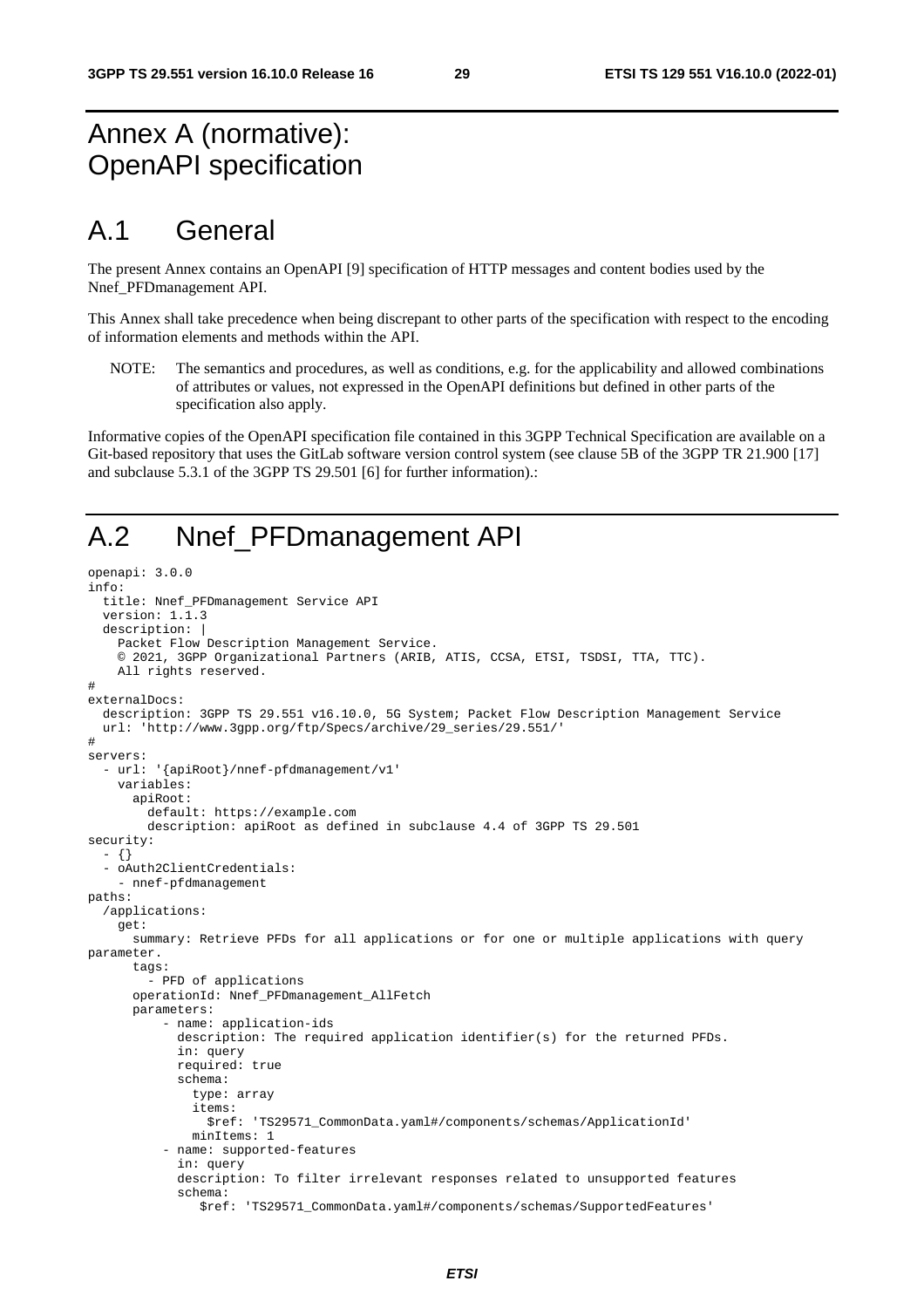responses: '200': description: The PFDs for one or more application identifier(s) in the request URI are returned. content: application/json: schema: type: array items: \$ref: '#/components/schemas/PfdDataForApp' minItems: 0 '400': \$ref: 'TS29571\_CommonData.yaml#/components/responses/400' '401': \$ref: 'TS29571\_CommonData.yaml#/components/responses/401' '403': \$ref: 'TS29571\_CommonData.yaml#/components/responses/403' '404': \$ref: 'TS29571\_CommonData.yaml#/components/responses/404' '406': \$ref: 'TS29571\_CommonData.yaml#/components/responses/406' '414': \$ref: 'TS29571\_CommonData.yaml#/components/responses/414' '429': \$ref: 'TS29571\_CommonData.yaml#/components/responses/429' '500': \$ref: 'TS29571\_CommonData.yaml#/components/responses/500' '503': \$ref: 'TS29571\_CommonData.yaml#/components/responses/503' /applications/{appId}: get: summary: Retrieve the PFD for an application. tags: - Individual application PFD operationId: Nnef\_PFDmanagement\_IndAppFetch parameters: - name: appId description: The required application identifier(s) for the returned PFDs. in: path required: true schema: type: string - name: supported-features in: query description: To filter irrelevant responses related to unsupported features schema: \$ref: 'TS29571\_CommonData.yaml#/components/schemas/SupportedFeatures' responses: '200': description: A representation of PFDs for an application in the request URI is returned. content: application/json: schema: \$ref: '#/components/schemas/PfdDataForApp' '307': \$ref: 'TS29571\_CommonData.yaml#/components/responses/307' '308': \$ref: 'TS29571\_CommonData.yaml#/components/responses/308' '400': \$ref: 'TS29571\_CommonData.yaml#/components/responses/400' '401': \$ref: 'TS29571\_CommonData.yaml#/components/responses/401' '403': \$ref: 'TS29571\_CommonData.yaml#/components/responses/403' '404': \$ref: 'TS29571\_CommonData.yaml#/components/responses/404' '406': \$ref: 'TS29571\_CommonData.yaml#/components/responses/406' '429': \$ref: 'TS29571\_CommonData.yaml#/components/responses/429' '414': \$ref: 'TS29571\_CommonData.yaml#/components/responses/414' '500': \$ref: 'TS29571\_CommonData.yaml#/components/responses/500' '503': \$ref: 'TS29571\_CommonData.yaml#/components/responses/503'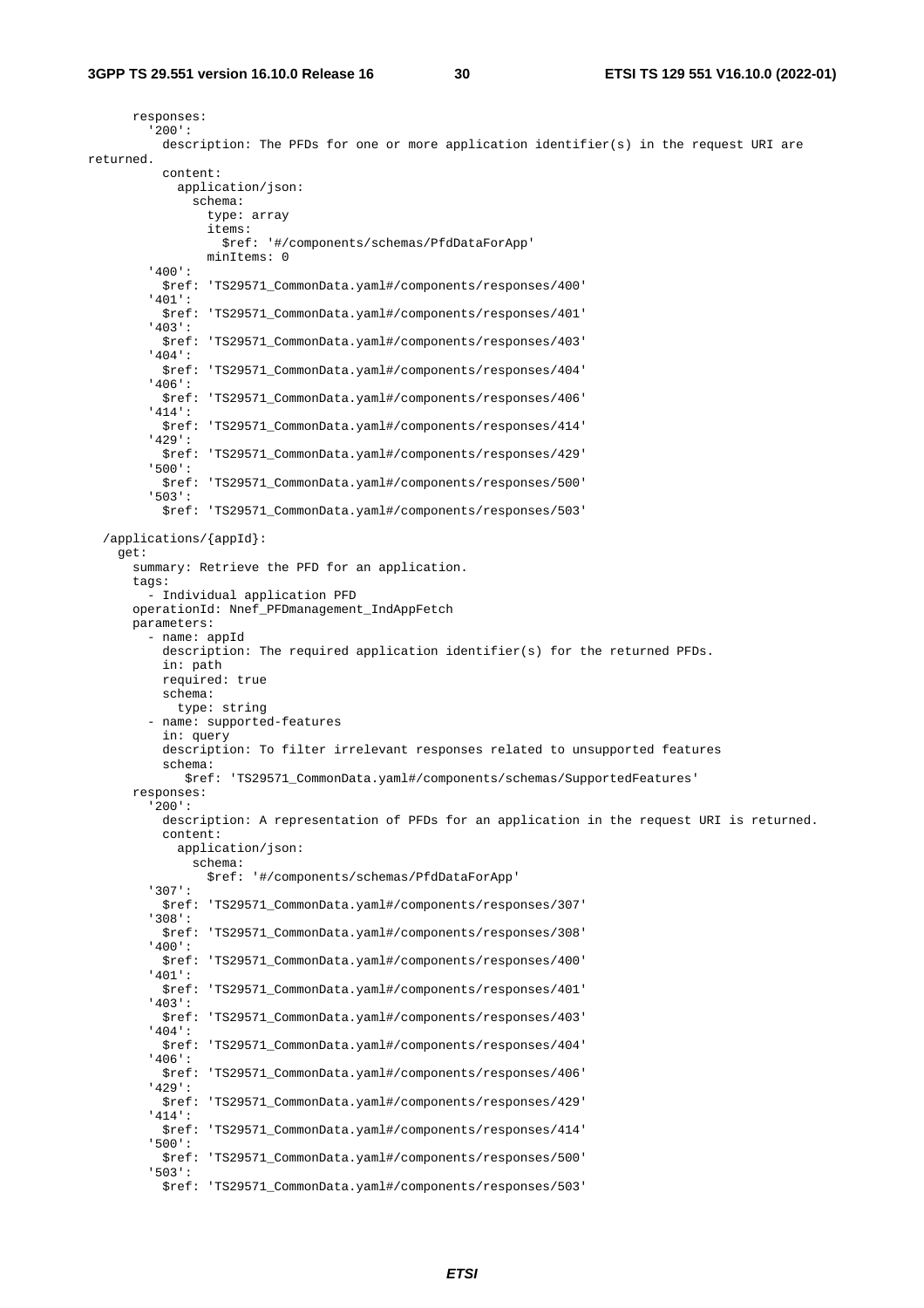```
 /subscriptions: 
     post: 
       summary: Subscribe the notification of PFD changes. 
       tags: 
          - PFD subscriptions 
       operationId: Nnef_PFDmanagement_CreateSubscr 
       requestBody: 
        description: a PfdSubscription resource to be created.
         required: true 
         content: 
           application/json: 
              schema: 
                $ref: '#/components/schemas/PfdSubscription' 
       callbacks: 
         PfdChangeNotification: 
            '{request.body#/notifyUri}': 
              post: 
                summary: Notification of PFD change. 
                tags: 
                  - PfdChangeNotification data 
                operationId: Nnef_PFDmanagement_Notify 
                requestBody: 
                  required: true 
                  content: 
                    application/json: 
                      schema: 
                         type: array 
                         items: 
                           $ref: '#/components/schemas/PfdChangeNotification' 
                         minItems: 1 
                responses: 
                   '200': 
                    description: The PFD operation in the notification is performed and the 
PfdChangeReport indicates failure reason. 
                    content: 
                      application/json: 
                         schema: 
                           type: array 
                           items: 
                             $ref: '#/components/schemas/PfdChangeReport' 
                           minItems: 1 
                  '204': 
                    description: The PFD operation in the notification is performed successfully. 
                  '307': 
                    $ref: 'TS29571_CommonData.yaml#/components/responses/307' 
                  '308': 
                    $ref: 'TS29571_CommonData.yaml#/components/responses/308' 
                  '400': 
                    $ref: 'TS29571_CommonData.yaml#/components/responses/400' 
                  '401': 
                    $ref: 'TS29571_CommonData.yaml#/components/responses/401' 
                   '403': 
                    $ref: 'TS29571_CommonData.yaml#/components/responses/403' 
                  '404': 
                    $ref: 'TS29571_CommonData.yaml#/components/responses/404' 
                  '411': 
                    $ref: 'TS29571_CommonData.yaml#/components/responses/411' 
                   '413': 
                    $ref: 'TS29571_CommonData.yaml#/components/responses/413' 
                   '415': 
                    $ref: 'TS29571_CommonData.yaml#/components/responses/415' 
                   '429': 
                    $ref: 'TS29571_CommonData.yaml#/components/responses/429' 
                   '500': 
                    $ref: 'TS29571_CommonData.yaml#/components/responses/500' 
                  '503': 
                    $ref: 'TS29571_CommonData.yaml#/components/responses/503' 
       responses: 
          '201': 
           description: The creation of a PfdSubscription resource is confirmed and a representation 
of that resource is returned. 
           content: 
              application/json: 
                schema: 
                  $ref: '#/components/schemas/PfdSubscription' 
           headers:
```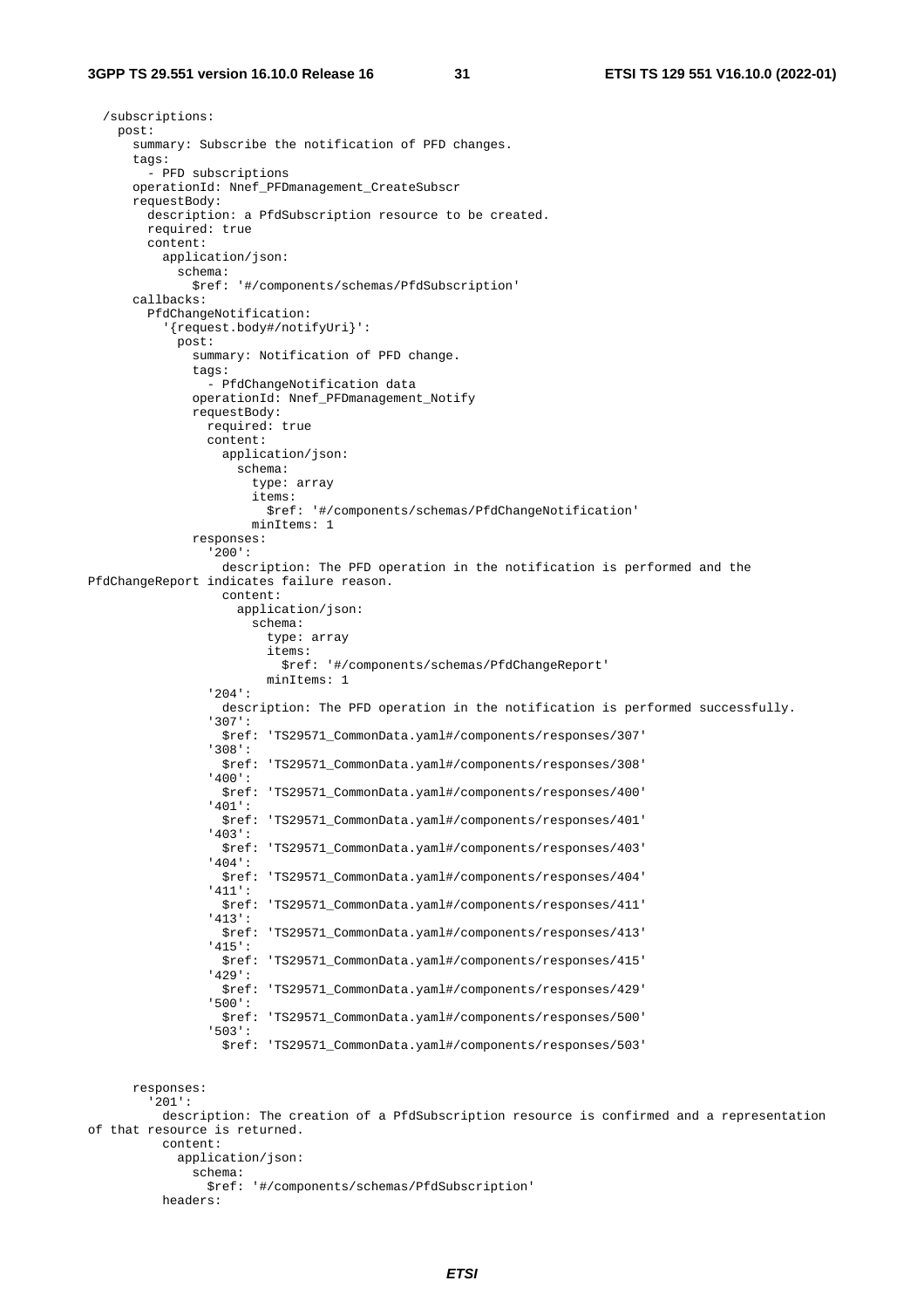Location: description: 'Contains the URI of the newly created resource, according to the structure: {apiRoot}/nnef-pfdmanagement/v1/subscriptions/{subscriptionId}' required: true schema: type: string '400': \$ref: 'TS29571\_CommonData.yaml#/components/responses/400' '401': \$ref: 'TS29571\_CommonData.yaml#/components/responses/401' '403': \$ref: 'TS29571\_CommonData.yaml#/components/responses/403' '404': \$ref: 'TS29571\_CommonData.yaml#/components/responses/404' '411': \$ref: 'TS29571\_CommonData.yaml#/components/responses/411' '413': \$ref: 'TS29571\_CommonData.yaml#/components/responses/413' '415': \$ref: 'TS29571\_CommonData.yaml#/components/responses/415' '429': \$ref: 'TS29571\_CommonData.yaml#/components/responses/429' '500': \$ref: 'TS29571\_CommonData.yaml#/components/responses/500' '503': \$ref: 'TS29571\_CommonData.yaml#/components/responses/503' /subscriptions/{subscriptionId}: put: summary: Updates/replaces an existing subscription resource tags: - Individual PFD subscription operationId: Nnef\_PFDmanagement\_ModifySubscr parameters: - name: subscriptionId description: Identify the subscription. in: path required: true schema: type: string requestBody: description: Parameters to update/replace the existing subscription required: true content: application/json: schema: \$ref: '#/components/schemas/PfdSubscription' responses: '200': description: OK (Successful update of the subscription) content: application/json: schema: \$ref: '#/components/schemas/PfdSubscription' '307': \$ref: 'TS29571\_CommonData.yaml#/components/responses/307' '308': \$ref: 'TS29571\_CommonData.yaml#/components/responses/308' '400': \$ref: 'TS29571\_CommonData.yaml#/components/responses/400' '401': \$ref: 'TS29571\_CommonData.yaml#/components/responses/401' '403': \$ref: 'TS29571\_CommonData.yaml#/components/responses/403' '404': \$ref: 'TS29571\_CommonData.yaml#/components/responses/404' '411': \$ref: 'TS29571\_CommonData.yaml#/components/responses/411' '413': \$ref: 'TS29571\_CommonData.yaml#/components/responses/413' '415': \$ref: 'TS29571\_CommonData.yaml#/components/responses/415' '429': \$ref: 'TS29571\_CommonData.yaml#/components/responses/429' '500': \$ref: 'TS29571\_CommonData.yaml#/components/responses/500' '503': \$ref: 'TS29571\_CommonData.yaml#/components/responses/503'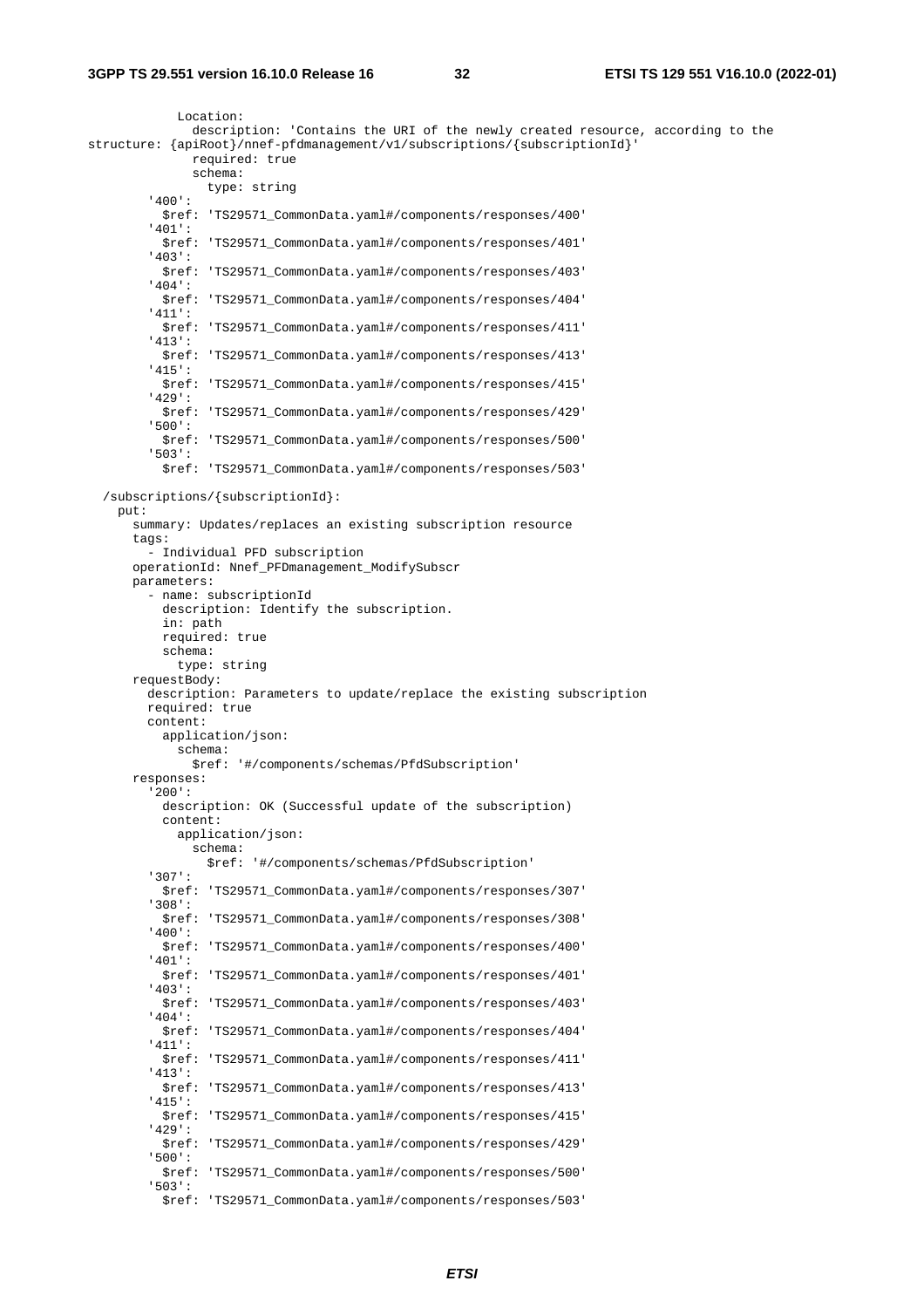#### **3GPP TS 29.551 version 16.10.0 Release 16 33 ETSI TS 129 551 V16.10.0 (2022-01)**

dnProtocol:

 default: \$ref: 'TS29571\_CommonData.yaml#/components/responses/default' delete: summary: Delete a subscription of PFD change notification. tags: - Individual PFD subscription operationId: Nnef\_PFDmanagement\_Unsubscribe parameters: - name: subscriptionId description: Identify the subscription. in: path required: true schema: type: string responses: '204': description: The PfdSubscription resource matching the subscriptionId was deleted successfully. '307': \$ref: 'TS29571\_CommonData.yaml#/components/responses/307' '308': \$ref: 'TS29571\_CommonData.yaml#/components/responses/308' '400': \$ref: 'TS29571\_CommonData.yaml#/components/responses/400' '401': \$ref: 'TS29571\_CommonData.yaml#/components/responses/401' '403': \$ref: 'TS29571\_CommonData.yaml#/components/responses/403' '404': \$ref: 'TS29571\_CommonData.yaml#/components/responses/404' '429': \$ref: 'TS29571\_CommonData.yaml#/components/responses/429' '500': \$ref: 'TS29571\_CommonData.yaml#/components/responses/500' '503': \$ref: 'TS29571\_CommonData.yaml#/components/responses/503' components: securitySchemes: oAuth2ClientCredentials: type: oauth2 flows: clientCredentials: tokenUrl: '{nrfApiRoot}/oauth2/token' scopes: nnef-pfdmanagement: Access to the Nnef\_PFDmanagement API schemas: # # STRUCTURED DATA TYPES # PfdContent: type: object properties: pfdId: type: string description: Identifies a PDF of an application identifier. flowDescriptions: type: array items: type: string minItems: 1 description: Represents a 3-tuple with protocol, server ip and server port for UL/DL application traffic. urls: type: array items: type: string minItems: 1 description: Indicates a URL or a regular expression which is used to match the significant parts of the URL. domainNames: type: array items: type: string minItems: 1 description: Indicates an FQDN or a regular expression as a domain name matching criteria.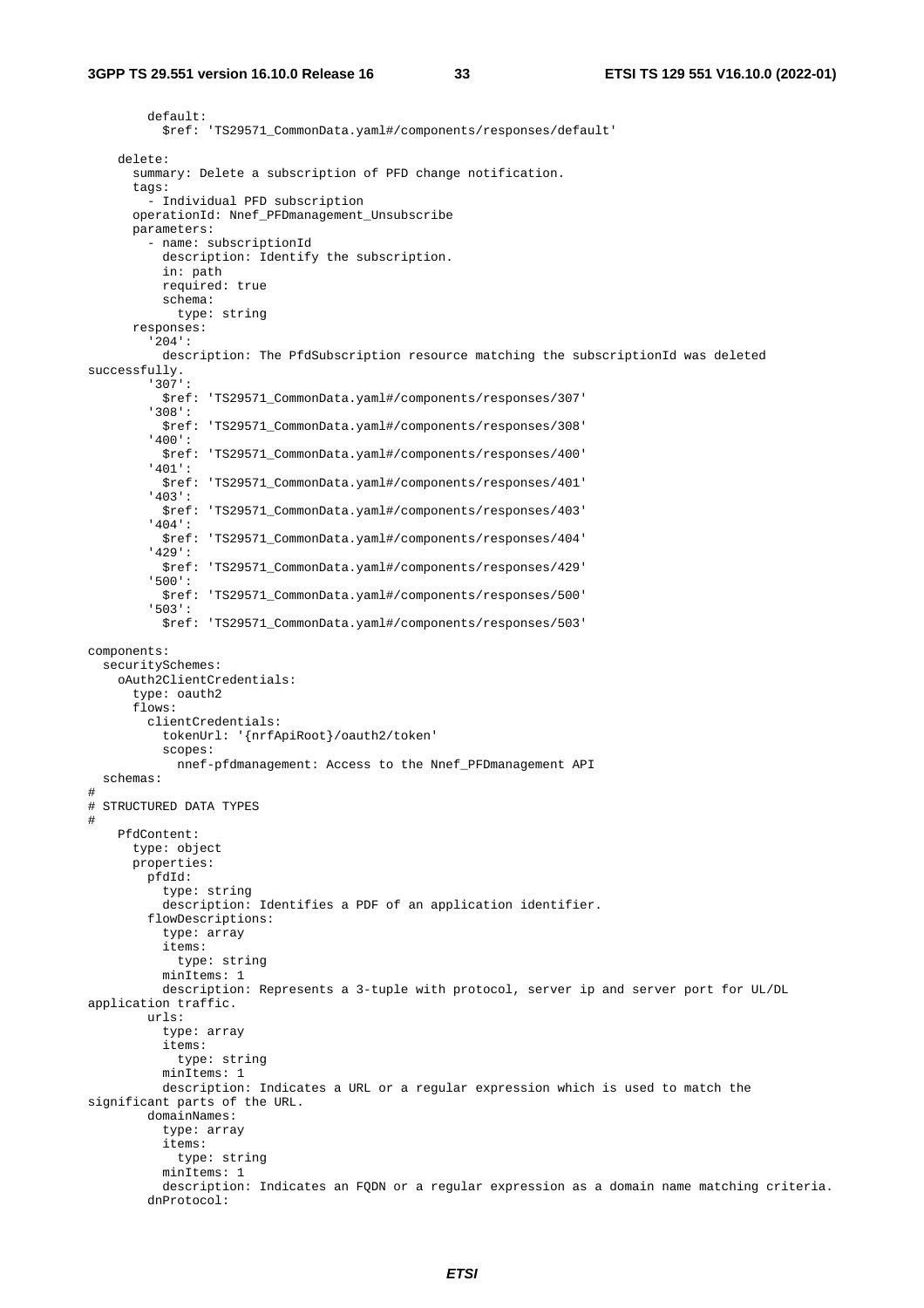\$ref: 'TS29122\_PfdManagement.yaml#/components/schemas/DomainNameProtocol'

```
 PfdDataForApp: 
   type: object 
   properties: 
     applicationId: 
      ..<br>$ref: 'TS29571 CommonData.yaml#/components/schemas/ApplicationId'
     pfds: 
       type: array 
       items: 
          $ref: '#/components/schemas/PfdContent' 
       minItems: 1 
     cachingTime: 
       $ref: 'TS29571_CommonData.yaml#/components/schemas/DateTime' 
     supportedFeatures: 
       $ref: 'TS29571_CommonData.yaml#/components/schemas/SupportedFeatures' 
   required: 
     - applicationId 
     - pfds 
 PfdSubscription: 
   type: object 
   properties: 
     applicationIds: 
       type: array 
       items: 
          $ref: 'TS29571_CommonData.yaml#/components/schemas/ApplicationId' 
       minItems: 1 
     notifyUri: 
       $ref: 'TS29571_CommonData.yaml#/components/schemas/Uri' 
     supportedFeatures: 
       $ref: 'TS29571_CommonData.yaml#/components/schemas/SupportedFeatures' 
   required: 
     - notifyUri 
     - supportedFeatures 
 PfdChangeNotification: 
   type: object 
   properties: 
     applicationId: 
      ..<br>$ref: 'TS29571 CommonData.yaml#/components/schemas/ApplicationId'
     removalFlag: 
       type: boolean 
       default: false 
     partialFlag: 
       type: boolean 
       default: false 
     pfds: 
       type: array 
       items: 
         $ref: '#/components/schemas/PfdContent' 
       minItems: 1 
   required: 
    -<br>- applicationId
 PfdChangeReport: 
   type: object 
   properties: 
     pfdError: 
       $ref: 'TS29571_CommonData.yaml#/components/schemas/ProblemDetails' 
     applicationId: 
       type: array 
       items: 
          $ref: 'TS29571_CommonData.yaml#/components/schemas/ApplicationId' 
       minItems: 1 
   required: 
     - pfdError 
     - applicationId
```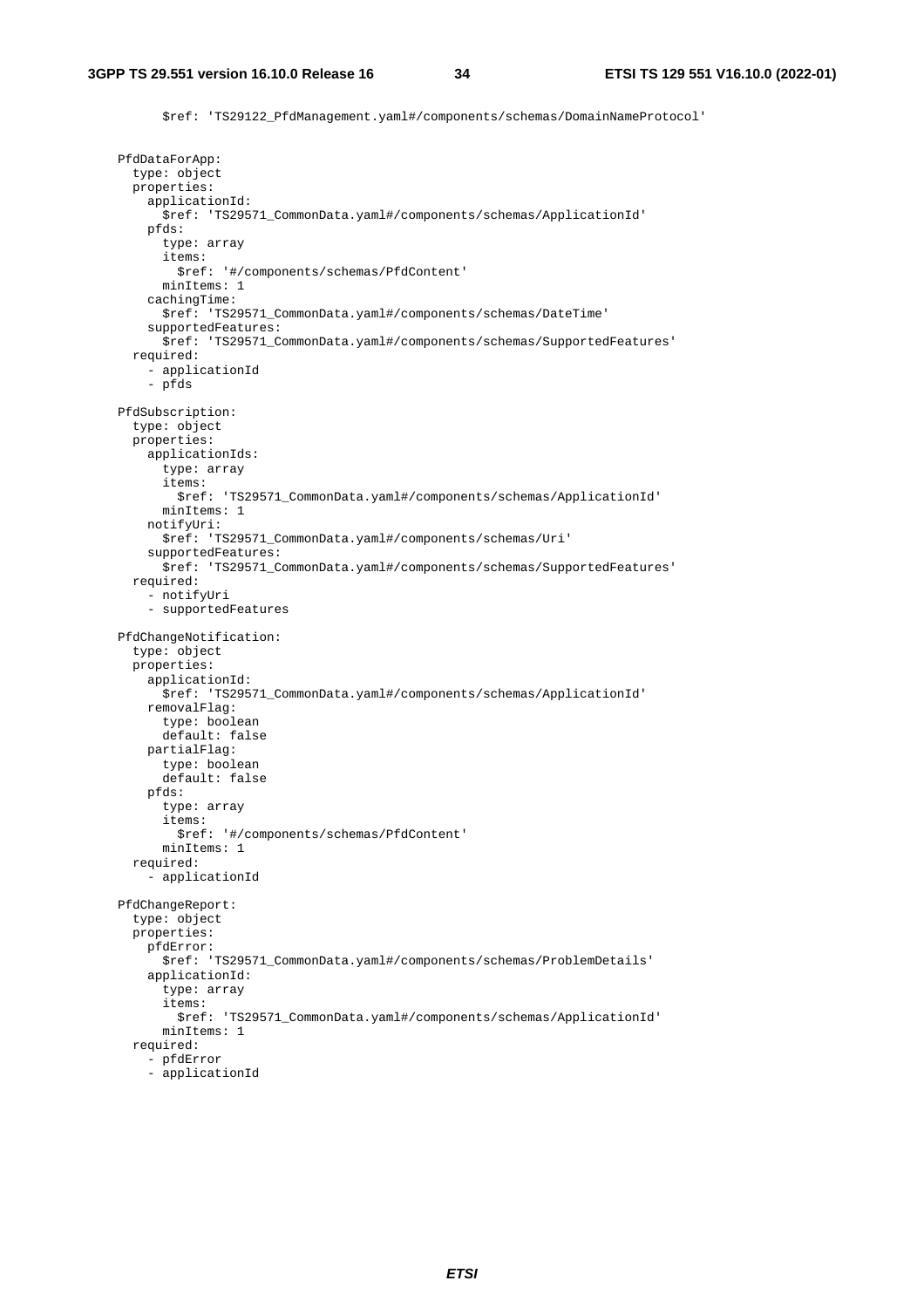# Annex B (informative): Change history

|                    | <b>Change history</b> |                        |              |                |                |                                                                                                                                                  |                       |
|--------------------|-----------------------|------------------------|--------------|----------------|----------------|--------------------------------------------------------------------------------------------------------------------------------------------------|-----------------------|
| <b>Date</b>        | <b>Meeting</b>        | <b>TDoc</b>            | <b>CR</b>    | Rev            | Cat            | Subject/Comment                                                                                                                                  | <b>New</b><br>version |
| 2018-01            |                       |                        |              |                |                | TS skeleton of PFD Management Service specification                                                                                              | 0.0.0                 |
| 2018-01            | CT3#94                |                        |              |                |                | Includes the following contribution agreed by CT3 at CT3#94:<br>C3-180045, C3-180270, C3-180271.                                                 | 0.1.0                 |
| 2018-03            | CT3#95                |                        |              |                |                | Includes the following contribution agreed by CT3 at CT3#95:<br>C3-181100, C3-181262, C3-181102, C3-181103, C3-181314.                           | 0.2.0                 |
| 2018-04            | CT3#96                |                        |              |                |                | Includes the following contribution agreed by CT3 at CT3#96:<br>C3-182153, C3-182411, C3-182412, C3-182413, C3-182414, C3-<br>182477, C3-182478. | 0.3.0                 |
| 2018-05            | CT3#97                |                        |              |                |                | Includes the following contribution agreed by CT3 at CT3#97:<br>C3-183115, C3-183557, C3-183558, C3-183560.                                      | 0.4.0                 |
| 2018-06            | CT#80                 | CP-181029              |              |                |                | TS sent to plenary for approval                                                                                                                  | 1.0.0                 |
| 2018-06            | CT#80                 | CP-181029              |              |                |                | TS approved by plenary                                                                                                                           | 15.0.0                |
| 2018-09            | CT#81                 | CP-182015              | 0001         | $\overline{2}$ | F              | Protocol error statement                                                                                                                         | 15.1.0                |
| 2018-09            | CT#81                 | CP-182015              | 0002         | $\mathbf{1}$   | F              | Description of Structured data types                                                                                                             | 15.1.0                |
| 2018-12            | CT#82                 | CP-183205              | 0003         |                | F              | Default value for apiRoot                                                                                                                        | 15.2.0                |
| 2018-12            | CT#82                 | CP-183205              | 0004         | 3              | F              | Cardinality                                                                                                                                      | 15.2.0                |
| 2018-12            | CT#82<br>CT#82        | CP-183205              | 0005<br>0006 | 1              | F<br>F         | Correct Nnef_PFDmanagement API<br><b>Location Header</b>                                                                                         | 15.2.0<br>15.2.0      |
| 2018-12<br>2018-12 | CT#82                 | CP-183205              | 0007         | 1              | F              | Alignment of openAPI                                                                                                                             |                       |
| $2018 - 12$        | CT#82                 | CP-183205<br>CP-183205 | 0008         |                | F              | API version update                                                                                                                               | 15.2.0<br>15.2.0      |
| 2018-12            | CT#82                 | CP-183205              | 0009         |                | F              | Security                                                                                                                                         | 15.2.0                |
| $2018 - 12$        | CT#82                 | CP-183205              | 0010         |                | F              | Content type                                                                                                                                     | 15.2.0                |
| 2019-03            | CT#83                 | CP-190116              | 0011         | 1              | F              | Fetch PFD for all applications                                                                                                                   | 15.3.0                |
| 2019-03            | CT#83                 | CP-190116              | 0014         | 1              | F              | Correction of resource URIs                                                                                                                      | 15.3.0                |
| 2019-03            | CT#83                 | CP-190130              | 0010         | $\mathbf{1}$   | B              | PUT for PFD change subscription                                                                                                                  | 16.0.0                |
| 2019-03            | CT#83                 | CP-190121              | 0012         | 3              | B              | PFD extension                                                                                                                                    | 16.0.0                |
| 2019-03            | CT#83                 |                        |              |                |                | Open API version update by MCC                                                                                                                   | 16.0.0                |
| 2019-06            | CT#84                 | CP-191083              | 0016         | 2              | Α              | Precedence of OpenAPI file                                                                                                                       | 16.1.0                |
| 2019-06            | CT#84                 | CP-191083              | 0019         |                | A              | Correction to Notification of PFD change                                                                                                         | 16.1.0                |
| 2019-06            | CT#84                 | CP-191083              | 0021         |                | Α              | Copyright Note in YAML file                                                                                                                      | 16.1.0                |
| 2019-06            | CT#84                 | CP-191101              | 0023         | 2              | F              | API version Update                                                                                                                               | 16.1.0                |
| 2019-09            | CT#85                 | CP-192149              | 0025         | 2              | Α              | Correct presence condition in PFD definition                                                                                                     | 16.2.0                |
| 2020-03            | CT#87e                | CP-200215              | 0026         |                | F              | Reference of Error code                                                                                                                          | 16.3.0                |
| 2020-03            | CT#87e                | CP-200216              | 0027         |                | F              | Update of OpenAPI version and TS version in externalDocs field                                                                                   | 16.3.0                |
| 2020-06            | CT#88e                | CP-201244              | 0028         |                | F              | Non-unique operation identifiers                                                                                                                 | 16.4.0                |
| 2020-06            | CT#88e                | CP-201244              | 0029         | 1              | F              | Storage of YAML files in ETSI Forge                                                                                                              | 16.4.0                |
| 2020-06            | CT#88e                | CP-201256              | 0030         | $\mathbf{1}$   | F              | URI of the Nnef_PFDmanagement service                                                                                                            | 16.4.0                |
| 2020-06            | CT#88e                | CP-201244              | 0031         | 1              | F              | Optionality of ProblemDetails                                                                                                                    | 16.4.0                |
| 2020-06            | CT#88e                | CP-201244              | 0032         | 1              | F              | Supported headers, Resource Data type and yaml mapping                                                                                           | 16.4.0                |
| 2020-06            | CT#88e                | CP-201255              | 0033         |                | F              | Update of OpenAPI version and TS version in externalDocs field                                                                                   | 16.4.0                |
| 2020-09            | CT#89e                | CP-202056              | 0035         |                | Α              | Correction to the PFD change notification                                                                                                        | 16.5.0                |
| 2020-12            | CT#90e                | CP-203077              | 0040         | 2              | F              | Essential corrections and alignments                                                                                                             | 16.6.0                |
| 2020-12            | CT#90e                | CP-203120              | 0045         | $\mathbf{1}$   | $\overline{A}$ | Correction to PFD retrieval in PULL mode                                                                                                         | 16.6.0                |
| 2020-12            | CT#90e                | CP-203120              | 0048         |                | Α<br>F         | Correction to notification URI of PFD change notification                                                                                        | 16.6.0                |
| 2020-12<br>2021-03 | CT#90e<br>CT#91e      | CP-203139<br>CP-210191 | 0052<br>0057 | 1              | F              | Storage of YAML files in 3GPP Forge<br>Support of stateless NFs                                                                                  | 16.6.0<br>16.7.0      |
| 2021-03            | CT#91e                | CP-210222              | 0063         | 1              | F              | notifyUri used by notification                                                                                                                   | 16.7.0                |
| 2021-03            | CT#91e                | CP-210200              | 0071         |                | Α              | Datatype and figure corrections                                                                                                                  | 16.7.0                |
| 2021-03            | CT#91e                | CP-210239              | 0075         |                | F              | Update of OpenAPI version and TS version in externalDocs field                                                                                   | 16.7.0                |
| 2021-06            | CT#92e                | CP-211208              | 0078         | 1              | Α              | Correction of request URI in 4.2.2.2                                                                                                             | 16.8.0                |
| 2021-06            | CT#92e                | CP-211200              | 0080         | 1              | F              | Temporary and Permanent Redirection                                                                                                              | 16.8.0                |
| 2021-06            | CT#92e                | CP-211264              | 0082         |                | F              | Update of OpenAPI version and TS version in externalDocs field                                                                                   | 16.8.0                |
| 2021-09            | CT#93e                | CP-212190              | 0087         |                | Α              | default caching time value                                                                                                                       | 16.9.0                |
| 2021-09            | CT#93e                | CP-212190              | 0090         |                | Α              | Presentation condition of pfdld attribute                                                                                                        | 16.9.0                |
| 2021-12            | CT#94e                | CP-213215              | 0096         | 1              | Α              | Correction to PFD management in push mode                                                                                                        | 16.10.0               |
| 2021-12            | CT#94e                | CP-213224              | 0098         | 1              | F              | Adding supported features in GET response                                                                                                        | 16.10.0               |
| 2021-12            | CT#94e                | CP-213242              | 0100         |                | F              | Update of OpenAPI version and TS version in externalDocs field                                                                                   | 16.10.0               |